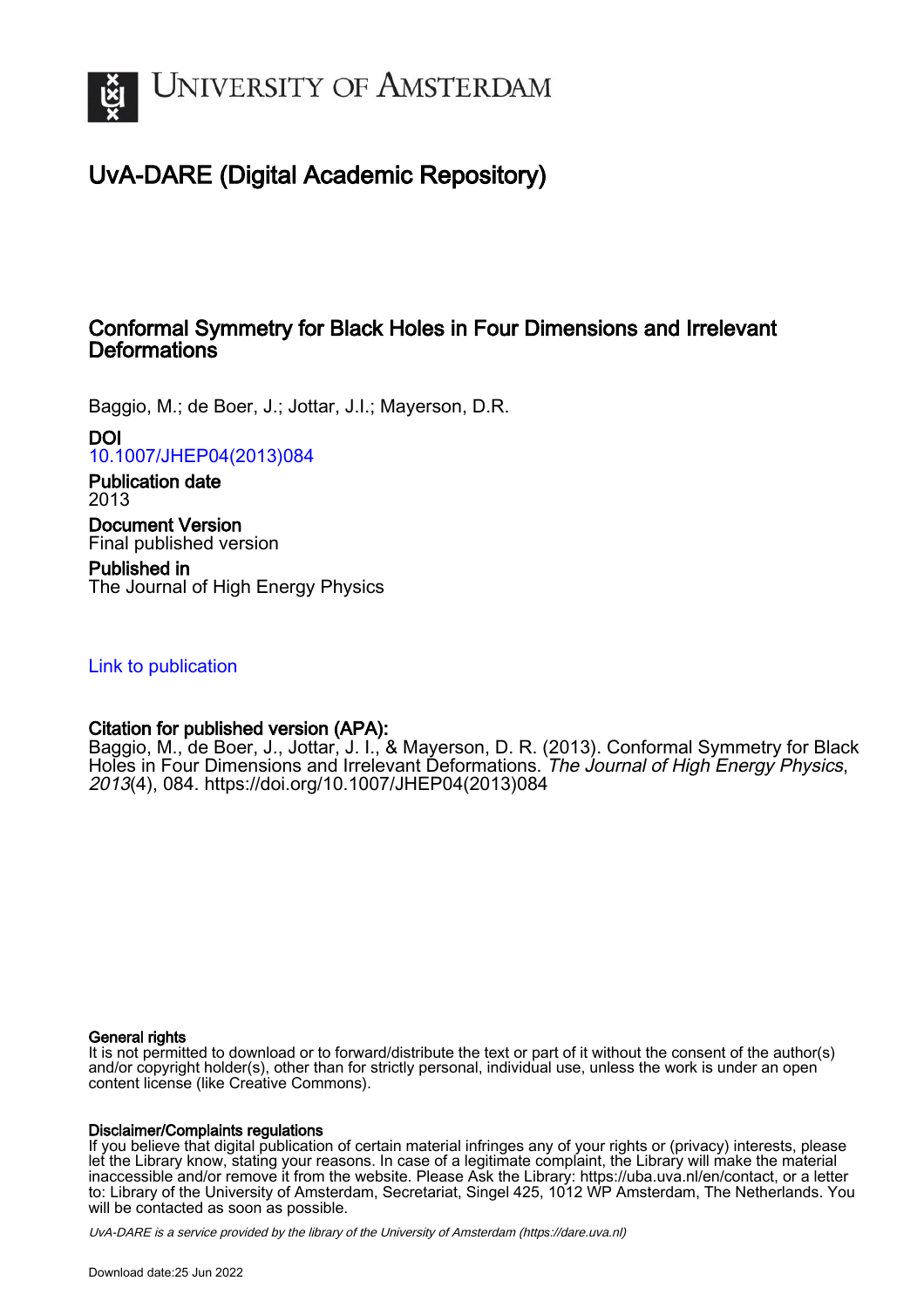PUBLISHED FOR SISSA BY 2 SPRINGER

Received: February 11, 2013 Accepted: March 14, 2013 PUBLISHED: April 12, 2013

# Conformal symmetry for black holes in four dimensions and irrelevant deformations

Marco Baggio, Jan de Boer, Juan I. Jottar and Daniel R. Mayerson

Institute for Theoretical Physics, University of Amsterdam, Science Park 904, Postbus 94485, 1090 GL Amsterdam, The Netherlands E-mail: [m.baggio@uva.nl](mailto:m.baggio@uva.nl), [J.deBoer@uva.nl](mailto:J.deBoer@uva.nl), [J.I.Jottar@uva.nl](mailto:J.I.Jottar@uva.nl), [d.r.mayerson@uva.nl](mailto:d.r.mayerson@uva.nl)

Abstract: It has been argued several times in the past that the structure of the entropy formula for general non-extremal asymptotically flat black holes in four dimensions can be understood in terms of an underlying conformal symmetry. A recent implementation of this idea, carried out by Cvetic and Larsen, involves the replacement of a conformal factor in the original geometry by an alternative conformal factor in such a way that the near-horizon behavior and thermodynamic properties of the black hole remain unchanged, while only the asymptotics or "environment" of the geometry are modified. The solution thus obtained, dubbed "subtracted geometry", uplifts to an asymptotically  $AdS_3 \times S^2$  black hole in five dimensions, and an AdS/CFT interpretation is then possible. Building on this intuition we show that, at least in the static case, the replacement of the conformal factor can be implemented dynamically by means of an interpolating flow which we construct explicitly. Furthermore, we show that this flow can be understood as the effect of irrelevant perturbations from the point of view of the dual two-dimensional CFT, and we identify the quantum numbers of the operators responsible for the flow. This allows us to address quantitatively the validity of CFT computations for these asymptotically flat black holes and provides a framework to systematically compute corrections to the CFT results.

Keywords: Gauge-gravity correspondence, Black Holes in String Theory, AdS-CFT Correspondence

ArXiv ePrint: [1210.7695](http://arxiv.org/abs/1210.7695)

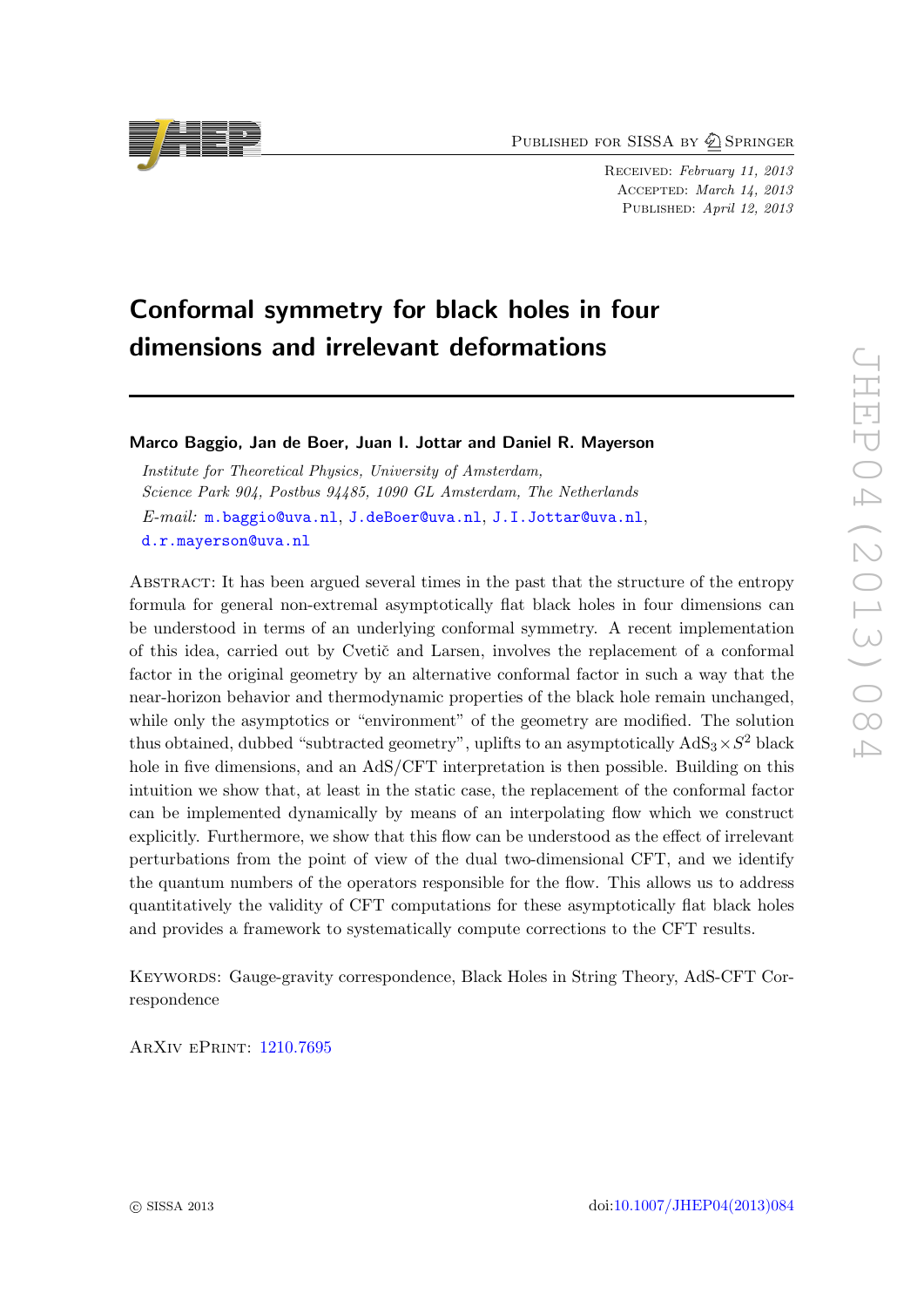# Contents

| Introduction<br>$\mathbf{1}$ |                                                                             | $\mathbf{1}$                                                                                                                                                                                                                                                                                                       |
|------------------------------|-----------------------------------------------------------------------------|--------------------------------------------------------------------------------------------------------------------------------------------------------------------------------------------------------------------------------------------------------------------------------------------------------------------|
|                              |                                                                             | 3                                                                                                                                                                                                                                                                                                                  |
| 2.1                          | Static ansatz                                                               | $\overline{4}$                                                                                                                                                                                                                                                                                                     |
| 2.2                          | Diagonalizing the non-linear system: decoupled modes and a family of static |                                                                                                                                                                                                                                                                                                                    |
|                              | black hole solutions                                                        | $\boldsymbol{6}$                                                                                                                                                                                                                                                                                                   |
| 2.3                          | The "original" and "subtracted" geometries                                  | $\overline{7}$                                                                                                                                                                                                                                                                                                     |
|                              |                                                                             | $\boldsymbol{9}$                                                                                                                                                                                                                                                                                                   |
| 3.1                          | Linearized analysis                                                         | 10                                                                                                                                                                                                                                                                                                                 |
| 3.2                          | Perturbation theory and determination of the sources                        | 11                                                                                                                                                                                                                                                                                                                 |
| 3.3                          | Range of validity of the linear approximation                               | 12                                                                                                                                                                                                                                                                                                                 |
|                              |                                                                             | 14                                                                                                                                                                                                                                                                                                                 |
| 4.1                          | The 5d Lagrangian and equations of motion                                   | 14                                                                                                                                                                                                                                                                                                                 |
| 4.2                          | Consistent Kaluza-Klein reduction                                           | 15                                                                                                                                                                                                                                                                                                                 |
| 4.3                          | Asymptotically AdS <sub>3</sub> solutions and dual operators                | 17                                                                                                                                                                                                                                                                                                                 |
| 4.4                          | Irrelevant deformation of the CFT                                           | 18                                                                                                                                                                                                                                                                                                                 |
| 4.5                          | Irrelevant mass scale and range of validity of the CFT description          | $21\,$                                                                                                                                                                                                                                                                                                             |
|                              |                                                                             | $\overline{\bf 22}$                                                                                                                                                                                                                                                                                                |
|                              |                                                                             | 23                                                                                                                                                                                                                                                                                                                 |
|                              |                                                                             | 23                                                                                                                                                                                                                                                                                                                 |
|                              |                                                                             | 24                                                                                                                                                                                                                                                                                                                 |
|                              |                                                                             | 26                                                                                                                                                                                                                                                                                                                 |
|                              |                                                                             | The STU model<br>Interpreting the flow between the original and subtracted geometries<br>Uplifting and AdS/CFT interpretation<br><b>Discussion</b><br>A Conventions and useful formulae<br>A.1 Hodge duality<br>A.2 Details of the Kaluza-Klein reduction<br>A.3 The general solution in terms of 5d and 3d fields |

# <span id="page-2-0"></span>1 Introduction

Black holes and especially their entropy have always been a source of mystery in physics and, despite decades of effort and remarkable results on this topic, a full understanding of their properties is still lacking. The first microscopic understanding of black hole entropy was achieved for supersymmetric three-charge black holes, where the entropy formula was reproduced using an effective CFT description of the low-energy degrees of freedom [\[1\]](#page-28-0). Later developments have expanded upon this description for other extremal and nearextremal black holes  $[2-4]$  $[2-4]$ . The Kerr/CFT program  $[5-7]$  $[5-7]$  has further provided indications for a CFT description of the low-energy physics for (near-)extremal rotating black holes.

Even when one identifies some sort of conformal symmetry in black hole related backgrounds, this does not need to have immediate physical implications, nor does it have to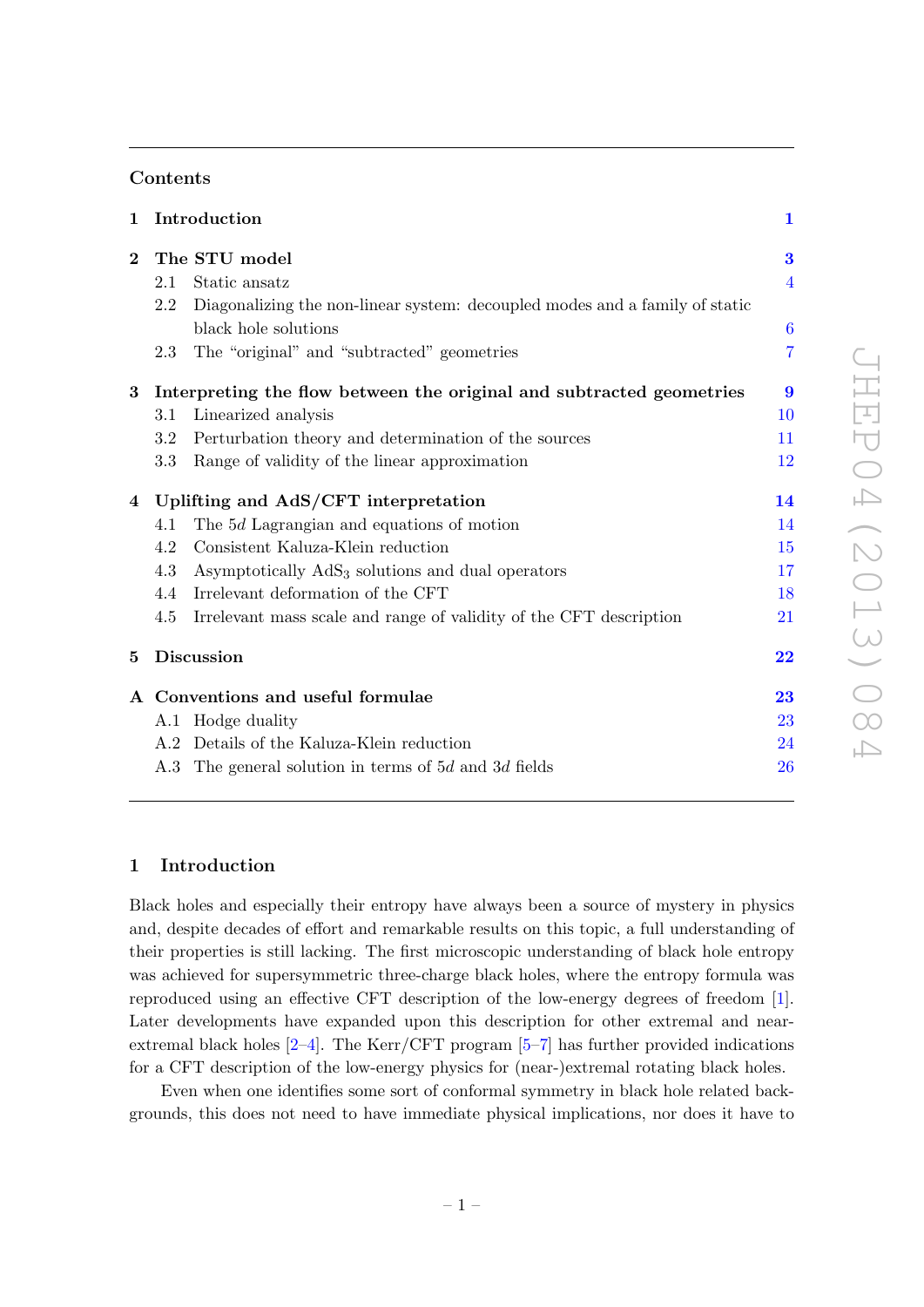imply the existence of a CFT whose physics is relevant for the black hole. The connection between the CFT and the black hole can be purely numerological, purely kinematical, approximately dynamical, or exactly dynamical. An example of the latter is the BTZ black hole, whose physics is completely captured by that of a 2d CFT. When there is an approximate dynamical equivalence the physical quantities of interest may or may not, depending on the question, be approximately reproduced using CFT computations.<sup>[1](#page-3-0)</sup> In this paper we will mostly be interested in this case.

Unfortunately, a systematic approach to find the approximate dynamical CFT description for the low-energy physics of black holes is still lacking. In general, the low energy near-horizon modes of general black holes (as opposed to (near-)extremal ones) do not seem to decouple from the asymptotics of the geometry, thus effectively preventing one from being able to take a decoupling limit and find an effective CFT description of these modes. Even so, there has been much interest in the fact that the massless wave equation in a (general) black hole background admits a  $SL(2, \mathbb{R})$  symmetry when certain terms are removed. The offending terms are indeed small and can be neglected in certain limits (near-extremal, near extreme rotating, low energy  $[5, 8-11]$  $[5, 8-11]$  $[5, 8-11]$  $[5, 8-11]$ ). However reminiscent of conformal symmetry this approximate  $SL(2,\mathbb{R})$  symmetry may be, the terms "breaking" this symmetry are not small for general black holes and thus can not justifiably be ignored. The program of "hidden conformal symmetry" asserts that the conformal symmetry is there after all, but it is spontaneously broken [\[11\]](#page-29-5).

Despite these qualifications, it is intriguing that the entropy of fairly general asymptotically flat black holes can be cast in a form suggestive of Cardy's asymptotic growth of states  $S = 2\pi\sqrt{c\Delta_R/6} + 2\pi\sqrt{c\Delta_L/6}$ , even away from extremality [\[12,](#page-29-6) [13\]](#page-29-7). A recent development by Cvetič and Larsen [\[14,](#page-29-8) [15\]](#page-29-9), inspired by the approximate  $SL(2, \mathbb{R})$  symmetry of the massless scalar wave equation, provides further evidence for an approximate CFT description of general black holes in four and five dimensions far from extremality. They construct a so-called "subtracted" geometry, where the warp factor of the geometry is modified. Thus, the asymptotics of the black hole are changed from asymptotically flat to asymptotically conical [\[16\]](#page-29-10), but its thermodynamic properties are left untouched. This subtracted geometry can then intuitively be thought of as "putting the black hole in a box". In addition to providing an exact  $SL(2,\mathbb{R})$  symmetry of the wave equation, the subtracted geometry can be uplifted one dimension higher to a geometry that is locally a product of  $AdS<sub>3</sub>$  and a two-sphere. Thus, a 2d CFT description of the subtracted black hole is immediately obvious.

What is less obvious is the relation between the subtracted geometry and the original, asymptotically flat one, and in particular how this relation would be visible in the CFT description. Further developments [\[16\]](#page-29-10) have made some progress in this direction by showing that the subtracted geometry can be obtained as a scaling limit of the original geometry. In this paper, we wish to address this problem and provide further evidence of the 2d CFT description of the general asymptotically flat, non-rotating, four-charge black holes in four

<span id="page-3-0"></span><sup>&</sup>lt;sup>1</sup>In the purely kinematical case, it is only the near horizon  $AdS_2$  geometry of an extremal black hole which agrees with the near horizon geometry of a BTZ black hole, and in the numerological case one only has a match between the CFT entropy and the black hole entropy.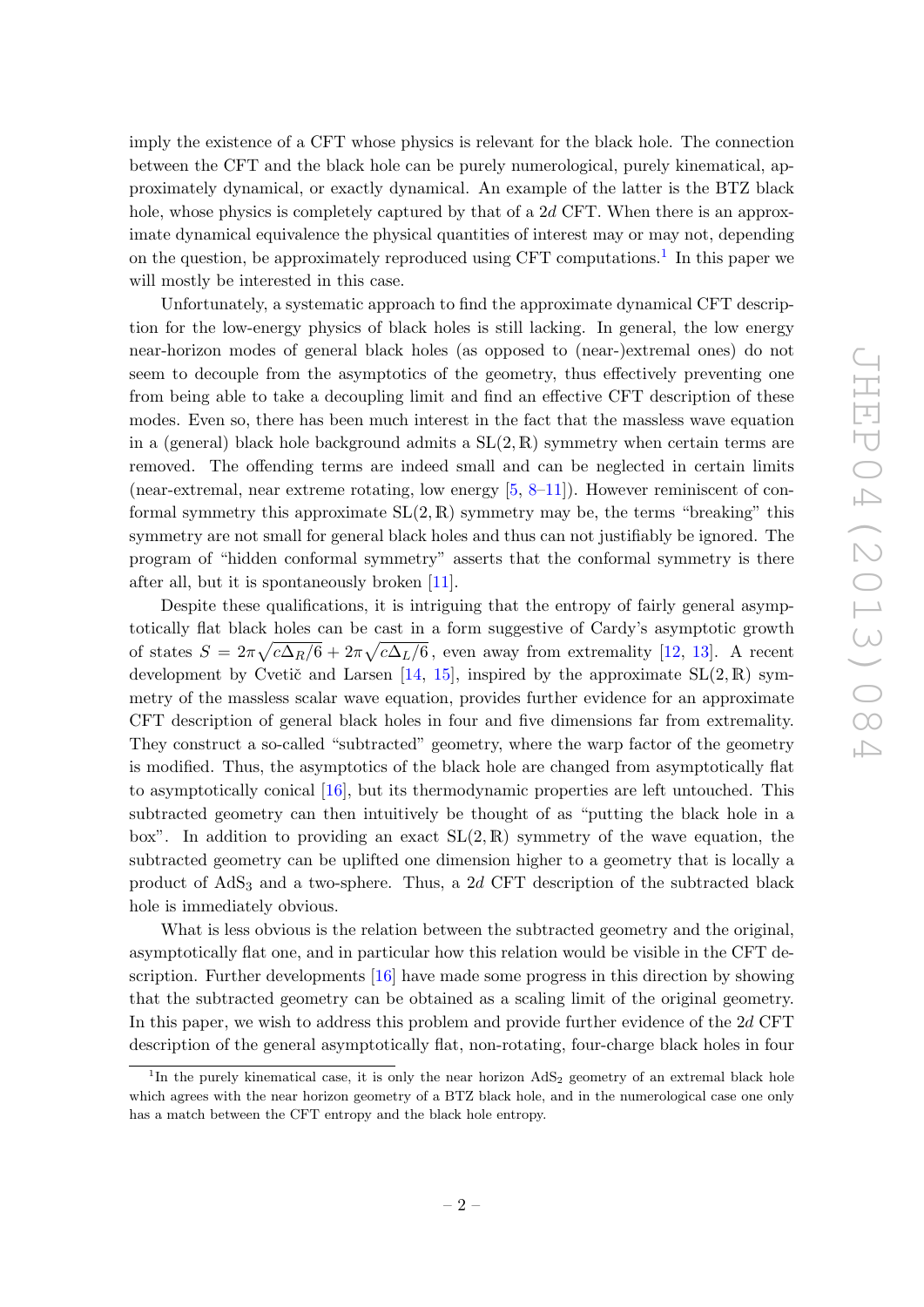dimensions first constructed in [\[17,](#page-29-11) [18\]](#page-29-12) (and later extended to the rotating case in [\[19\]](#page-29-13)). If the 2d CFT description of the subtracted geometry is related to some IR limit of the asymptotic flat original geometry, then it is natural to expect this original geometry to be described by the CFT plus some irrelevant deformation.

We first construct a family of black hole solutions with various asymptotics in the STU model in four dimensions, of which both the subtracted geometry and the original geometry are members. With this explicit family of solutions, it is easy to find the linear perturbations of the subtracted geometry which must be turned on to flow to the original geometry. These perturbations can then be uplifted to perturbations of  $AdS_3 \times S^2$ , where the standard AdS/CFT dictionary allows us to interpret and translate them as irrelevant deformations of the dual 2d CFT. We also explicitly determine the sources for these dimension  $(2, 2)$ operators in the CFT: in addition to providing further insight into the CFT description of asymptotically flat black holes, the explicit construction of these irrelevant operators and their sources allows us to quantitatively determine the limit of the validity of the CFT description.

The rest of the paper is organized as follows. In section [2](#page-4-0) we review the STU model and construct a four-parameter family of four-charged, non-rotating black holes with different asymptotics but the same thermodynamics, and explicitly identify the original (asymptotically flat) and subtracted geometry as members of this family. Then, in section [3,](#page-10-0) we perform a linear analysis to determine the perturbations needed to flow from the subtracted to the original geometry. In section [4](#page-15-0) we uplift the subtracted geometry and the linear perturbations thereof to 5d; we then consistently reduce to an effective three-dimensional description to easily identify the irrelevant operators and sources through the standard AdS/CFT dictionary. The determination of the sources gives us a clear criterion for the window in which the effective IR CFT description is valid. Finally, in section [5,](#page-23-0) we summarize and discuss our findings. Various details of our calculations and useful formulae are collected in the appendix.

#### <span id="page-4-0"></span>2 The STU model

The STU model is a four-dimensional  $\mathcal{N}=2$  supergravity theory coupled to three vector multiplets  $[20-22]$  $[20-22]$ . Its Lagrangian is given by<sup>[2](#page-4-1)</sup>

<span id="page-4-2"></span>
$$
\mathcal{L}_{4} = R \star_{4} 1 - \frac{1}{2} H_{ij} \star_{4} dh^{i} \wedge dh^{j} - \frac{3}{2f^{2}} \star_{4} df \wedge df - \frac{f^{3}}{2} \star_{4} F^{0} \wedge F^{0}
$$
  

$$
- \frac{1}{2f^{2}} H_{ij} \star_{4} d\chi^{i} \wedge d\chi^{j} - \frac{f}{2} H_{ij} \star_{4} (F^{i} + \chi^{i} F^{0}) \wedge (F^{j} + \chi^{j} F^{0})
$$
  

$$
+ \frac{1}{2} C_{ijk} \chi^{i} F^{j} \wedge F^{k} + \frac{1}{2} C_{ijk} \chi^{i} \chi^{j} F^{0} \wedge F^{k} + \frac{1}{6} C_{ijk} \chi^{i} \chi^{j} \chi^{k} F^{0} \wedge F^{0},
$$
  
(2.1)

where the fields f and  $h^i$   $(i = 1, 2, 3)$  are scalars,  $\chi^i$  are pseudoscalars, and  $F^0$  and  $F^i$  are  $U(1)$  gauge field strengths. The metric  $H_{ij}$  on the scalar moduli space is diagonal with entries  $H_{ii} = (h^i)^{-2}$ , and the symbol  $C_{ijk}$  is pairwise-symmetric in its indices with  $C_{123} = 1$ 

<span id="page-4-1"></span><sup>&</sup>lt;sup>2</sup>We mostly follow the notation and conventions of reference [\[23\]](#page-30-1), which we found particularly useful.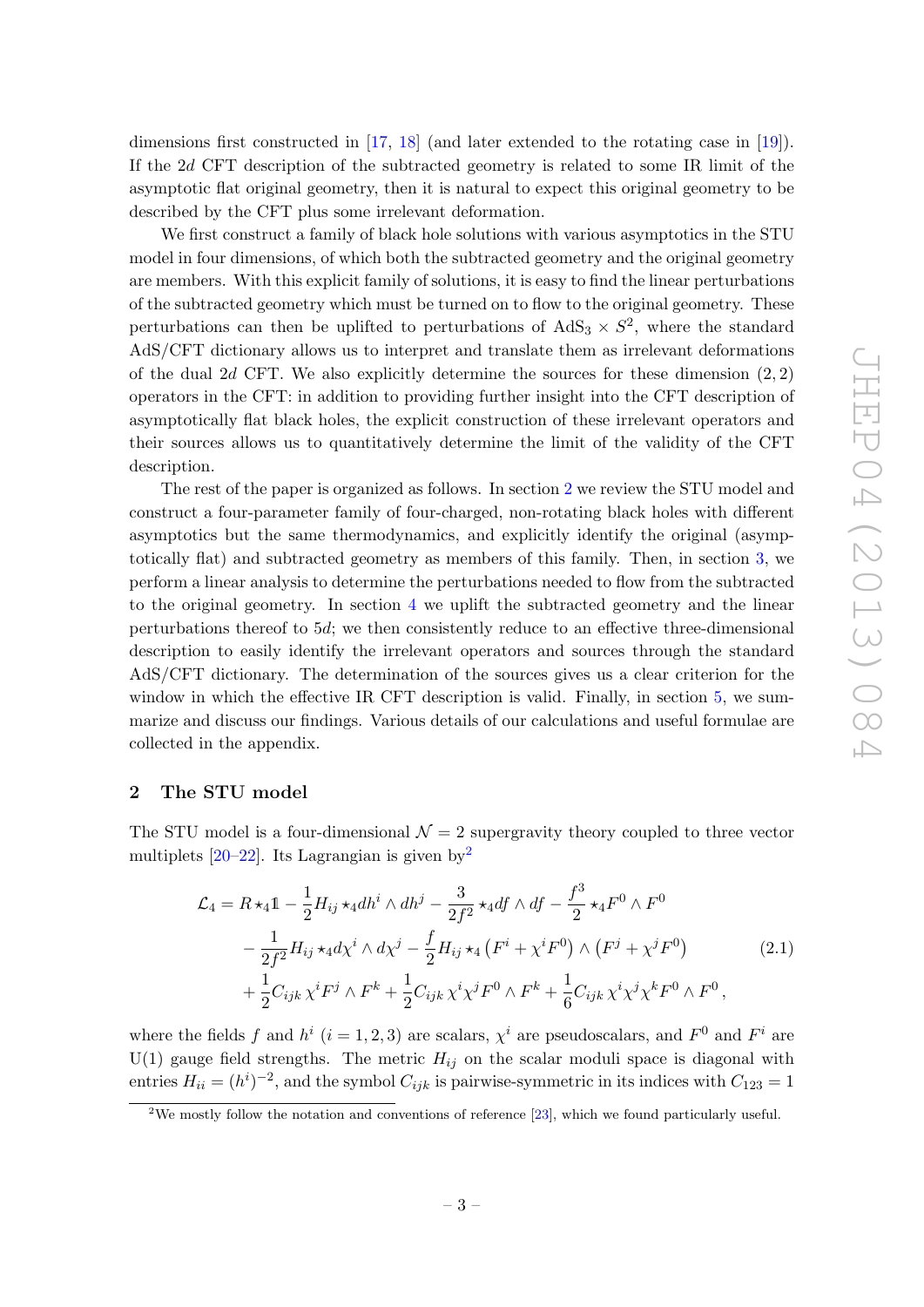and zero otherwise. The  $h^i$  fields are constrained by the relation  $h^1h^2h^3 = 1$ , which must be solved before taking variations of the action. Our conventions for Hodge duality as well as some useful expressions can be found in appendix [A.1.](#page-24-1)

In the following we shall be concerned with solutions where the pseudoscalars  $\chi^{i}$  are set to zero. This is not in general a consistent truncation, inasmuch as the pseudoscalar equations of motion then imply the constraints

<span id="page-5-2"></span>
$$
-f H_{ij} \star_4 F^0 \wedge F^j + \frac{1}{2} C_{ijk} F^j \wedge F^k = 0.
$$
 (2.2)

In order to fulfill these conditions we will consider solutions where  $F^0$  is purely electric and the  $F<sup>i</sup>$  are purely magnetic. If we restrict to this case, we can write a simpler action from which we can derive the equations of motion, namely

$$
S = -\frac{1}{2\kappa^2} \int d^4x \sqrt{|g|} \bigg[ R - \frac{e^{-\eta_0}}{4} F_{\mu\nu}^0 F^{0\,\mu\nu} - \frac{1}{2} \sum_{i=1}^3 \bigg( \nabla_\mu \eta_i \nabla^\mu \eta_i + \frac{e^{2\eta_i - \eta_0}}{2} F_{\mu\nu}^i F^{i\,\mu\nu} \bigg) \bigg], \tag{2.3}
$$

where  $\kappa^2 = 8\pi G_4$  ( $\kappa$  has units of length), and we have introduced the shorthand notation

<span id="page-5-3"></span>
$$
\eta_0 \equiv \eta_1 + \eta_2 + \eta_3. \tag{2.4}
$$

The scalar fields  $\eta_i$  (i = 1, 2, 3) are related to the scalars in [\(2.1\)](#page-4-2) through

$$
h^{i} = e^{\frac{1}{3}\eta_{0} - \eta_{i}}, \qquad (2.5)
$$

$$
f = e^{-\frac{1}{3}\eta_0}.
$$
 (2.6)

The corresponding equations of motion read<sup>[3](#page-5-1)</sup>

$$
0 = \nabla_{\mu} \nabla^{\mu} \eta_i + \frac{1}{4} \left[ e^{-\eta_0} F^{0}_{\mu\nu} F^{0\mu\nu} + e^{-\eta_0} \sum_{j=1}^3 (1 - 2\delta_{ij}) e^{2\eta_j} F^{j}_{\mu\nu} F^{j\mu\nu} \right],
$$
\n(2.7)

$$
0 = \nabla_{\mu} \left( e^{-\eta_0} F^{0 \, \mu \nu} \right),\tag{2.8}
$$

$$
0 = \nabla_{\mu} \left( e^{-\eta_0 + 2\eta_i} F^{i \mu \nu} \right),\tag{2.9}
$$

$$
G_{\mu\nu} = \frac{1}{2} \left[ \sum_{i=1}^{3} \left( \nabla_{\mu} \eta_i \nabla_{\nu} \eta_i - \frac{g_{\mu\nu}}{2} \nabla_{\lambda} \eta_i \nabla^{\lambda} \eta_i \right) + e^{-\eta_0} \left( F_{\mu}^{0 \rho} F_{\nu\rho}^{0} - \frac{g_{\mu\nu}}{4} F_{\lambda\rho}^{0} F^{0 \lambda\rho} \right) + e^{-\eta_0} \sum_{i=1}^{3} e^{2\eta_i} \left( F_{\mu}^{i \rho} F_{\nu\rho}^{i} - \frac{g_{\mu\nu}}{4} F_{\lambda\rho}^{i} F^{i \lambda\rho} \right) \right].
$$
 (2.10)

#### <span id="page-5-0"></span>2.1 Static ansatz

In the present context we will be interested in static, spherically symmetric black hole backgrounds. As discussed above, in order to fulfill the constraint [\(2.2\)](#page-5-2) we furthermore

<span id="page-5-1"></span><sup>&</sup>lt;sup>3</sup>We note that the purely electric configurations of [\[15,](#page-29-9) [16\]](#page-29-10) solve the equations of motion following from the action obtained from [\(2.3\)](#page-5-3) by dualizing the fields  $F^i$  as  $F^i \to -e^{\eta_0-2\eta_i} (\star_4 F^i)$ .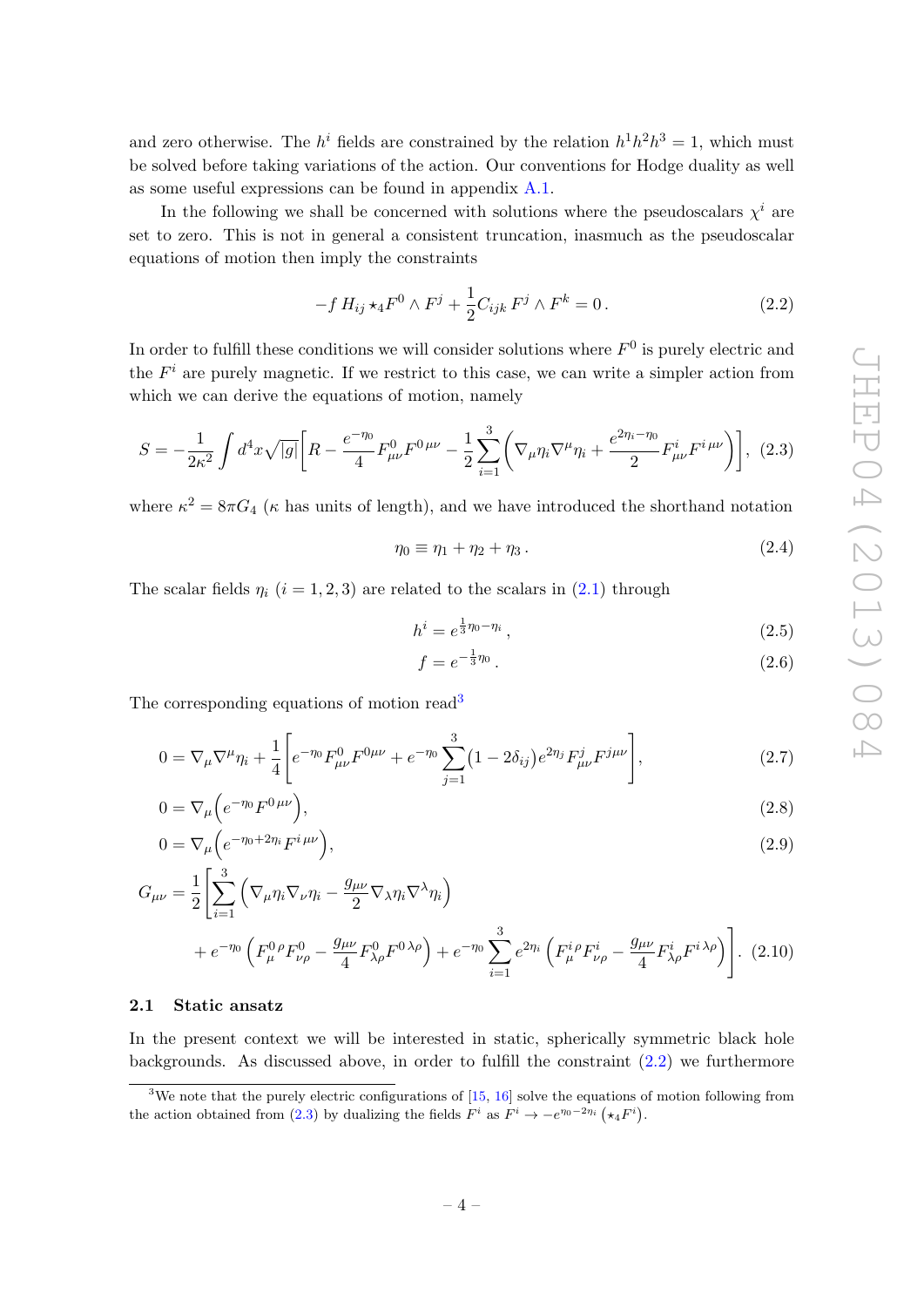consider an electric ansatz for  $F^0$  and a magnetic ansatz for the  $F^i$ . Explicitly, our ansatz for the metric and matter fields reads

$$
ds_4^2 = -\frac{G(r)}{\sqrt{\Delta(r)}}dt^2 + \sqrt{\Delta(r)}\left(\frac{dr^2}{X(r)} + d\theta^2 + \frac{X(r)}{G(r)}\sin^2\theta \,d\phi^2\right) \tag{2.11}
$$

$$
A^0 = A_t^0(r) dt
$$
 (2.12)

$$
A^i = B_i \cos \theta \, d\phi \tag{2.13}
$$

$$
\eta_i = \eta_i(r),\tag{2.14}
$$

where the constants  $B^i$   $(i = 1, 2, 3)$  are the magnetic charges. Einstein's equations are easily seen to imply  $G(r) = \gamma X(r)$ , where  $\gamma = const$ , and also  $X''(r) = 2$ . Hence, without loss of generality we set

<span id="page-6-3"></span><span id="page-6-2"></span>
$$
X(r) = G(r) = r^2 - 2mr.
$$
\n(2.15)

Given this ansatz, we first notice that the equation for  $F^0$  implies

<span id="page-6-0"></span>
$$
F_{rt}^0 = q_0 \frac{e^{\eta_0}}{\sqrt{\Delta}},
$$
\n(2.16)

where the constant  $q_0$  is the electric charge (up to normalization). The scalar equations then reduce to

$$
0 = \left(r(r-2m)\eta_i'\right)' - \frac{e^{\eta_0}}{2\sqrt{\Delta}} \left[q_0^2 + \sum_{j=1}^3 \left(2\delta_{ij} - 1\right)B_j^2 e^{2(\eta_j - \eta_0)}\right].
$$
 (2.17)

Finally, one notices that the independent information contained in Einstein's equations amounts to one second order and one first order equation. These can be taken to be

<span id="page-6-1"></span>
$$
0 = \frac{\Delta''}{\Delta} - \frac{3}{4} \left(\frac{\Delta'}{\Delta}\right)^2 + \left(\eta_1'\right)^2 + \left(\eta_2'\right)^2 + \left(\eta_3'\right)^2
$$
\n
$$
0 = \left(\frac{\Delta'}{2\Delta}\right)^2 - \frac{2(r-m)}{r(r-2m)}\frac{\Delta'}{\Delta} + \frac{4}{r(r-2m)} + \left(\eta_1'\right)^2 + \left(\eta_2'\right)^2 + \left(\eta_3'\right)^2
$$
\n
$$
-\frac{e^{\eta_0}}{r(r-2m)\sqrt{\Delta}} \left[q_0^2 + \sum_{i=1}^3 e^{-2(\eta_0 - \eta_i)} B_i^2\right].
$$
\n(2.19)

The first of these equations is a linear combination of the  $(t, t)$  and  $(\phi, \phi)$  components of Einstein's equations, while the first order constraint is the  $(r, r)$  component.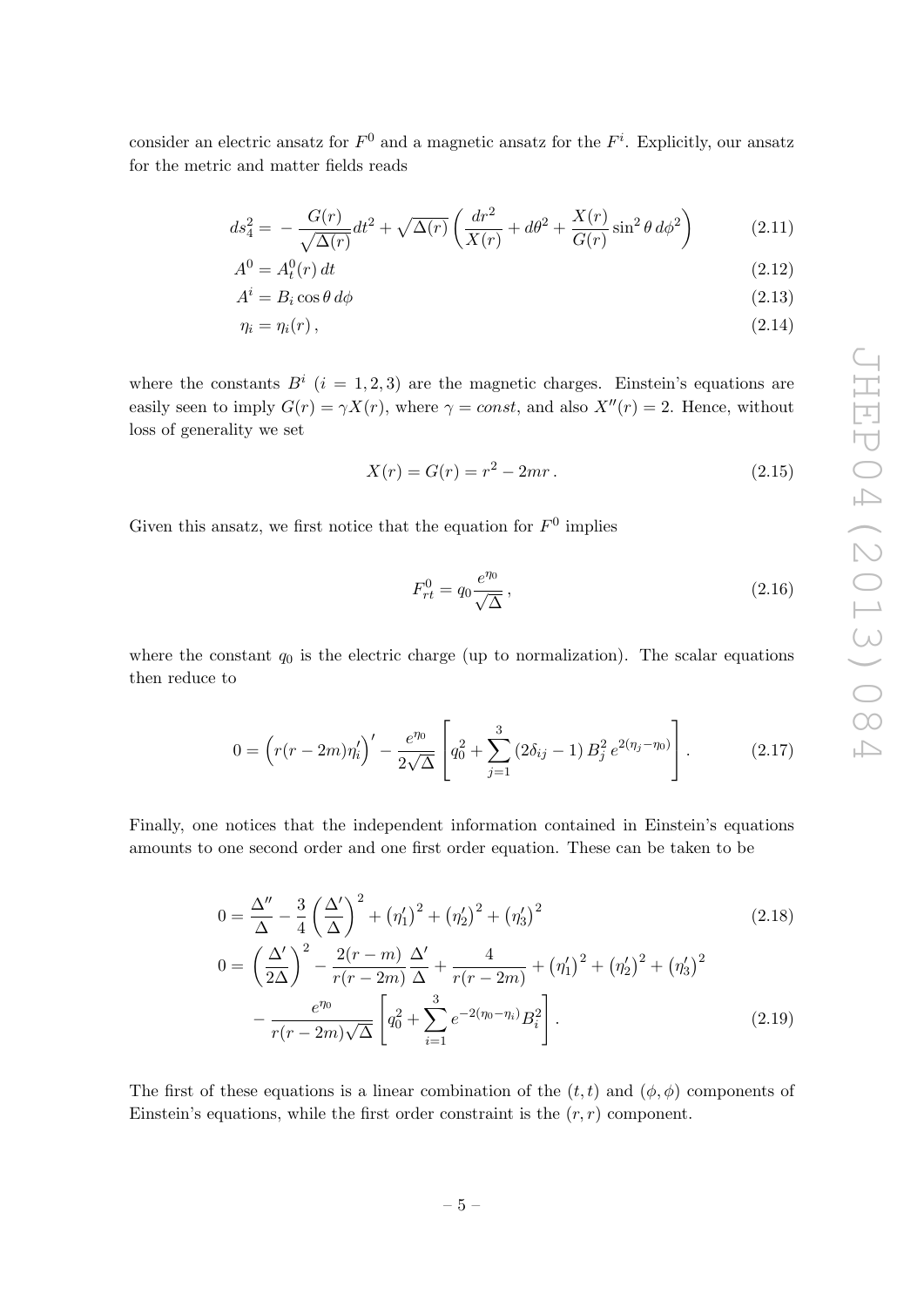# <span id="page-7-0"></span>2.2 Diagonalizing the non-linear system: decoupled modes and a family of static black hole solutions

Quite remarkably, it is possible to diagonalize the full non-linear system of equations. To this end we introduce new fields  $\phi_0$ ,  $\phi_i$  defined as

<span id="page-7-4"></span>
$$
\phi_0(r) = \frac{1}{2} \log \left( \frac{\Delta(r)}{m^4} \right) - \eta_1(r) - \eta_2(r) - \eta_3(r) \tag{2.20}
$$

$$
\phi_1(r) = \frac{1}{2} \log \left( \frac{\Delta(r)}{m^4} \right) - \eta_1(r) + \eta_2(r) + \eta_3(r) \tag{2.21}
$$

$$
\phi_2(r) = \frac{1}{2} \log \left( \frac{\Delta(r)}{m^4} \right) + \eta_1(r) - \eta_2(r) + \eta_3(r) \tag{2.22}
$$

<span id="page-7-5"></span>
$$
\phi_3(r) = \frac{1}{2} \log \left( \frac{\Delta(r)}{m^4} \right) + \eta_1(r) + \eta_2(r) - \eta_3(r). \tag{2.23}
$$

Taking suitable linear combinations of the scalar and Einstein's equations one finds

<span id="page-7-1"></span>
$$
0 = \left(r\left(r - 2m\right)\phi_0'(r)\right)' + 2\left(\frac{q_0^2}{m^2}e^{-\phi_0(r)} - 1\right) \tag{2.24}
$$

<span id="page-7-2"></span>
$$
0 = \left(r\left(r - 2m\right)\phi_i'(r)\right)' + 2\left(\frac{B_i^2}{m^2}e^{-\phi_i(r)} - 1\right). \tag{2.25}
$$

Upon solving these decoupled equations one has the solution for the original fields  $\Delta(r)$ and  $\eta_i(r)$ , and the solution for  $F^0$  is then given by [\(2.16\)](#page-6-0). Hence, we have effectively diagonalized the full non-linear system.

We have obtained general solutions to the decoupled equations  $(2.24)$ – $(2.25)$ ,<sup>[4](#page-7-3)</sup> each of which depends on two arbitrary integration constants. These generic solutions are not regular at the horizon  $r = 2m$ , but upon imposing regularity they reduce to

<span id="page-7-6"></span>
$$
\phi_0^{\text{reg}}(r) = \log \left[ \frac{q_0^2}{4m^4} \frac{\left( a_0^2 r + 2m \right)^2}{1 + a_0^2} \right] \tag{2.26}
$$

<span id="page-7-7"></span>
$$
\phi_j^{\text{reg}}(r) = \log \left[ \frac{B_j^2}{4m^4} \frac{\left( a_j^2 r + 2m \right)^2}{1 + a_j^2} \right],\tag{2.27}
$$

where the four independent constants  $a_0$ ,  $a_i$  parameterize a family of static black hole solutions. Close to the horizon, one finds

$$
\phi_0^{\text{reg}}(r \to 2m) = \log\left(\frac{q_0^2}{m^2} \left(1 + a_0^2\right)\right) + \mathcal{O}\left(r - 2m\right),\tag{2.28}
$$

$$
\phi_j^{\text{reg}}(r \to 2m) = \log\left(\frac{B_j^2}{m^2} \left(1 + a_j^2\right)\right) + \mathcal{O}\left(r - 2m\right). \tag{2.29}
$$

<span id="page-7-3"></span><sup>&</sup>lt;sup>4</sup>The general static solutions of the STU model have been constructed in [\[24\]](#page-30-2) using different techniques. The hidden conformal symmetry of the Klein-Gordon equation on these backgrounds is studied in [\[25\]](#page-30-3).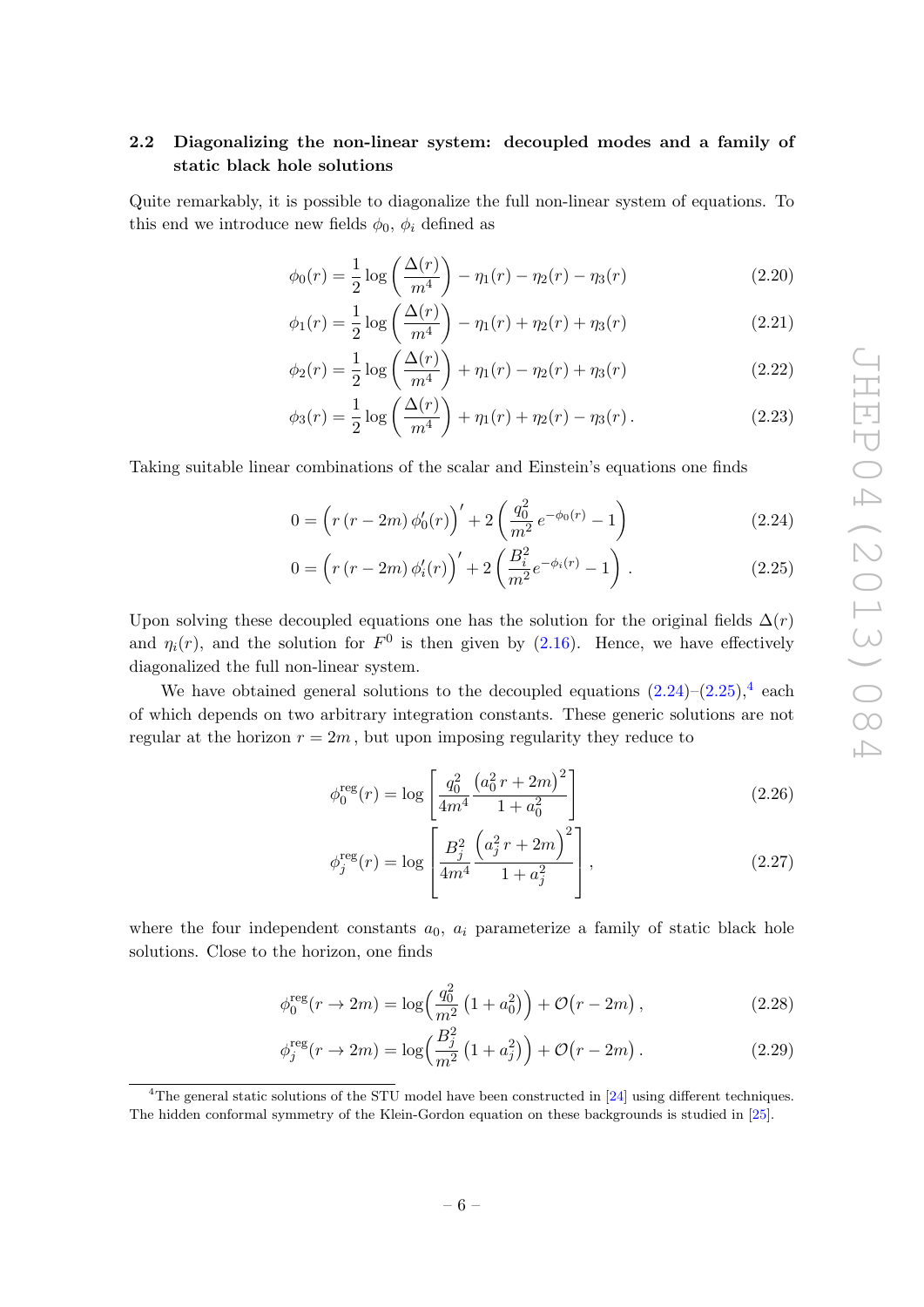Similarly, in the asymptotic region  $r \to \infty$ 

$$
\phi_0^{\text{reg}}(r \to \infty) = \begin{cases} \log \frac{r^2}{m^2} + \mathcal{O}(1) , & a_0 \neq 0 \\ \log \frac{q_0^2}{m^2} , & a_0 = 0 \end{cases}
$$
(2.30)

<span id="page-8-3"></span>
$$
\phi_j^{\text{reg}}(r \to \infty) = \begin{cases} \log \frac{r^2}{m^2} + \mathcal{O}(1), & a_j \neq 0 \\ \log \frac{B_j^2}{m^2}, & a_j = 0 \end{cases}
$$
(2.31)

Going back to the original fields  $\eta_i$  and  $\Delta$ , the solution reads

$$
\Delta(r) = \frac{\sqrt{q_0^2 B_1^2 B_2^2 B_3^2}}{16m^4} \prod_{I=0}^3 \frac{a_I^2 r + 2m}{\sqrt{1 + a_I^2}}
$$
\n(2.32)

$$
e^{2\eta_1(r)} = \left| \frac{B_2 B_3}{q_0 B_1} \right| \sqrt{\frac{\left(1 + a_0^2\right)\left(1 + a_1^2\right)}{\left(1 + a_2^2\right)\left(1 + a_3^2\right)} \frac{\left(a_2^2 r + 2m\right)\left(a_3^2 r + 2m\right)}{\left(a_0^2 r + 2m\right)\left(a_1^2 r + 2m\right)}} \tag{2.33}
$$

$$
e^{2\eta_2(r)} = \left| \frac{B_1 B_3}{q_0 B_2} \right| \sqrt{\frac{\left(1 + a_0^2\right) \left(1 + a_2^2\right)}{\left(1 + a_1^2\right) \left(1 + a_3^2\right)} \frac{\left(a_1^2 r + 2m\right) \left(a_3^2 r + 2m\right)}{\left(a_0^2 r + 2m\right) \left(a_2^2 r + 2m\right)}} \tag{2.34}
$$

<span id="page-8-4"></span>
$$
e^{2\eta_3(r)} = \left| \frac{B_1 B_2}{q_0 B_3} \right| \sqrt{\frac{\left(1 + a_0^2\right) \left(1 + a_3^2\right)}{\left(1 + a_1^2\right) \left(1 + a_2^2\right)} \frac{\left(a_1^2 r + 2m\right) \left(a_2^2 r + 2m\right)}{\left(a_0^2 r + 2m\right) \left(a_3^2 r + 2m\right)}}.
$$
\n(2.35)

It is worth emphasizing that, depending on how many of the constants  $a_0, a_i$  are non-zero, the asymptotic behavior of  $\Delta(r)$  in our family of solutions can be of the form  $\Delta(r \to \infty) \sim r^{\gamma}$ , with  $\gamma = 0, 1, ..., 4$ . In particular, when  $a_0 = a_i = 0$  (i.e.  $\gamma = 0$ ) we obtain an asymptotically  $AdS_2 \times S^2$  black hole solution. When  $\gamma \neq 0$ , the metric displays a "Lifshitz-covariance" of the form  $t \to \lambda^z t$ ,  $r \to \lambda^{2\theta/\gamma} r$ ,  $ds^2 \to \lambda^{\theta} ds^2$  in the  $r \gg 2m$ region, where the dynamical exponent z and the hyperscaling violation exponent<sup>[5](#page-8-1)</sup>  $\theta$  are related by  $\theta = \left(\frac{\gamma}{\gamma - 1}\right)$  $\left(\frac{\gamma}{\gamma-2}\right)$  z. We have checked explicitly that our family of solutions satisfies all the coupled equations of motion. In particular, the first order constraint  $(2.19)$  is satisfied identically, and places no restriction on the values of the constants  $a_0, a_i$ .

#### <span id="page-8-0"></span>2.3 The "original" and "subtracted" geometries

The family of solutions found in section [2.2](#page-7-0) contains as a particular case the solutions dubbed "original" and "subtracted" in  $[14, 15]$  $[14, 15]$  $[14, 15]$ .<sup>[6](#page-8-2)</sup> The original solution is given in terms of functions

$$
p_I(r) = r + 2m \sinh^2 \delta_I, \qquad (2.36)
$$

<span id="page-8-1"></span><sup>&</sup>lt;sup>5</sup>These metrics are in a sense a "global" version of the planar black brane solutions that have been used to model condensed matter systems displaying hyperscaling violation; for some representative works, see [\[26–](#page-30-4)[28\]](#page-30-5) and references therein.

<span id="page-8-2"></span> $6$ As we have mentioned our solutions are related to the purely electric solutions of [\[14,](#page-29-8) [15\]](#page-29-9) by the duality transformation  $F^i \to -e^{\eta_0-2\eta_i} (\star_4 F^i)$ . In particular the conformal factor  $\Delta(r)$  and the scalars  $\eta(r)$  are unaffected by this transformation, and it is in this sense that we use the same terminology to refer to the full solutions.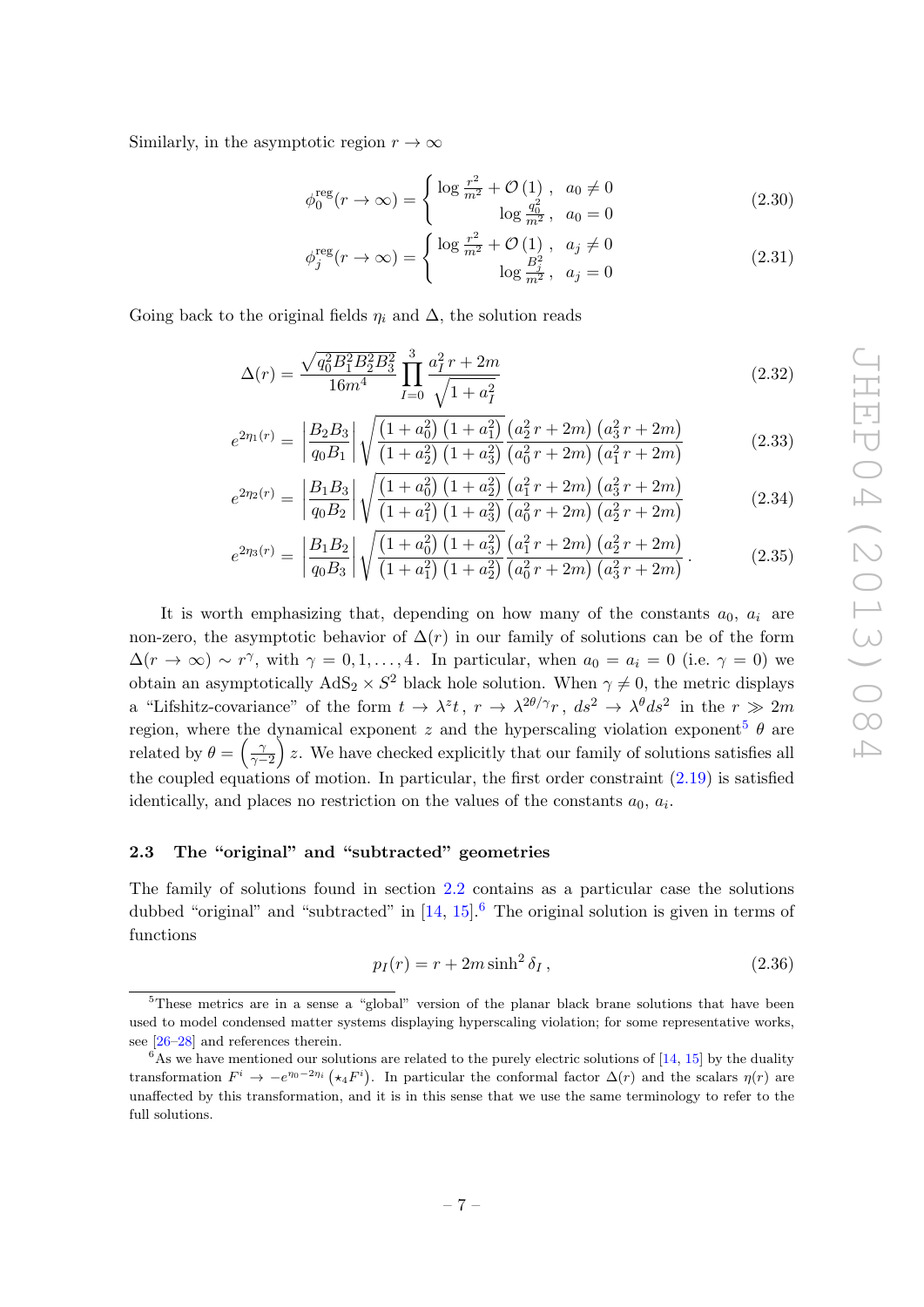$(I = 0, 1, 2, 3)$  and it reads

$$
\Delta(r) = \prod_{I=0}^{3} p_I(r) \tag{2.37}
$$

$$
e^{-\eta_i(r)} = p_i(r)\sqrt{\frac{p_0(r)}{p_1(r)p_2(r)p_3(r)}}
$$
\n(2.38)

$$
F_{rt}^0 = -m \frac{\sinh(2\delta_0)}{p_0(r)^2}.
$$
\n(2.39)

We then see that the original geometry is asymptotically flat in the  $r \to \infty$  (i.e.  $r \gg 2m$ ) region. Comparing with our general solution we can easily read off the electric and magnetic charges and the parameters  $a_I$  in terms of the  $\delta_I$ :

$$
q_0^{\text{orig}} = -m \sinh(2\delta_0), \quad B_i^{\text{orig}} = m \sinh(2\delta_i),
$$
 (2.40)

<span id="page-9-2"></span><span id="page-9-1"></span>
$$
a_I^{\text{orig}} = \frac{1}{\sinh(\delta_I)}.
$$
\n(2.41)

Similarly, the so-called subtracted geometry is given by

$$
\Delta(r) = (2m)^3 \left[ \left( \Pi_c^2 - \Pi_s^2 \right) r + 2m \, \Pi_s^2 \right] \tag{2.42}
$$

$$
e^{\eta_i(r)} = \frac{1}{\sqrt{\Delta(r)}} \prod_{j \neq i} B_j \tag{2.43}
$$

$$
F_{tr}^{0} = -\frac{16m^{4}}{\Delta^{2}(r)} \Pi_{c} \Pi_{s} B_{1} B_{2} B_{3}, \qquad (2.44)
$$

where the  $B_i$  are the magnetic charges as before, and we can read off the electric charge as  $q_0 = -16m^4 (B_1B_2B_3)^{-1} \Pi_c\Pi_s$ .<sup>[7](#page-9-0)</sup> This solution is asymptotically conical for  $r \to \infty$  [\[16\]](#page-29-10). Comparing with our general solution, we learn that the subtracted geometry has

$$
a_0^{\text{subt}} = \sqrt{\frac{\Pi_c^2 - \Pi_s^2}{\Pi_s^2}}, \qquad a_i^{\text{subt}} = 0.
$$
 (2.45)

As shown in [\[14\]](#page-29-8), the thermodynamics of the original and subtracted solutions matches if the parameters  $\Pi_c$  and  $\Pi_s$  are given as follows:

$$
\Pi_c = \prod_{I=0}^3 \cosh \delta_I, \qquad \Pi_s = \prod_{I=0}^3 \sinh \delta_I.
$$
 (2.46)

As we indicated above, depending on how many of the parameters  $a_I$  are zero the (large-r) asymptotic behavior of the conformal factor  $\Delta(r)$  changes. While the asymptotically flat original geometry has all  $a_I \neq 0$  and  $\Delta_{\text{orig}} \sim r^4$  for large r (i.e.  $r \gg 2m$ ), we have shown that the subtracted solution has  $a_1 = a_2 = a_3 = 0$  and therefore the conformal

<span id="page-9-0"></span><sup>&</sup>lt;sup>7</sup>Upon dualizing, we obtain a generalization of the solution presented in  $[14, 15]$  $[14, 15]$  $[14, 15]$  where we allow for a set of four independent U(1) charges.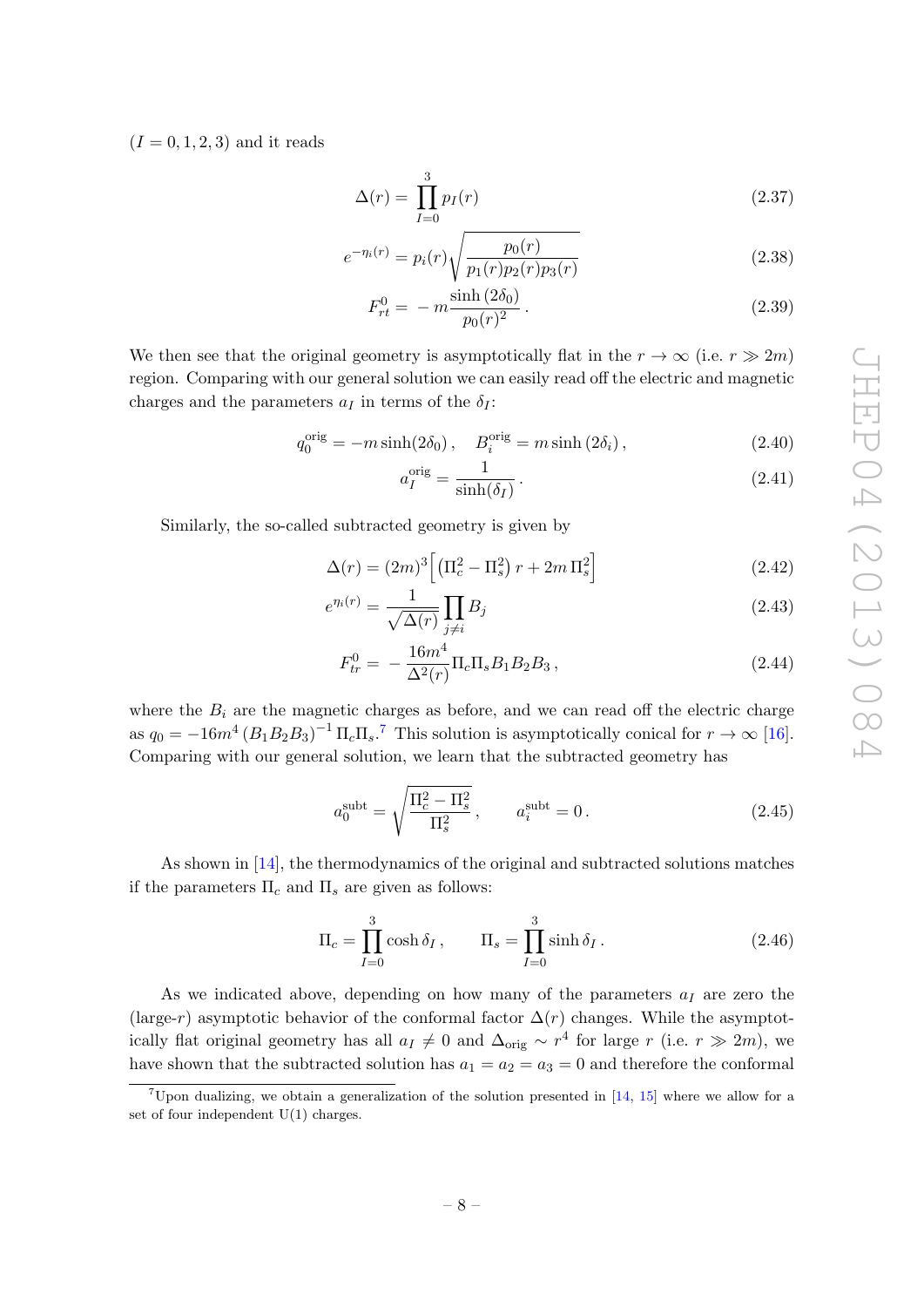

<span id="page-10-1"></span>**Figure 1.** Log plot of  $\gamma(r) \equiv \frac{d \log(\Delta)}{d \log r}$  $\frac{\log(\Delta)}{d \log r}$  for the general solution [\(2.32\)](#page-8-3). The bottom red curve with  $\gamma(r \gg 2m) = 1$  corresponds to the subtracted geometry  $(a_1 = a_2 = a_3 = 0)$ , while the various curves with  $\gamma(r \gg 2m) = 4$  correspond to the original geometry with different values for  $a_1 = a_2 = a_3 \equiv 1/\sinh(\delta)$ . The different curves have increasingly larger values of  $\delta$  towards the right, so we see that the original and subtracted geometries agree over a broader range in r as the magnetic charges  $B \sim \sinh(2\delta)$  increase.

factor scales linearly  $\Delta_{subt} \sim r$ . Figure [1](#page-10-1) illustrates how we can smoothly interpolate between the subtracted and original geometries by dialing the parameters  $a_I$ . In particular notice that when all  $\delta_i \gg 1$  a region emerges where the two solutions match to a very good approximation. It is in this sense that we refer to our family of solutions as an interpolating flow, with the different curves in figure [1](#page-10-1) corresponding to different points in the space of couplings on a putative dual field theory. In fact, in this limit (also known as dilute-gas approximation) one can think of the subtracted solution as coming from a decoupling limit of the original solution, as we will discuss in the next sections.

## <span id="page-10-0"></span>3 Interpreting the flow between the original and subtracted geometries

In the previous section we described a four-parameter family of exact static solutions of the STU model that interpolates between the original and subtracted geometries; depending on the choice of parameters, this family also includes geometries with different asymptotic behavior from that of the original geometry. We can thus view the subtracted geometry loosely as an IR endpoint of an RG flow starting from the original geometry.

It is noteworthy that our solution implements explicitly the scaling limit discussed in [\[16\]](#page-29-10) that extracts the subtracted solution from the original one. In the present section we will interpret this scaling limit as a flow between the original and subtracted geometries, while setting the stage for the AdS/CFT discussion to follow in section [4.](#page-15-0)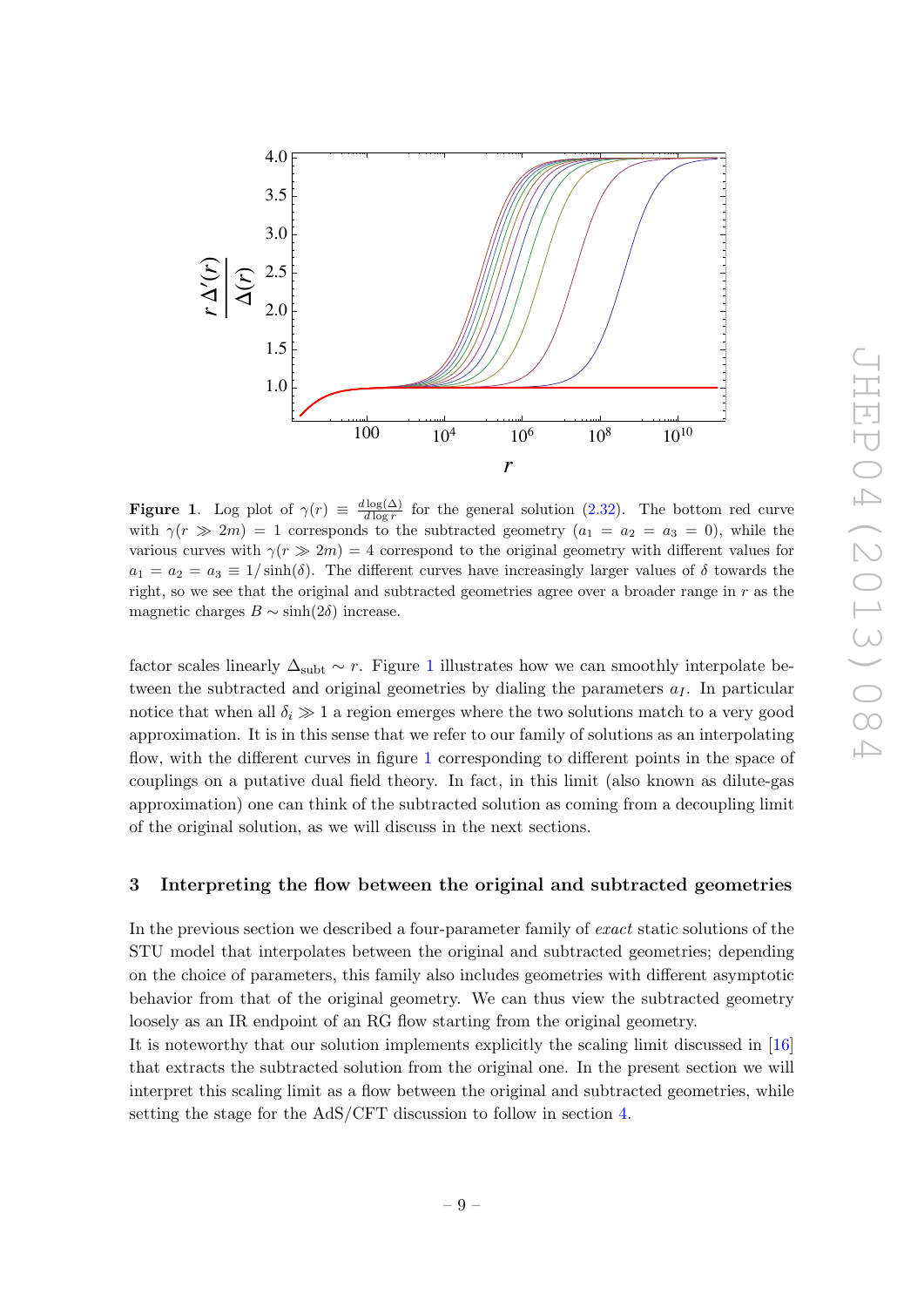Even though  $(2.32)$ – $(2.35)$  (with  $F^0$  given by  $(2.16)$ ) is an exact solution of the full nonlinear equations, we find it instructive to discuss its linearized version. On the one hand the linearized analysis makes the discussion of regularity at the horizon cleaner, since this is related to a choice of state in the holographic context. Secondly, the sources that one gets by linearizing our family of exact solutions do not necessarily correspond to the sources of irrelevant perturbation theory, as we will discuss in detail below. Lastly, while in generic situations exact solutions to the nonlinear equations are not available, the principles behind the linearized analysis still apply. In particular, we will exhibit the existence of linearized modes of the subtracted geometry that start the flow to the original geometry when their sources are chosen correctly. As we will explicitly show in section [4,](#page-15-0) upon uplifting the solutions to 5d, these modes will turn out to be dual to irrelevant operators that deform the conformal field theory dual to the subtracted geometry.

#### <span id="page-11-0"></span>3.1 Linearized analysis

We start our analysis by linearizing the field equations around the subtracted solution. Since the full non-linear equations of motion are diagonalized by the fields  $\phi_I$  in [\(2.20\)](#page-7-4)– [\(2.23\)](#page-7-5), we can simply consider

$$
\phi_I = \phi_I^{\text{subt}} + \delta \phi_I \,,\tag{3.1}
$$

where the  $\delta \phi_I$  will be our linearized perturbations. The linearized equations are then

$$
r(r-2m)\delta\phi_0'' + 2(r-m)\delta\phi_0' - 2\frac{q_0^2 B_1^2 B_2^2 B_3^2}{\Delta^2}\delta\phi_0 = 0, \qquad (3.2)
$$

$$
r(r - 2m)\delta\phi_i'' + 2(r - m)\delta\phi_i' - 2\delta\phi_i = 0.
$$
\n(3.3)

The equations for the  $\delta\phi_i$ 's are particularly simple, and we focus on those first. Changing to a new radial variable  $x = \frac{r}{m} - 1$ , these equations take the form

$$
(1 - x^2)\delta\phi_i''(x) - 2x\delta\phi_i'(x) + 2\delta\phi_i(x) = 0,
$$
\n(3.4)

which is a Legendre equation whose general solution is

$$
\delta\phi_i(x) = \alpha_i x + \beta_i \left(\frac{x}{2} \log \left(\frac{x+1}{x-1}\right) - 1\right). \tag{3.5}
$$

Of these two solutions, only one is regular at the horizon (which is located at  $x = 1$ ), therefore we must set  $\beta_i = 0$ , or

<span id="page-11-1"></span>
$$
\delta\phi_i = \alpha_i \left(\frac{r}{m} - 1\right). \tag{3.6}
$$

Using the same variable  $x$ , and defining the parameters  $b$  and  $c$  as

$$
b = \frac{\Pi_c^2 - \Pi_s^2}{2\sqrt{2}\Pi_c\Pi_s}, \qquad c = \frac{\Pi_c^2 + \Pi_s^2}{2\sqrt{2}\Pi_c\Pi_s},
$$
\n(3.7)

the equation for  $\delta\phi_0$  becomes

$$
(1 - x2)\delta\phi_0''(x) - 2x\delta\phi_0'(x) + \frac{1}{(bx + c)^2}\delta\phi_0(x) = 0.
$$
 (3.8)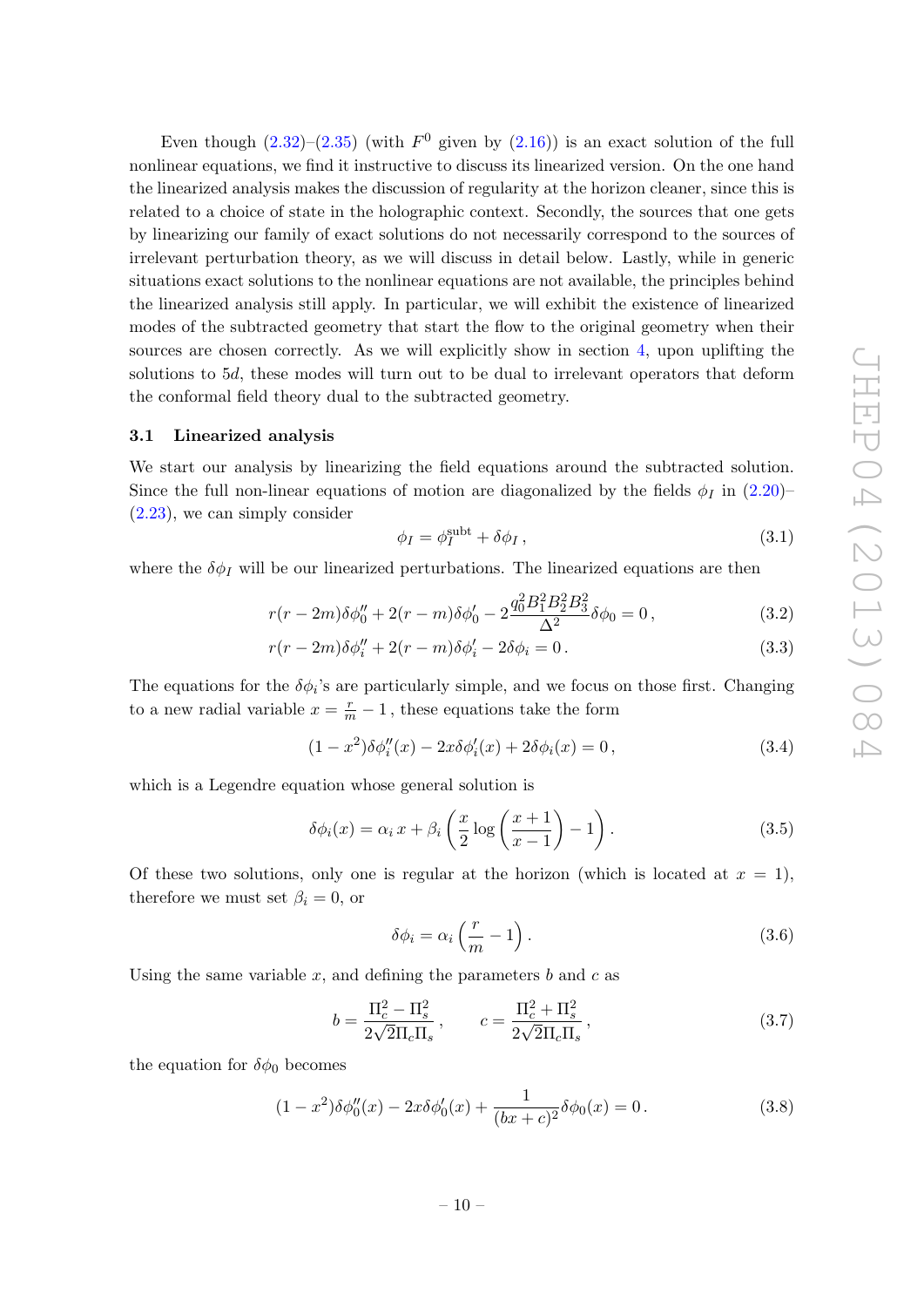The solution that is regular at the horizon in this case is given by

<span id="page-12-1"></span>
$$
\delta\phi_0 = \alpha_0 \frac{cx + b}{bx + c} = \alpha_0 \frac{(\Pi_c^2 + \Pi_s^2)r - 2m\Pi_s^2}{(\Pi_c^2 - \Pi_s^2)r + 2m\Pi_s^2}.
$$
\n(3.9)

Notice that the condition of regularity will translate into a functional relation between the normalizable and non-normalizable modes in the standard holographic setting.

#### <span id="page-12-0"></span>3.2 Perturbation theory and determination of the sources

In the previous section we showed that the solutions dubbed "original" and "subtracted" fit in a four-parameter family of solutions parametrized by  $a_I$ . In particular, recall that we have

$$
a_i^{\text{orig}} = \frac{1}{\sinh \delta_i}, \qquad a_i^{\text{subt}} = 0, \tag{3.10}
$$

while the two  $a_0$ 's are both different from zero. In order to go from the subtracted to the original geometry, we need to "turn on" the parameters  $a_i$  and change the parameter  $a_0$ . We would like to understand this in terms of a flow that is started by linearized fluctuations around the subtracted background. This suggests that the sources  $\alpha_I$  should be directly related to the parameters  $a_I$ . However, since we are turning on an irrelevant mode, at each order in perturbation theory higher powers of  $r$  will be generated, therefore we need to treat the sources as infinitesimal quantities. It is easy to see that linearizing the general solution  $\phi_i$  around  $a_i^2 = 0$ , at first order in  $a_i^2$  one gets:

$$
\phi_i = \phi_i^{\text{subt}} + a_i^2 \left( \frac{r}{m} - 1 \right) + \dots, \tag{3.11}
$$

and we recognize the second term on the right-hand side as being the linearized perturbation of the previous subsection. Notice that the higher order terms do not contain terms linear in r, so the sources obtained by linearizing in  $a_i^2$  are equivalent to the sources that one would obtain by extracting the coefficient of order  $r$  in a power-series expansion. Therefore we should identify

<span id="page-12-2"></span>
$$
\alpha_i = (a_i^{\text{orig}})^2 = \frac{1}{\sinh^2 \delta_i}.
$$
\n(3.12)

Analogously, we have

<span id="page-12-3"></span>
$$
\phi_0 = \phi_0^{\text{subt}} + (a_0^2 - (a_0^{\text{subt}})^2) \frac{\Pi_s^2}{\Pi_c^2} \frac{(\Pi_c^2 + \Pi_s^2)r - 2m\Pi_s^2}{(\Pi_c^2 - \Pi_s^2)r + 2m\Pi_s^2},
$$
\n(3.13)

and as a consequence

$$
\alpha_0 = \left( (a_0^{\text{orig}})^2 - (a_0^{\text{subt}})^2 \right) \frac{\Pi_s^2}{\Pi_c^2}.
$$
\n(3.14)

Notice however that the sources are in general *not* infinitesimal. They do become infinitesimal in the limit where the three parameters  $\delta_i$  become very large. In fact in this limit we obtain particularly simple expressions for the sources:

$$
\alpha_i \approx 4 e^{-2\delta_i},\tag{3.15}
$$

$$
\alpha_0 \approx -4 \sum_i e^{-2\delta_i} \,. \tag{3.16}
$$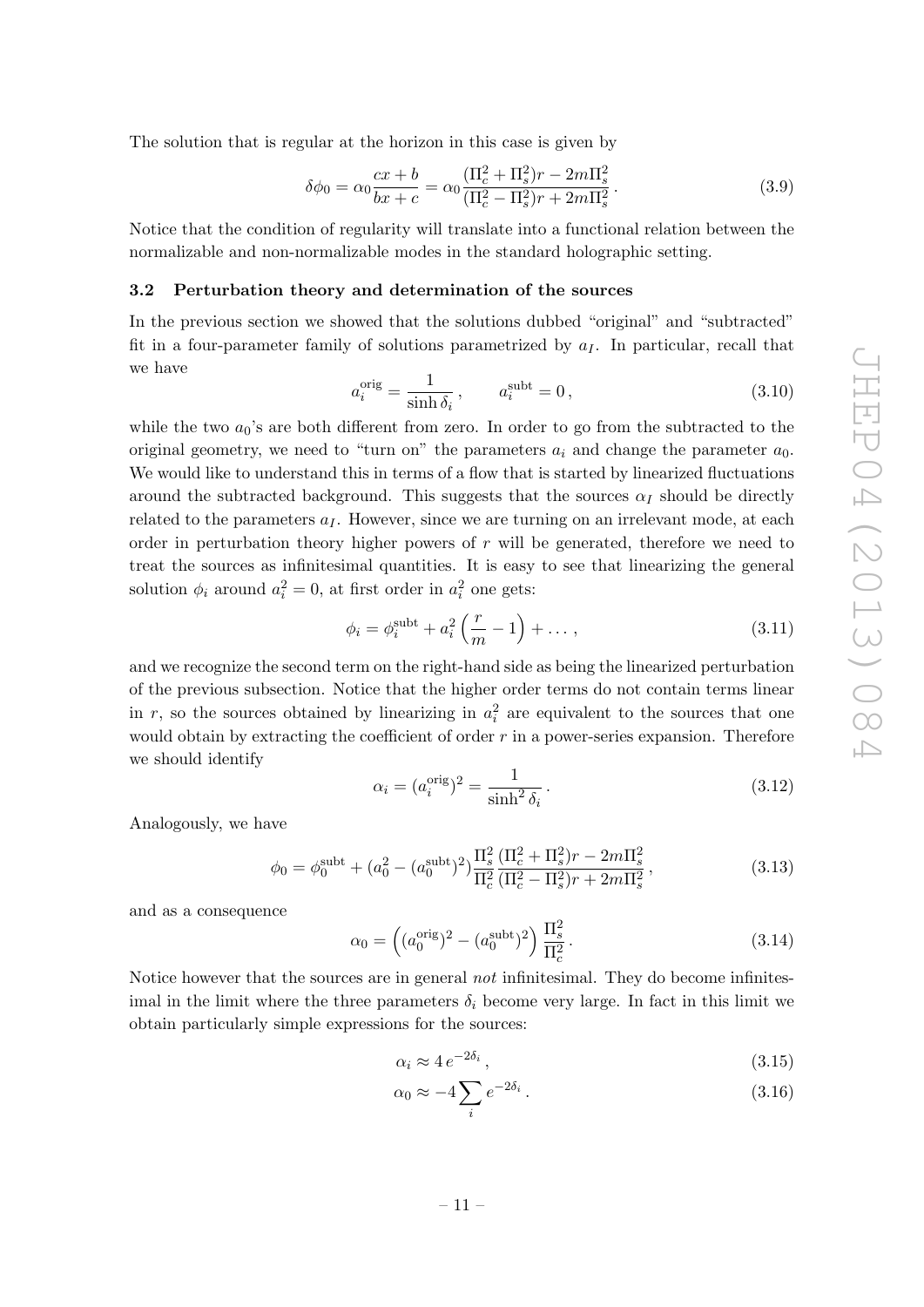Therefore, to leading order we have the relation:

$$
\frac{\delta \Delta}{\Delta} = \frac{1}{2} \sum_{I} \delta \phi_I = 0, \tag{3.17}
$$

that is, the metric is not changed to leading order in the parameters  $e^{-2\delta_i}$ .

Looking at the behavior of the linearized modes for very large r, one is led to the suspicion that the  $\delta\phi_i$ 's correspond to irrelevant perturbations while  $\delta\phi_0$  seems to be associated to a marginal perturbation. In section [4](#page-15-0) we will show that this suspicion is correct (after a suitable change of basis), and we will compute the quantum numbers of the operators in the dual  $CFT<sub>2</sub>$  that we need to turn on to start the flow to the asymptotically flat original black hole. It is important to notice that these irrelevant perturbations do change the value of the matter fields in the interior, and in particular they are finite (i.e. non zero) at the horizon. This is in contrast to the extremal case, where irrelevant perturbations die off quickly in the interior and do not change the value of the fields at the horizon.

Notice also that since we are turning on irrelevant deformations, there is no intrinsic (i.e. coordinate invariant) way to extract the sources for the dual operators. Their precise definitions must be supplemented with a perturbation scheme to compute higher order corrections. For example, it is easy to see that our choice for the  $\alpha_i$ 's is compatible with a scheme where the linear term in  $r$  does not receive higher order corrections; however if we used a different radial coordinate, for example  $r' = r + c$  where c is a constant, this would not be true anymore. This ambiguity has an analog in quantum field theory, where the question of whether a source of an operator receives quantum corrections or not depends on the renormalization scheme. This ambiguity is obviously not present to leading order in perturbation theory. We will revisit this issue at the end of section [4.3,](#page-18-0) where we will describe other possible choices for the sources.

#### <span id="page-13-0"></span>3.3 Range of validity of the linear approximation

In many applications, one does not have the exact solutions, and often it is even impossible to solve the linearized equations exactly. In fact, in many interesting situations only the linearized modes in the asymptotic region are available, and a numerical treatment becomes necessary. It is therefore useful to investigate how one could approach this problem from a numerical perspective; we will then be able to compare the numerical results with the analytic results of the previous sections. The first step is to find a region that can be identified with the asymptotic region of the subtracted geometry (that is  $\frac{r}{m} \gg 1$ ) but where the modes that start the flow to the original geometry are still small, so that they can be treated perturbatively. From the discussion in the previous sections, it is clear that this region should be

<span id="page-13-1"></span>
$$
1 < \frac{r}{m} \ll \frac{1}{\alpha} \,. \tag{3.18}
$$

where  $\alpha$  is the smallest of the  $\alpha_i$ 's. Furthermore, we argued that the  $\alpha_i$ 's are related to the parameters  $\delta_i$ , so that when the latter are large,  $\alpha_i \approx 4 e^{-2\delta_i}$ . As anticipated in the previous section, this is when the three charges  $B_1$ ,  $B_2$ , and  $B_3$  are large compared to the fourth,  $q_0$ .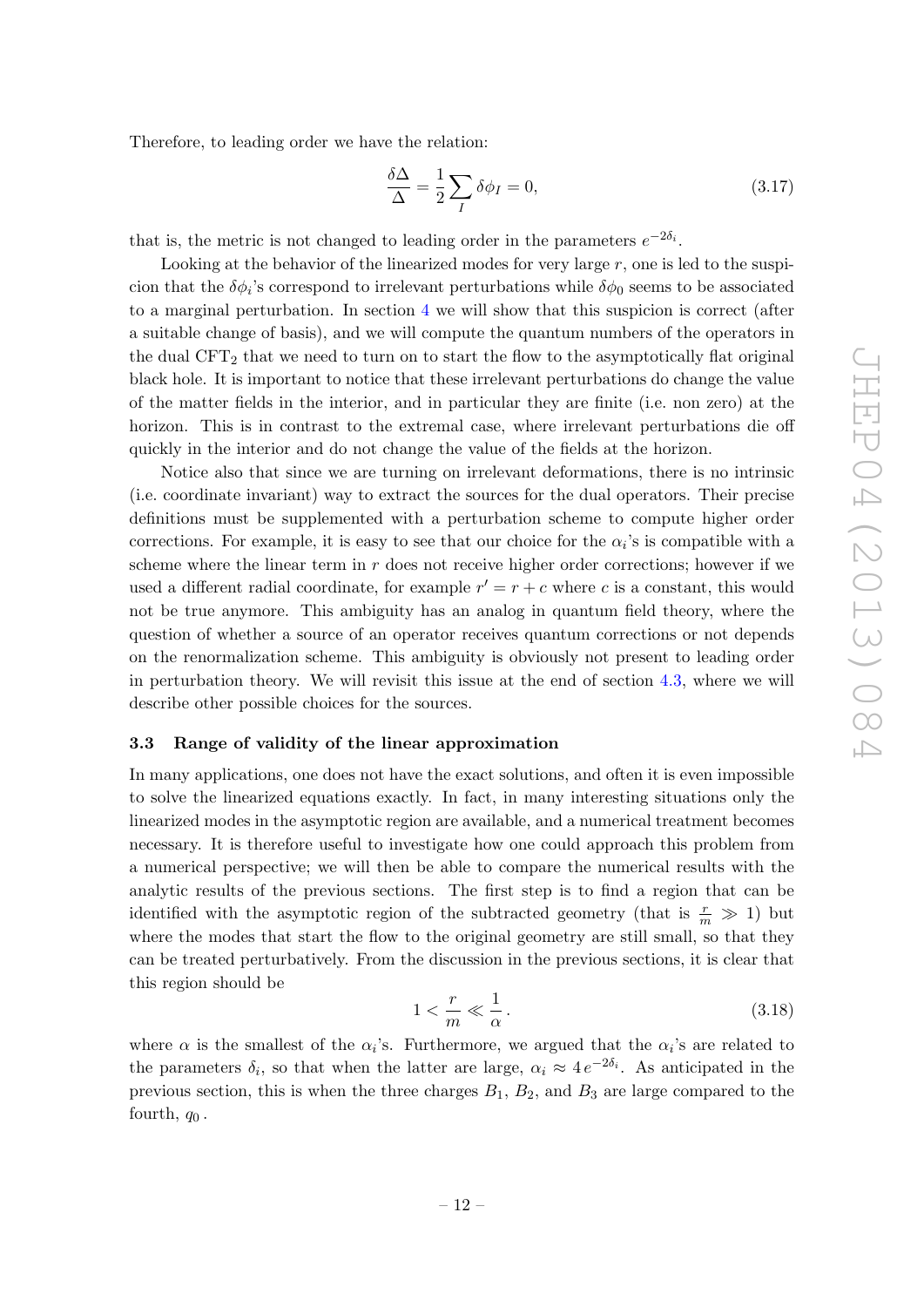

Figure 2. The dashed red line represents the difference between the original and subtracted fields  $\phi_1$ . The solid black line is a linear function with slope  $4e^{-2\delta_1}$ . For this plot, we chose  $\delta_0 = \delta_1 = \delta_2 = \delta_3 = 15, m = 1,$  and the domain is  $r \in [100, 10^{-4} e^{2\delta_1}]$ .

<span id="page-14-0"></span>

<span id="page-14-1"></span>Figure 3. The dashed red line represents the difference between the original and subtracted fields  $\phi_0$ . The solid black line is the function  $4(e^{-2\delta_1}+e^{-2\delta_2}+e^{-2\delta_3})\frac{(\Pi_c^2+\Pi_s^2)r-2m\Pi_s^2}{(\Pi_c^2-\Pi_s^2)r+2m\Pi_s^2}$ . For this plot, we chose  $\delta_0 = \delta_1 = \delta_2 = \delta_3 = 15$ ,  $m = 1$ , and the domain is  $r \in [100, 10^{-4} e^{2\delta_1}]$ .

Since we expect the difference between the original and subtracted solutions for the  $\phi_i$ 's to be linear in this intermediate region, it is possible to determine the sources for these three modes by means of a linear interpolation, as shown in figure [2.](#page-14-0) The slope of the linear function turns out to be  $4e^{-2\delta_i}$ , perfectly matching the results of the previous section.

We can also plot  $\phi_0$  and the function  $\alpha_0 \frac{(\Pi_c^2 + \Pi_s^2)r - 2m\Pi_s^2}{(\Pi_c^2 - \Pi_s^2)r + 2m\Pi_s^2}$ . We see in figure [3](#page-14-1) that the correct source for this mode is  $\alpha_0 = -\alpha_1 - \alpha_2 - \alpha_3 = -4(e^{-2\delta_1} + e^{-2\delta_2} + e^{-2\delta_3})$ , confirming once again the analysis of the previous section. Before closing this section it is worth emphasizing that, by turning on different combinations of the sources, we can also flow to the various geometries with Lifshitz-like scaling discussed in section [2.2.](#page-7-0)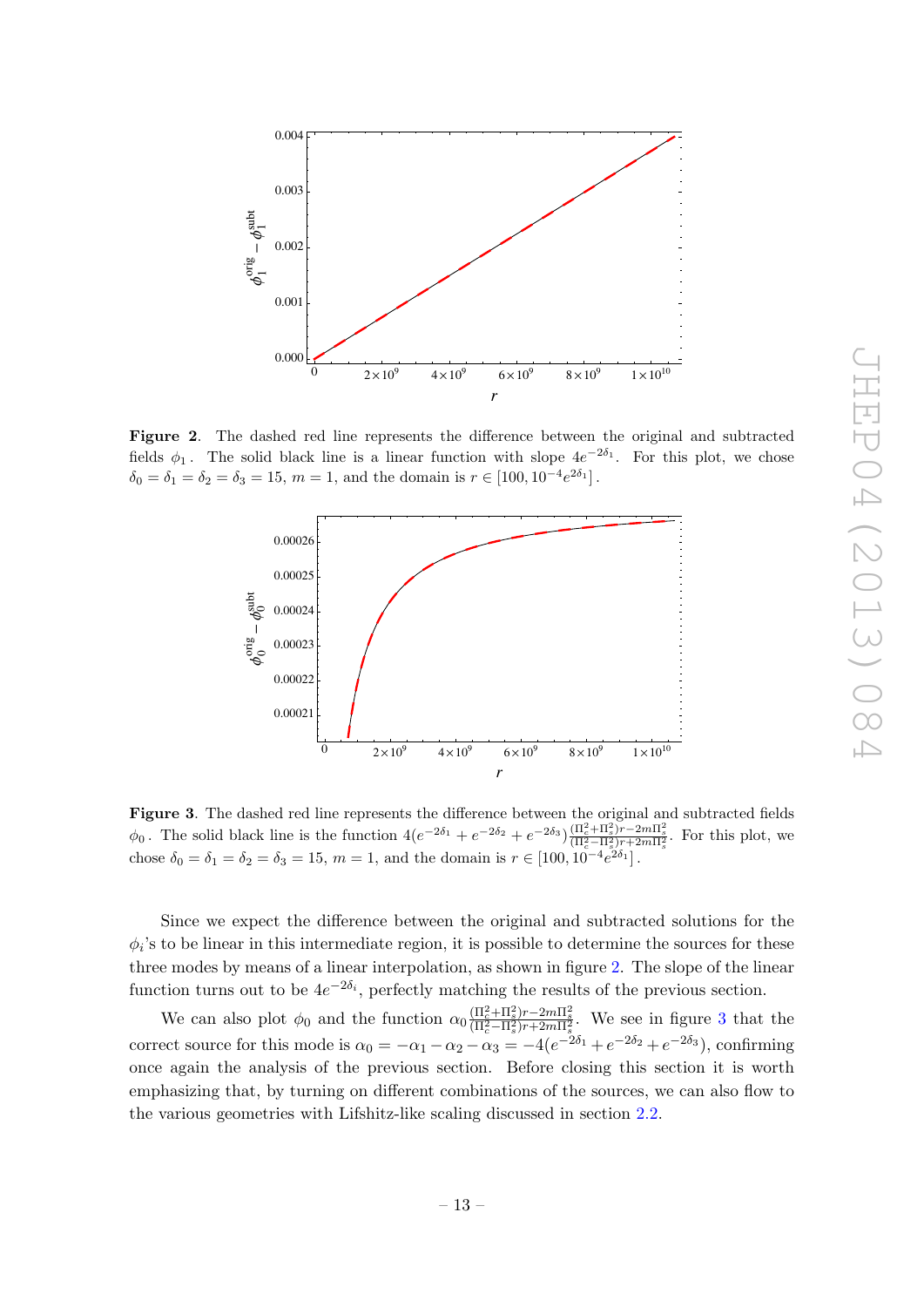# <span id="page-15-0"></span>4 Uplifting and AdS/CFT interpretation

In this section we uplift our 4d solutions to five dimensions, where an AdS/CFT interpretation of the flow is possible. As shown in  $[14]$ , the subtracted geometry uplifts to a BTZ black hole, which is asymptotically  $AdS_3 \times S^2$ . The linearized perturbations of the previous section uplift to linearized perturbations of the BTZ black hole, and we will explicitly show them to be dual to three irrelevant scalar operators with conformal weights  $(h, h) = (2, 2)$ . This allows us to give a more precise description of the dynamical realization of the conformal symmetry for the charged 4d black holes under study, while clarifying at the same time the limitations of this program.

# <span id="page-15-1"></span>4.1 The 5d Lagrangian and equations of motion

As shown in [\[23\]](#page-30-1), the STU model [\(2.1\)](#page-4-2) can be obtained by dimensional reduction of the following 5d Lagrangian:

<span id="page-15-3"></span>
$$
\mathcal{L}_5 = R_5 \star_5 \mathbb{1} - \frac{1}{2} H_{ij} \star_5 dh^i \wedge dh^j - \frac{1}{2} H_{ij} \star_5 \tilde{F}^i \wedge \tilde{F}^j + \frac{1}{6} C_{ijk} \tilde{F}^i \wedge \tilde{F}^j \wedge \tilde{A}^k, \tag{4.1}
$$

where  $H_{ij}$  and  $C_{ijk}$  are defined as in [\(2.1\)](#page-4-2). The 4d and 5d line elements are related by

<span id="page-15-4"></span>
$$
ds_5^2 = f^{-1}ds_4^2 + f^2\left(dz + A^0\right)^2\,,\tag{4.2}
$$

and the vector fields by

$$
\tilde{A}^i = \chi^i (dz + A^0) + A^i. \tag{4.3}
$$

The form of the  $h^i$  scalars in our general four-parameter family of solutions is given in  $(A.47)$ – $(A.49)$ . In particular, uplifting the subtracted solution  $(2.42)$ – $(2.44)$  we discover that the 5*d* scalar fields are constant in this case:<sup>[8](#page-15-2)</sup>

<span id="page-15-5"></span>
$$
h_{\text{subt}}^1 = \left(\frac{B_1^2}{B_2 B_3}\right)^{1/3}, \qquad h_{\text{subt}}^2 = \left(\frac{B_2^2}{B_1 B_3}\right)^{1/3}, \qquad h_{\text{subt}}^3 = \left(\frac{B_3^2}{B_1 B_2}\right)^{1/3}.
$$
 (4.4)

As anticipated, the 5d subtracted geometry asymptotes to  $AdS_3 \times S^2$ , and this will allow us to interpret the flow we found in the four-dimensional STU theory in terms of deformations of the CFT living on the boundary of the  $AdS_3$  factor. The strategy we will follow consists of performing a consistent Kaluza-Klein reduction of the 5d theory on the two-sphere to obtain an effective  $(2 + 1)$ -dimensional theory. We will discover that the solutions of this effective theory with constant scalars correspond locally to  $AdS<sub>3</sub>$ , and one of them uplifts precisely to the subtracted geometry in five dimensions. Linearizing the theory around this solution will then allow us to identify the dual operators associated with the flow between the original and subtracted geometries.

Before proceeding further we note that the model  $(4.1)$  is slightly inconvenient in that the scalar fields satisfy the constraint  $h^1h^2h^3 = 1$  which must be solved before taking

<span id="page-15-2"></span><sup>&</sup>lt;sup>8</sup>Without loss of generality, in order to simplify the notation we assume that the magnetic charges satisfy  $B_i > 0$  from now on. In the general case, the absolute value of various expressions involving products of the  $B_i$  should be considered when appropriate.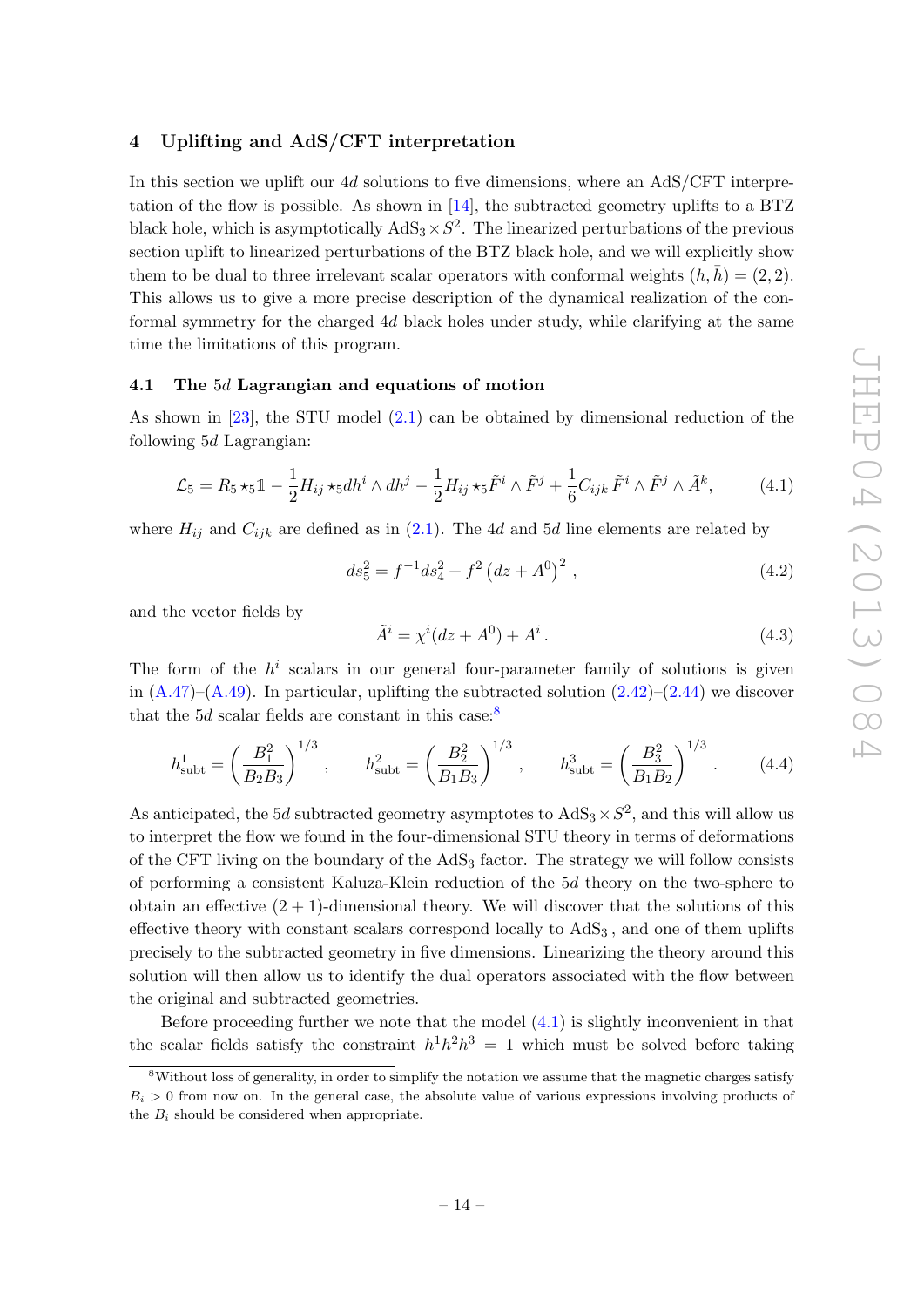variations of the action. Hence, we choose to work instead with unconstrained scalars Ψ and  $\Phi$  defined through [\[23\]](#page-30-1)

<span id="page-16-1"></span>
$$
h^{1} = e^{\sqrt{\frac{2}{3}}\Psi}, \quad h^{2} = e^{-\frac{\Psi}{\sqrt{6}} - \frac{\Phi}{\sqrt{2}}}, \quad h^{3} = e^{-\frac{\Psi}{\sqrt{6}} + \frac{\Phi}{\sqrt{2}}}, \tag{4.5}
$$

in terms of which

<span id="page-16-2"></span>
$$
\mathcal{L}_5 = R_5 \star_5 \mathbb{1} - \frac{1}{2} \star_5 d\Psi \wedge d\Psi - \frac{1}{2} \star_5 d\Phi \wedge d\Phi - \frac{1}{2} H_{ij} \left( \Psi, \Phi \right) \star_5 \tilde{F}^i \wedge \tilde{F}^j + \frac{1}{6} C_{ijk} \tilde{F}^i \wedge \tilde{F}^j \wedge \tilde{A}^k \,. \tag{4.6}
$$

The equations of motion for the matter fields are then

<span id="page-16-3"></span>
$$
0 = d\left(H_{ij}\star_5 \tilde{F}^j\right) - \frac{C_{ijk}}{2}\tilde{F}^j \wedge \tilde{F}^k
$$
\n(4.7)

<span id="page-16-5"></span><span id="page-16-4"></span>
$$
0 = d(\star_5 d\Psi) - \frac{1}{2} \frac{\delta H_{ij}}{\delta \Psi} \star_5 \tilde{F}^i \wedge \tilde{F}^j
$$
\n(4.8)

<span id="page-16-6"></span>
$$
0 = d(\star_5 d\Phi) - \frac{1}{2} \frac{\delta H_{ij}}{\delta \Phi} \star_5 \tilde{F}^i \wedge \tilde{F}^j.
$$
 (4.9)

Similarly, Einstein's equations read

$$
G_{\mu\nu} = \frac{1}{2} \left[ \nabla_{\mu} \Psi \nabla_{\nu} \Psi - \frac{g_{\mu\nu}}{2} \nabla_{\lambda} \Psi \nabla^{\lambda} \Psi + \nabla_{\mu} \Phi \nabla_{\nu} \Phi - \frac{g_{\mu\nu}}{2} \nabla_{\lambda} \Phi \nabla^{\lambda} \Phi \right. \\
\left. + H_{ij} \left( \tilde{F}_{\mu}^{i} \rho \tilde{F}_{\nu\rho}^{j} - \frac{g_{\mu\nu}}{4} \tilde{F}_{\lambda\rho}^{i} \tilde{F}^{j \lambda \rho} \right) \right]
$$
\n(4.10)

and we recall that the only non-vanishing components of  $H_{ij}(\Psi,\Phi)$  are given by  $H_{ii}(\Psi,\Phi)=\left(h^{i}(\Psi,\Phi)\right)^{-2}.$ 

#### <span id="page-16-0"></span>4.2 Consistent Kaluza-Klein reduction

The general structure of the uplifted line element [\(4.2\)](#page-15-4) is

$$
ds_5^2 = e^{\frac{\eta_0}{3}} ds_4^2 + e^{-\frac{2\eta_0}{3}} \left( dz + A^0 \right)^2 \tag{4.11}
$$

$$
= e^{\frac{\eta_0}{3}} \sqrt{\Delta(r)} \left( \frac{dr^2}{X(r)} - \frac{G(r)}{\Delta(r)} dt^2 + \frac{e^{-\eta_0}}{\sqrt{\Delta(r)}} \left( dz + A^0 \right)^2 \right) + e^{\frac{\eta_0}{3}} \sqrt{\Delta(r)} ds^2 \left( S^2 \right) (4.12)
$$

where we assume that  $A^0$  has no legs on the sphere directions (i.e. it is purely electric). It is easy to show that the subtracted geometry uplifts to a  $BTZ\times S^2$  black hole. Nevertheless, it is more convenient to take a more general route that will allow us to characterize the general linear perturbations around the uplifted geometry. A Kaluza-Klein (KK) Ansatz that includes all our uplifted solutions is

<span id="page-16-7"></span>
$$
ds_5^2 = ds_{\text{string}}^2(M) + e^{2U(x)}ds^2(Y)
$$
\n(4.13)

$$
\tilde{F}^i = -B_i \sin \theta \, d\theta \wedge d\phi \tag{4.14}
$$

$$
\Psi = \Psi(x) \tag{4.15}
$$

$$
\Phi = \Phi(x). \tag{4.16}
$$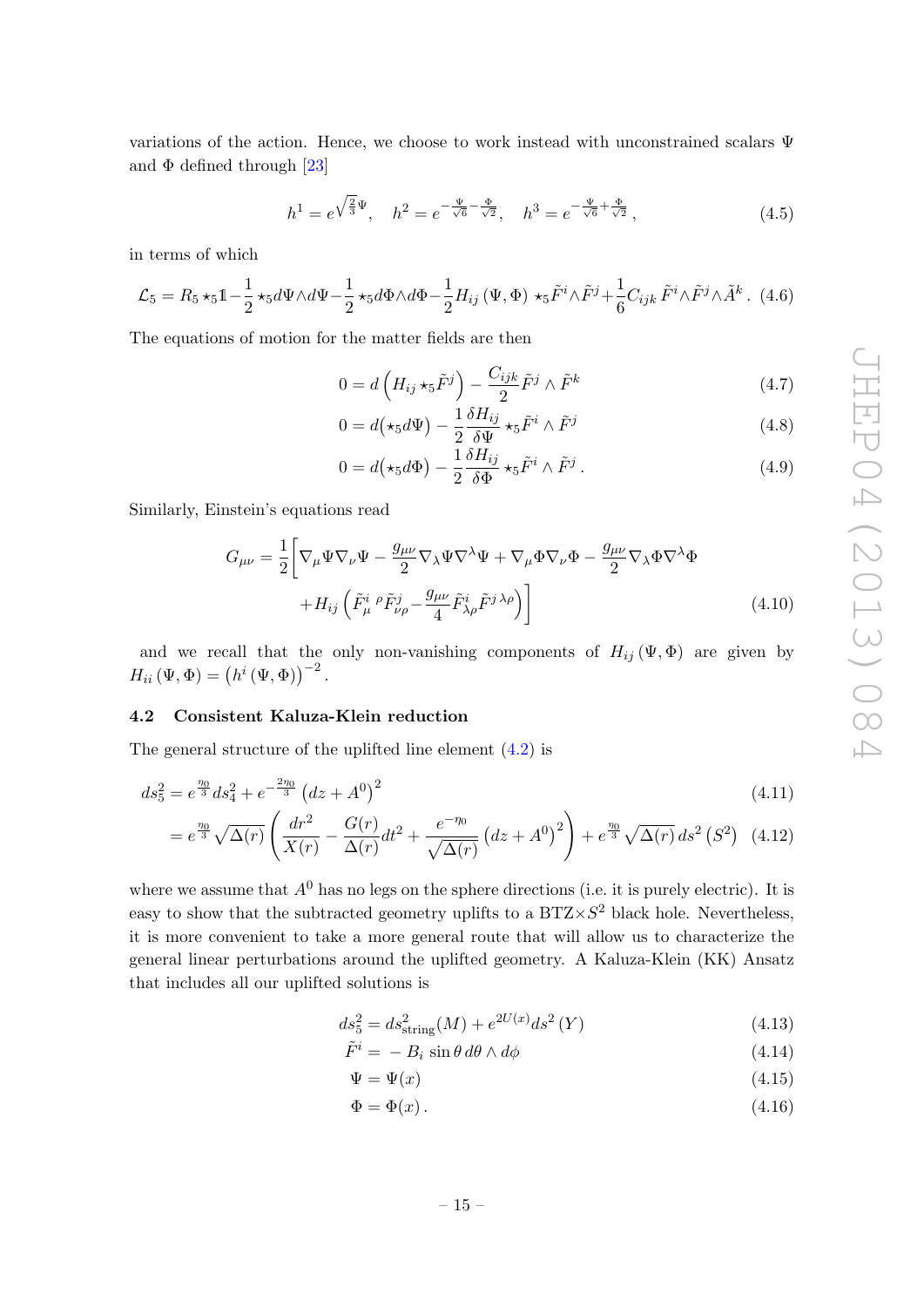Here, M is the  $(2 + 1)$ -dimensional "external" manifold with coordinates  $x = \{r, t, z\}$ , and some metric that we keep arbitrary, and  $Y$  is the "internal" (compact) manifold, namely the two-sphere with radius  $\ell_S$  and coordinates  $y = {\theta, \phi}$ . We pick the orientation such that the volume form on Y is  $vol_2 = \ell_S^2 \sin \theta \, d\theta \wedge d\phi$ . The subscript "string" in  $ds^2_{string}(M)$ is meant to remind us that the theory that will come out of the reduction will not be immediately in the  $(2 + 1)$ -dimensional Einstein frame, but rather in what could be called string frame. After performing the reduction we will translate the effective theory to Einstein frame before performing the AdS/CFT analysis. The radius of the sphere  $\ell_S$  is set by the equations of motion to be:

$$
\ell_S = (B_1 B_2 B_3)^{1/3} \tag{4.17}
$$

Notice however that we have the freedom to rescale  $U$  in the reduction. The choice above guarantees that the radius of the reduced  $3d$  (locally)  $AdS_3$  metric (in the final  $3d$  Einstein frame) is equal to the radius of the (locally)  $AdS_3$  factor in the 5d geometry.

The details of the (consistent) KK reduction can be found in appendix [A.2.](#page-25-0) Reducing the 5d equations of motion one finds that all reference to the two-sphere drops out, and the resulting three-dimensional equations of motion  $(A.17)$ ,  $(A.18)$ ,  $(A.41)$  and  $(A.42)$  follow from the effective (string frame) action

$$
S_{\text{string}} = -\frac{1}{16\pi G_3} \int d^3x \sqrt{|g|} e^{2U} \left[ R + \frac{2}{\ell_S^2} e^{-2U} - \frac{e^{-4U}}{2} \sum_{i=1}^3 \frac{B_i^2}{\ell_S^4} H_{ii}(\Psi, \Phi) + 2(\nabla U)^2 - \frac{1}{2} (\nabla \Psi)^2 - \frac{1}{2} (\nabla \Phi)^2 \right]. \tag{4.18}
$$

The three dimensional Newton's constant  $G_3$  is fixed in terms of the normalization of the 5d action and the volume of the internal manifold, which are in turn related to the 4d Newton's constant  $G_4$ :

$$
G_3 = \frac{1}{4\pi \ell_S^2} G_5 = \frac{R_z}{2\ell_S^2} G_4.
$$
\n(4.19)

Here,  $R_z$  is the radius of the circle on which we reduce to go from the 5d theory [\(4.1\)](#page-15-3) to the 4d STU model, and is in principle arbitrary. The next step consists in passing to threedimensional Einstein frame by performing a Weyl rescaling of the metric on  $M$ . Denoting with a subscript  $(E)$  the quantities in Einstein frame, the transformation we need is

<span id="page-17-0"></span>
$$
ds_{\text{string}}^2(M) = e^{-4U} ds_{\text{(E)}}^2(M) , \qquad (4.20)
$$

which in particular implies

$$
R = e^{4U} \left[ R_E + 8 \Box_{(E)} U - 8 \left( \nabla_{(E)} U \right)^2 \right]. \tag{4.21}
$$

It follows that the Einstein frame effective action is (after dropping a surface term)

$$
S_{\text{(E)}} = -\frac{1}{16\pi G_3} \int d^3x \sqrt{|g_{\text{(E)}}|} \left[ R_{(E)} - 6 \left( \nabla_{(E)} U \right)^2 - \frac{1}{2} \left( \nabla_{(E)} \Psi \right)^2 - \frac{1}{2} \left( \nabla_{(E)} \Phi \right)^2 + \frac{2}{\ell_S^2} e^{-6U} - \frac{e^{-8U}}{2} \sum_{i=1}^3 \frac{B_i^2}{\ell_S^4} H_{ii}(\Psi, \Phi) \right]. \tag{4.22}
$$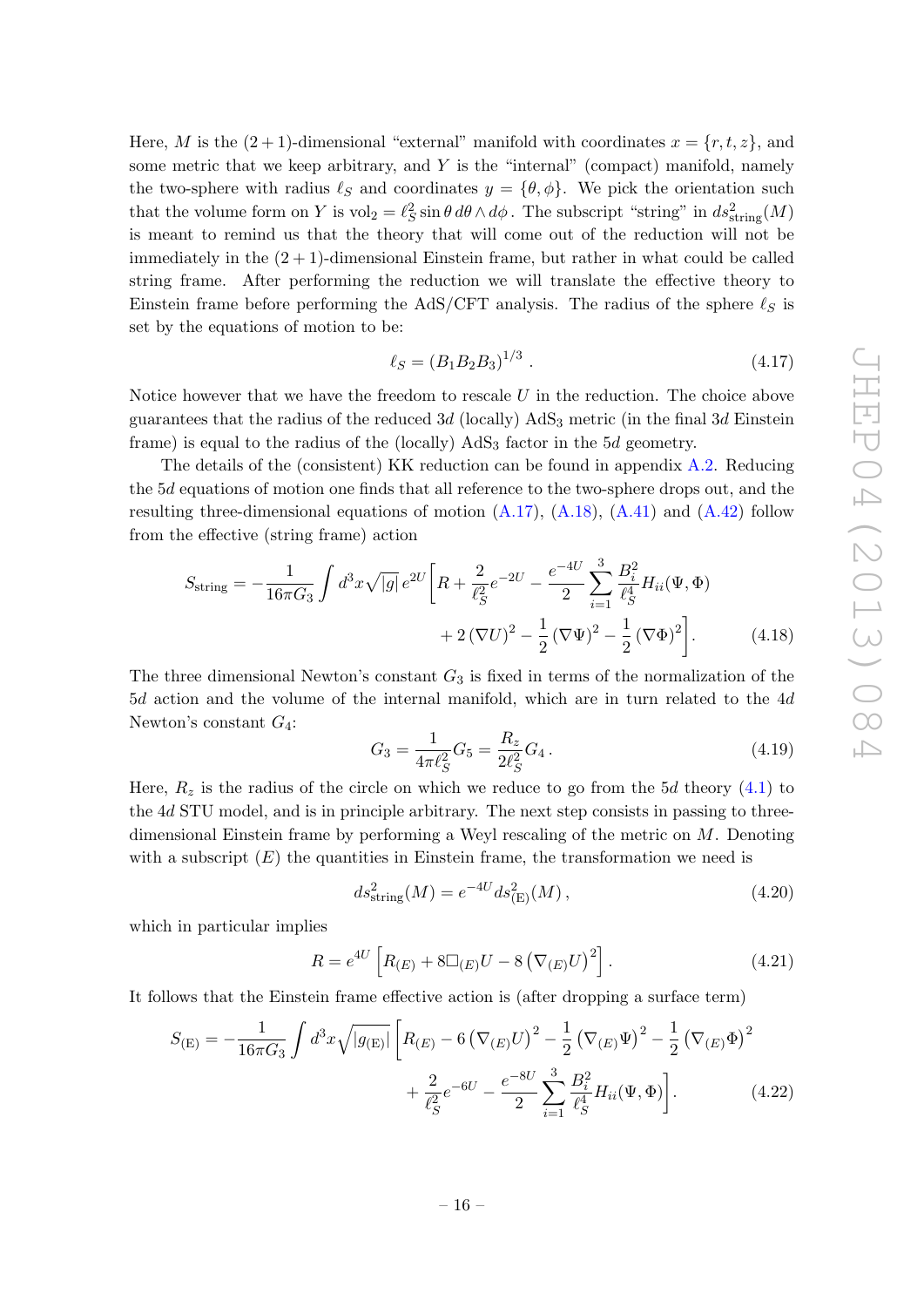In a slight abuse of notation, we will drop the subscript  $(E)$  from now on because we will be working exclusively in Einstein frame. The equations of motion are then

$$
G_{\mu\nu} = -\frac{g_{\mu\nu}}{\ell_S^2} \left[ -e^{-6U} + \frac{e^{-8U}}{4} \sum_{i=1}^3 \frac{B_i^2}{\ell_S^2} H_{ii}(\Psi, \Phi) \right] + \frac{1}{2} \tilde{T}_{\mu\nu}
$$
(4.23)

<span id="page-18-1"></span>
$$
0 = \nabla_{\mu} \nabla^{\mu} \Psi - \frac{e^{-8U}}{2} \sum_{i=1}^{3} \frac{B_i^2}{\ell_S^4} \frac{\delta H_{ii}(\Psi, \Phi)}{\delta \Psi}
$$
\n(4.24)

$$
0 = \nabla_{\mu} \nabla^{\mu} \Phi - \frac{e^{-8U}}{2} \sum_{i=1}^{3} \frac{B_i^2}{\ell_S^4} \frac{\delta H_{ii}(\Psi, \Phi)}{\delta \Phi}
$$
(4.25)

$$
0 = \nabla_{\mu} \nabla^{\mu} U - \frac{e^{-6U}}{\ell_S^2} + \frac{e^{-8U}}{3} \sum_{i=1}^3 \frac{B_i^2}{\ell_S^4} H_{ii}(\Psi, \Phi), \qquad (4.26)
$$

where we defined the "kinetic" part of the stress tensor as

$$
\tilde{T}_{\mu\nu} = \nabla_{\mu}\Psi\nabla_{\nu}\Psi - \frac{g_{\mu\nu}}{2}\left(\nabla\Psi\right)^2 + \nabla_{\mu}\Phi\nabla_{\nu}\Phi - \frac{g_{\mu\nu}}{2}\left(\nabla\Phi\right)^2 + 12\nabla_{\mu}U\nabla_{\nu}U - 6g_{\mu\nu}\left(\nabla U\right)^2. (4.27)
$$

# <span id="page-18-0"></span>4.3 Asymptotically  $AdS_3$  solutions and dual operators

We will consider solutions where the scalars take constant values  $U = \overline{U}$ ,  $\Psi = \overline{\Psi}$ ,  $\Phi = \overline{\Phi}$ , so that  $\tilde{T}_{\mu\nu} = 0$ . In such a background, the equations  $(4.23)$ – $(4.26)$  reduce to

<span id="page-18-2"></span>
$$
G_{\mu\nu} = -\Lambda_{\text{eff}} g_{\mu\nu} \tag{4.28}
$$

<span id="page-18-5"></span><span id="page-18-4"></span>
$$
0 = \sum_{i=1}^{3} B_i^2 \left. \frac{\delta H_{ii}(\Psi, \Phi)}{\delta \Psi} \right|_{\bar{\Psi}, \bar{\Phi}} \tag{4.29}
$$

<span id="page-18-3"></span>
$$
0 = \sum_{i=1}^{3} B_i^2 \left. \frac{\delta H_{ii}(\Psi, \Phi)}{\delta \Phi} \right|_{\bar{\Psi}, \bar{\Phi}} \tag{4.30}
$$

$$
e^{2\bar{U}} = \frac{1}{3} \sum_{i=1}^{3} \frac{B_i^2}{\ell_S^2} H_{ii}(\bar{\Psi}, \bar{\Phi}), \qquad (4.31)
$$

where the effective cosmological constant  $\Lambda_{\text{eff}}$  is given by

$$
\Lambda_{\text{eff}} = \frac{1}{\ell_S^2} \left[ -e^{-6\bar{U}} + \frac{e^{-8\bar{U}}}{4} \sum_{i=1}^3 \frac{B_i^2}{\ell_S^2} H_{ii}(\bar{\Psi}, \bar{\Phi}) \right] = -\frac{e^{-6\bar{U}}}{4\ell_S^2}, \tag{4.32}
$$

and we used [\(4.31\)](#page-18-3) in the last equality. In three dimensions, the only solutions to Einstein's equations with negative cosmological constant are locally  $AdS<sub>3</sub>$ ; the effective  $AdS<sub>3</sub>$  length  $L$  in our case is then given by

$$
L^{2} = -\frac{1}{\Lambda_{\text{eff}}} = 4 e^{6\bar{U}} \ell_{S}^{2}. \qquad (4.33)
$$

There is in fact a unique solution to equations  $(4.29)$ – $(4.31)$  for the scalars, given by

$$
e^{\bar{U}} = \left(\frac{B_1 B_2 B_3}{\ell_S^3}\right)^{1/3} = 1, \qquad e^{\bar{\Psi}} = \left(\frac{B_1^2}{B_2 B_3}\right)^{\frac{1}{\sqrt{6}}}, \qquad e^{\bar{\Phi}} = \left(\frac{B_3}{B_2}\right)^{\frac{1}{\sqrt{2}}}.
$$
 (4.34)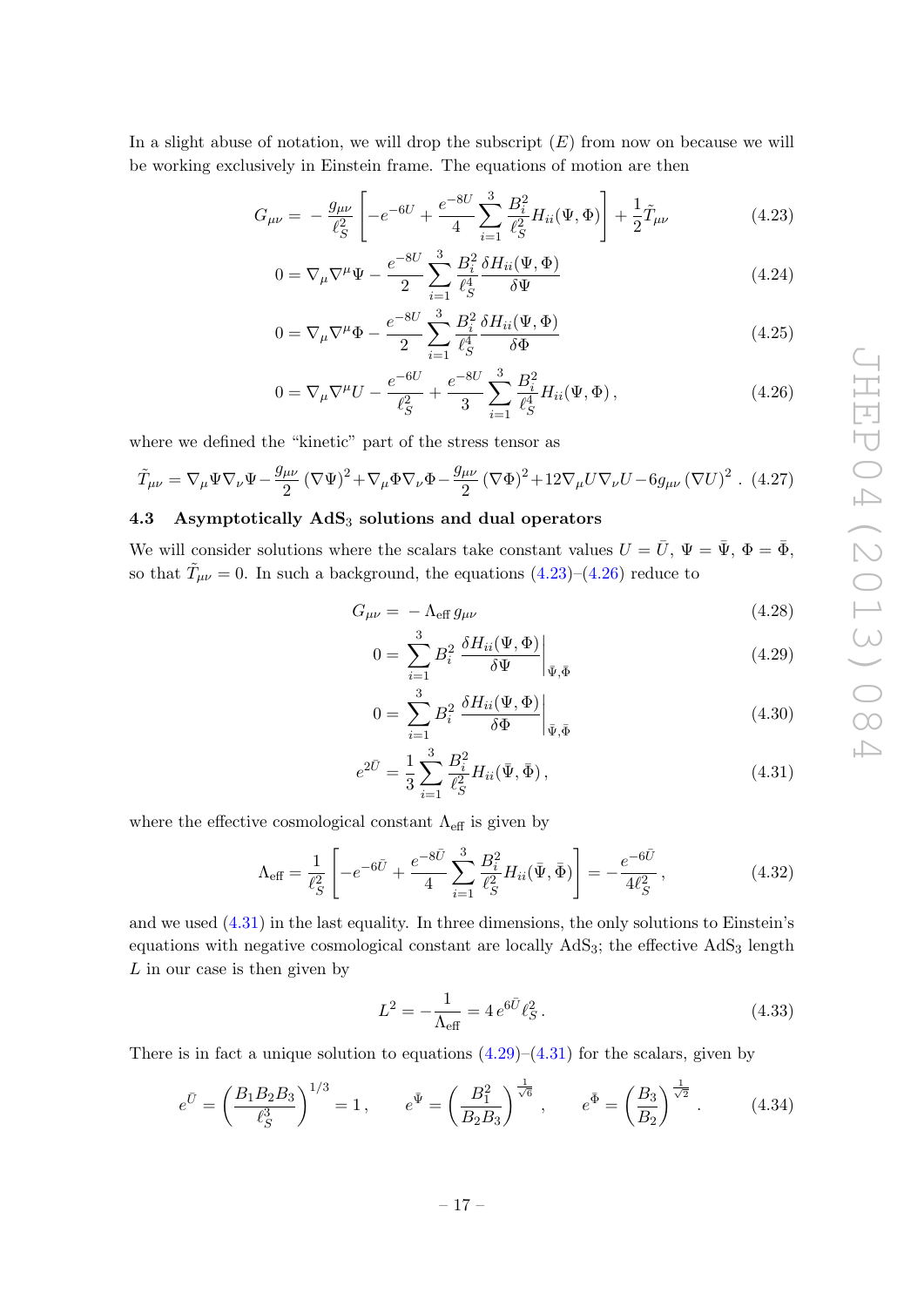Notice in particular that  $\bar{U}=0$ . Comparing with  $(4.4)-(4.5)$  $(4.4)-(4.5)$  $(4.4)-(4.5)$ , we see that these are precisely the values corresponding to the subtracted geometry.<sup>[9](#page-19-1)</sup> Moreover, as it follows from  $(4.28)$ , the metric of this three-dimensional solution is locally  $AdS<sub>3</sub>$  with radius

$$
L = 2 e^{3\bar{U}} \ell_S = 2\ell_S = 2 (B_1 B_2 B_3)^{1/3} . \tag{4.35}
$$

The Brown-Henneaux [\[29\]](#page-30-6) central charge corresponding to the 2d theory on the boundary of this AdS space is

<span id="page-19-2"></span>
$$
c = \frac{3L}{2G_3} = 12\pi \frac{B_1 B_2 B_3}{G_5} \,. \tag{4.36}
$$

From the presence of the Chern-Simons terms in the 5d theory, one expects the charges  $B_i$  to be quantized in units of  $G_5^{1/3}$  $_{5}^{1/3}$ , which is basically the five-dimensional Planck length. We will describe the global properties of the solution that corresponds to the subtracted geometry in the following subsection.

We can determine the operator content of the dual field theory from the action  $(4.22)$ : we have the stress tensor coupling to the massless graviton, and three scalar operators that couple to the boundary values of  $U, \Psi, \Phi$ . Following the standard AdS/CFT dictionary, in order to compute the conformal dimensions of these operators we need to obtain the masses of the linearized bulk fields around the solution corresponding to the subtracted geometry. Linearizing the equations we find that the fluctuations of the three bulk scalars decouple and in fact satisfy the same equation:

$$
0 = \nabla_{\mu} \nabla^{\mu} \delta F - \frac{8}{L^2} \delta F , \qquad (4.37)
$$

where  $\delta F$  stands for any of  $\delta U$ ,  $\delta \Psi$ ,  $\delta \Phi$ . Therefore, the masses are given by

$$
m_{\delta U}^2 = m_{\delta \Psi}^2 = m_{\delta \Phi}^2 = \frac{8}{L^2},\tag{4.38}
$$

and according to the standard dictionary we conclude that the three scalar operators in the dual theory are irrelevant, with conformal dimension  $\Delta = 4$ .

#### <span id="page-19-0"></span>4.4 Irrelevant deformation of the CFT

Finally, we relate the 4d modes of section [3,](#page-10-0) parametrized by the  $\alpha<sub>I</sub>$ 's, to the linearized modes of the 3d theory. The scalars are

$$
\delta U = \frac{1}{6m} \left( \alpha_1 + \alpha_2 + \alpha_3 \right) (r - m) \tag{4.39}
$$

$$
\delta\Psi = \frac{1}{2\sqrt{6}m} \left(2\alpha_1 - \alpha_2 - \alpha_3\right) \left(r - m\right) \tag{4.40}
$$

$$
\delta\Phi = \frac{1}{2\sqrt{2}m} \left( \alpha_3 - \alpha_2 \right) \left( r - m \right),\tag{4.41}
$$

<span id="page-19-1"></span><sup>9</sup>For completeness, the explicit form of the 3d scalars in our general family of solutions is given in  $(A.53)$ – [\(A.55\)](#page-28-4).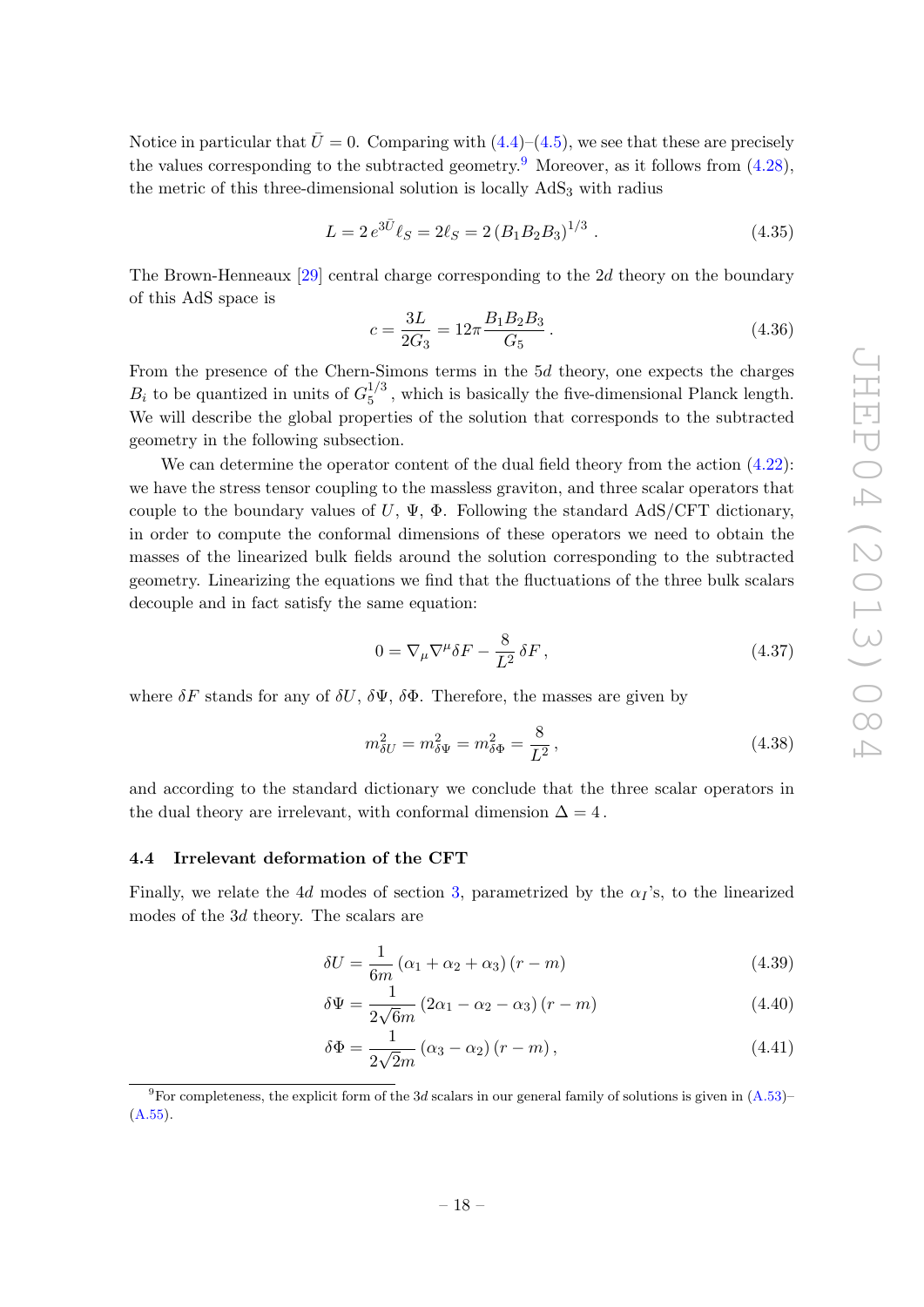corresponding to non-normalizable modes. To identify the marginal mode, a little work is required. As explained in [\[15\]](#page-29-9), the uplifted subtracted geometry can be cast in the BTZ form with the change of coordinates (we work in a gauge where  $A_0 \to 0$  as  $r \to \infty$ ):

$$
\rho^2 = \frac{R_z^2}{\ell_S^4} \Delta(r) = \frac{R_z^2}{\ell_S^4} (2m)^3 \left( \left( \Pi_c^2 - \Pi_s^2 \right) r + 2m \Pi_s^2 \right) \tag{4.42}
$$

$$
t = \frac{R_z}{2\ell_S^4} (2m)^3 \left(\Pi_c^2 - \Pi_s^2\right) t_3 \tag{4.43}
$$

$$
z = -R_z \phi_3, \qquad (4.44)
$$

so that the metric reads

$$
ds^{2} = -\frac{(\rho^{2} - \rho_{+}^{2})(\rho^{2} - \rho_{-}^{2})}{L^{2}\rho^{2}}dt_{3}^{2} + \frac{L^{2}\rho^{2}}{(\rho^{2} - \rho_{+}^{2})(\rho^{2} - \rho_{-}^{2})}d\rho^{2} + \rho^{2}\left(d\phi_{3} + \frac{\rho_{+}\rho_{-}}{L\rho^{2}}dt_{3}\right)^{2},
$$
(4.45)

with the position of the inner  $(\rho_{-})$  and outer  $(\rho_{+})$  horizons given by

$$
\rho_{+} = \frac{16m^2 R_z}{L^2} \Pi_c, \qquad \rho_{-} = \frac{16m^2 R_z}{L^2} \Pi_s. \tag{4.46}
$$

The left- and right-moving temperatures are then

$$
T_L = \frac{\rho_+ + \rho_-}{2\pi L^2} = \frac{8m^2 R_z}{\pi L^4} \left( \Pi_c + \Pi_s \right) , \qquad T_R = \frac{\rho_+ - \rho_-}{2\pi L^2} = \frac{8m^2 R_z}{\pi L^4} \left( \Pi_c - \Pi_s \right), \tag{4.47}
$$

and the black hole mass, angular momentum, entropy density and temperature are

$$
M = \frac{1}{8G_3} \left( \frac{\rho_+^2 + \rho_-^2}{L^2} \right) = \frac{32m^4 R_z^2}{L^6 G_3} \left( \Pi_c^2 + \Pi_s^2 \right) \tag{4.48}
$$

$$
J = \frac{1}{8G_3} \left( \frac{2\rho_+ \rho_-}{L} \right) = \frac{64m^4 R_z^2}{L^5 G_3} \Pi_c \Pi_s \tag{4.49}
$$

$$
S = \frac{(4\pi\rho_+)}{8G_3} = \frac{8\pi m^2 R_z}{L^2 G_3} \Pi_c
$$
\n(4.50)

$$
T = \frac{2T_L T_R}{T_L + T_R} = \frac{8m^2 R_z}{\pi L^4} \left(\frac{\Pi_c^2 - \Pi_s^2}{\Pi_c}\right). \tag{4.51}
$$

Notice that, in terms of CFT variables, the entropy of the original 4d black hole, which by construction equals that of the BTZ black hole, can be written as

$$
S = \frac{\pi^2 L}{3} (cT_L + cT_R). \tag{4.52}
$$

This agrees with Cardy's entropy formula for a CFT with central charge [\(4.36\)](#page-19-2) on an circle of length  $2\pi L$ .

When we uplift the perturbations  $(3.6)$  and  $(3.9)$ , we find that they superficially destroy the BTZ asymptotics. This is due to the fact that all the independent perturbations in the 4d theory involve a change in the metric. However, since the 3d linearized Einstein's equations decoupled from the matter fields, the solution must still be locally  $AdS<sub>3</sub>$  and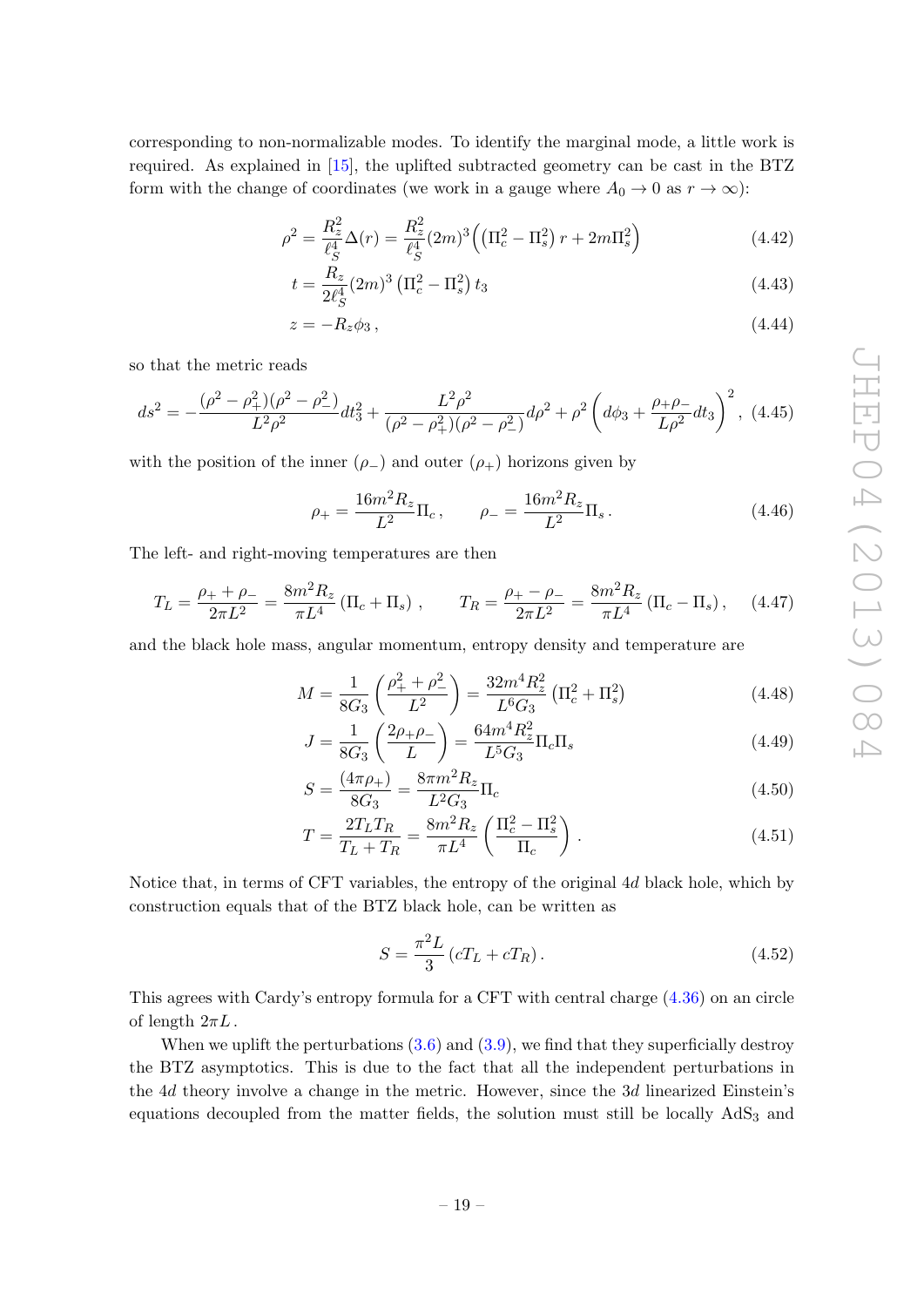the uplifted perturbations must correspond to a change in the BTZ parameters up to diffeomorphisms. Indeed, we can perform a linearized diffeomorphism

$$
\delta g_{\mu\nu} = 2 \nabla_{(\mu} \xi_{\nu)} \,, \tag{4.53}
$$

that brings the metric to the original BTZ form, with the change of parameters:

$$
\delta \rho_+ = \left(\alpha_0 + \sum_i \alpha_i\right) \frac{4m^2 R_z}{L^2} \Pi_c \tag{4.54}
$$

$$
\delta \rho_- = -\left(\alpha_0 + \sum_i \alpha_i\right) \frac{4m^2 R_z}{L^2} \Pi_s \,. \tag{4.55}
$$

Incidentally, this shows that the marginal mode is non-normalizable from the  $AdS<sub>3</sub>$  perspective, and that there is a non-trivial change of basis between the independent 4d modes and the 3d modes. We can translate this into a change of mass and angular momentum of the BTZ black hole:

$$
\delta M = \delta \left( \frac{\rho_+^2 + \rho_-^2}{8G_3 L^2} \right) = \left( \alpha_0 + \sum_i \alpha_i \right) \frac{16m^4 R_z^2}{G_3 L^6} \left( \Pi_c^2 - \Pi_s^2 \right) \tag{4.56}
$$

$$
\delta J = 0. \tag{4.57}
$$

Notice that the variations of the physical BTZ parameters vanish when

$$
\alpha_0 = -\sum_i \alpha_i \,. \tag{4.58}
$$

As we now explain, we can choose our sources so that they satisfy the relation above, and this corresponds to a scheme where the entropy of the black hole does not change order by order in perturbation theory.

Recall that the precise relation between the parameters  $\alpha_I$  and the parameters  $a_I$  that describe the family of exact black hole solutions depends on the renormalization scheme, as explained at the end of section [3.2.](#page-12-0) The choice  $(3.12)$ – $(3.13)$  is one possibility, but here we will present an alternative that is more natural from the point of view of AdS/CFT. In quantum field theory one has the freedom to redefine the sources at each order in perturbation theory, so that

$$
J = J_0 + \lambda J_1 + \ldots + \lambda^n J_n + \ldots, \qquad (4.59)
$$

where  $\lambda$  is the coupling constant. It is customary to choose a scheme where

$$
J = J_0, \tag{4.60}
$$

i.e. where the source is not renormalized. From the point of view of AdS/CFT, this means that the coefficient of  $\rho^{\Delta-d}$  that corresponds to the source of the dual operator does not change at higher order in perturbation theory. This corresponds to the choice

$$
\alpha_i = \frac{\Pi_c^2 - \Pi_s^2}{\Pi_c^2 \sinh^2 \delta_i - \Pi_s^2 \cosh^2 \delta_i} \approx 4e^{-2\delta_i},\qquad(4.61)
$$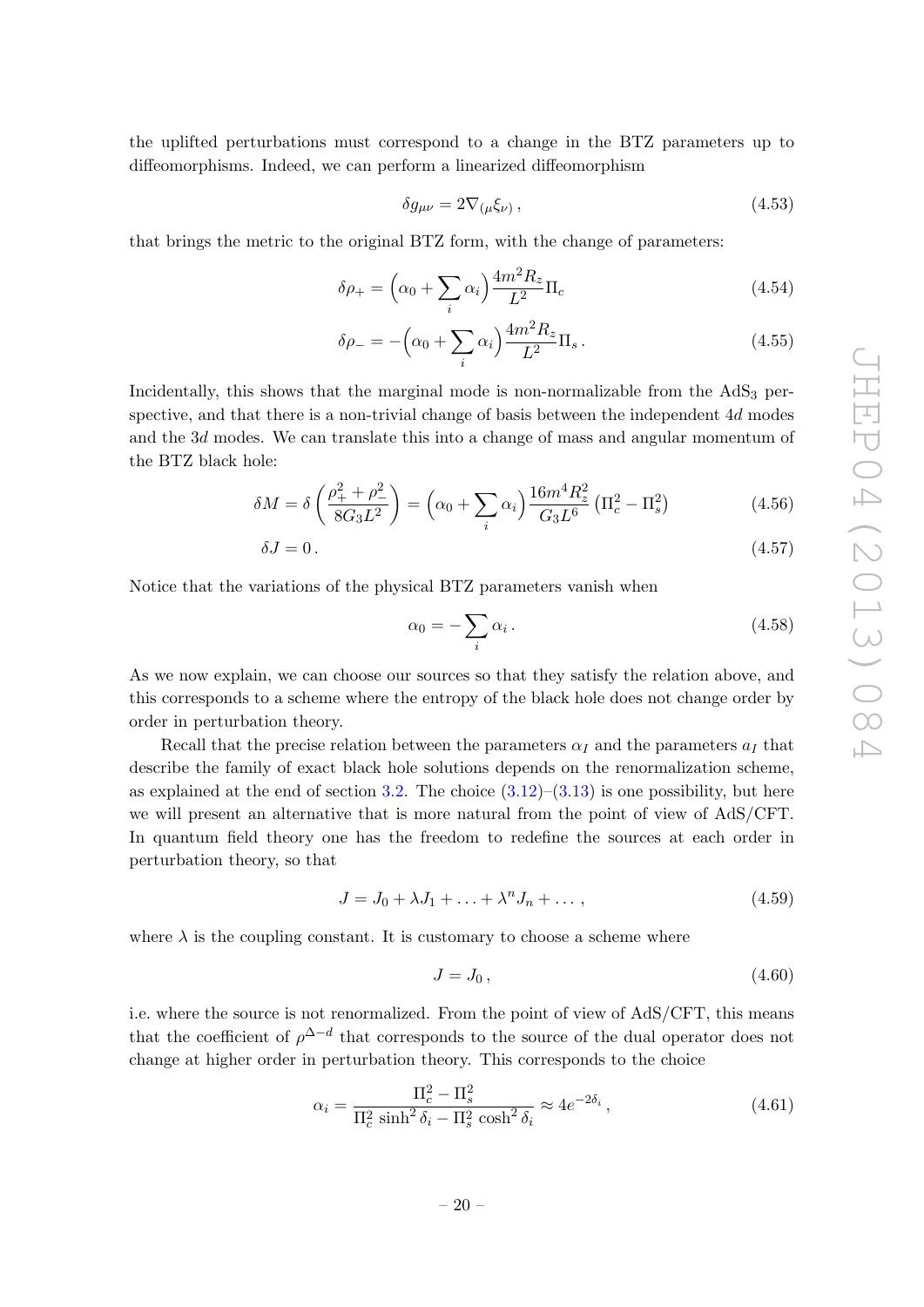showing once again that the leading contribution is independent of the scheme. It is possible to do the same for the metric mode associated to the dual stress tensor, but in this context it seems more natural to choose a scheme where the 4d metric does not change at the horizon order by order in perturbation theory. This yields

$$
\alpha_0 = -\sum_{i=1}^3 \alpha_i \approx -4 \sum_{i=1}^3 e^{-2\delta_i}, \qquad (4.62)
$$

which once again agrees with the previous results to leading order in  $e^{-2\delta_i}$ . Notice that this choice corresponds to keeping the physical parameters of the BTZ black hole fixed, so that at first order the marginal mode associated to the metric is turned off. We conclude that the flow to the original geometry is started by turning on three irrelevant operators in the dual CFT.

#### <span id="page-22-0"></span>4.5 Irrelevant mass scale and range of validity of the CFT description

Finally, we can determine the mass scale set by the irrelevant deformations, which represents the UV cutoff of the dual field theory. Consider the asymptotic behavior of the field  $\delta U$ :

$$
\delta U = \frac{\ell_S^4 \sum_{i=1}^3 \alpha_i}{3R_z^2 (2m)^4 \left(\Pi_c^2 - \Pi_s^2\right)} \rho^2 + \dots \,. \tag{4.63}
$$

As a consequence, the source of the operator dual to U reads

<span id="page-22-1"></span>
$$
J_U = \frac{L^8 \sum_{i=1}^3 \alpha_i}{48R_z^2 (2m)^4 \left(\Pi_c^2 - \Pi_s^2\right)} = \frac{1}{12\pi^2 T_L T_R} \sum_i \alpha_i \,. \tag{4.64}
$$

Recall that the temperature in a CFT sets an infrared cutoff, while the mass scale of the irrelevant deformation sets an ultraviolet cutoff. Equation [\(4.64\)](#page-22-1) shows that when the  $\alpha_i$ 's are of order 1, the infrared cutoff and the ultraviolet cutoff are of the same order, so that there is no regime where the conformal field theory description is meaningful. On the other hand, when the  $\alpha_i$ 's become small (or  $\delta_i \gg 1$ ), an energy window appears where perturbation theory on the CFT should be a good description of the system:

$$
1 < \frac{E^2}{T_L T_R} \ll \frac{1}{\alpha} \,. \tag{4.65}
$$

This is the CFT analog of the condition [\(3.18\)](#page-13-1) that we have identified in the 4d system.

We can phrase the result above in terms of standard effective field theory. The contributions of irrelevant couplings to a process characterized by an energy scale  $E$  are typically suppressed by powers of  $E/M$ , where M is the UV cutoff set by the irrelevant couplings. In our case we have

$$
M^2 \approx \frac{1}{\alpha} T_L T_R \,,\tag{4.66}
$$

and this should be compared to the IR cutoff of the system, that is the temperature. One way to see this is that contributions from the region  $E \sim M$  to thermal expectation values are suppressed by a factor  $e^{-\beta M}$ ; since these contributions cannot be reliably computed in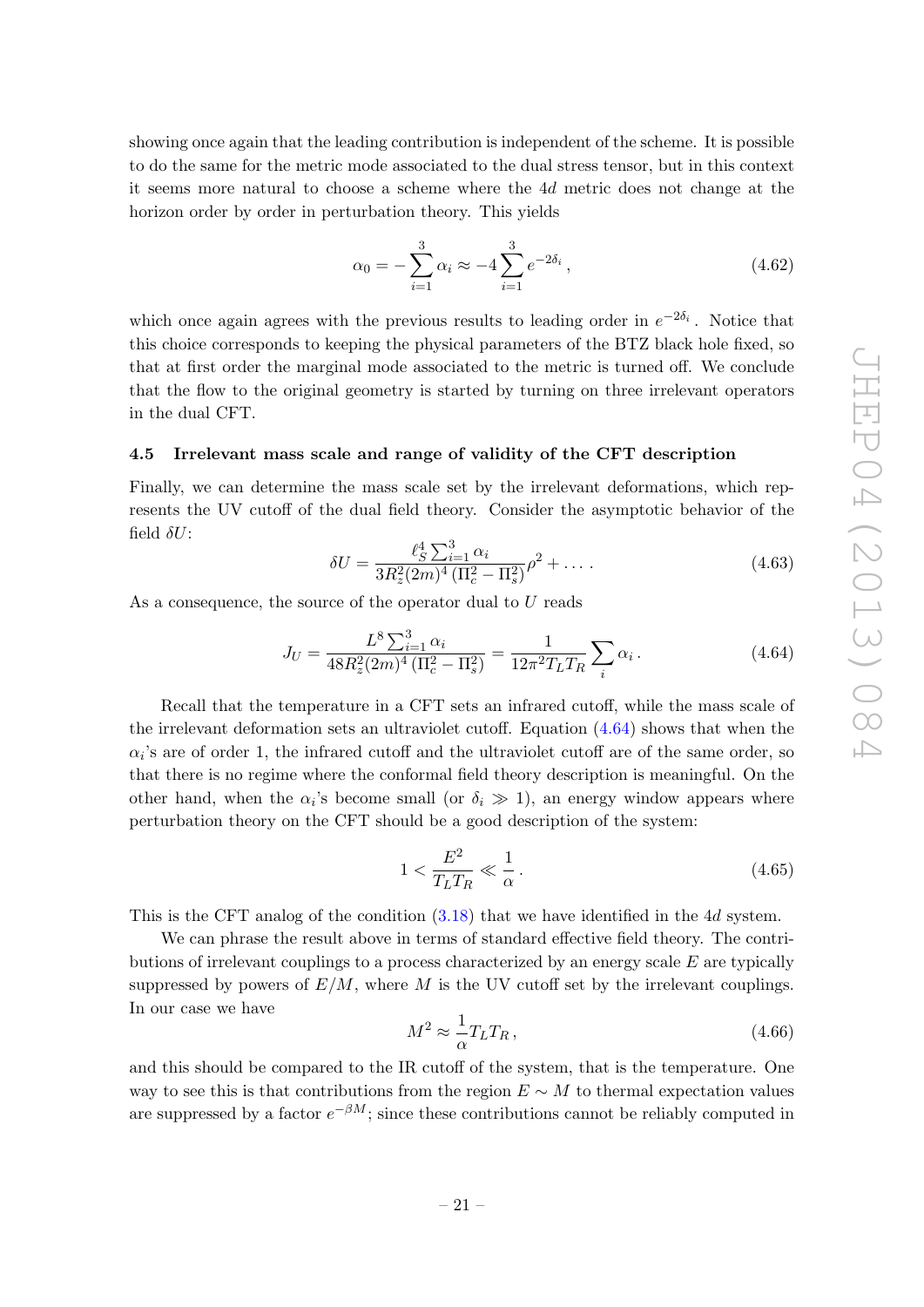effective field theory, we require  $\beta M \gg 1$ . In this sense, M is very large when the  $\alpha$ 's are small, opening up a range of energies where effective field theory becomes meaningful. It is precisely in this region that CFT (plus perturbation theory) becomes a good description of the system.

# <span id="page-23-0"></span>5 Discussion

It has been recently argued that certain questions involving the entropy and thermodynamics of four-dimensional asymptotically flat non-extremal black holes can be elucidated by replacing the original geometry by one with a different conformal factor, dubbed subtracted geometry. The replacement modifies the asymptotics while preserving the near-horizon behavior of the original black hole, in such a way that the role of an underlying conformal symmetry becomes manifest, shedding light on the form of the entropy for black holes away from extremality [\[14](#page-29-8)[–16\]](#page-29-10). Building on these works, we have shown that four-dimensional, static, asymptotically flat non-extremal black holes with one electric and three magnetic charges can be connected to their corresponding subtracted geometry by a flow which we have constructed explicitly in the form of an interpolating family of solutions. Upon uplifting the construction to five dimensions the subtracted geometry asymptotes to  $AdS_3 \times S^2$ , and an AdS/CFT interpretation of the flow is readily available as the effect of irrelevant perturbations in the conformal field theory dual to the  $AdS<sub>3</sub>$  factor. In particular, we have identified the quantum numbers of the deformations responsible for the flow and showed that they correspond to three scalar operators with conformal weights  $(h, h) = (2, 2)$ .

As discussed in detail in section [3](#page-10-0) and [4,](#page-15-0) the mass scale associated to such irrelevant perturbations becomes very large compared to the temperature when the magnetic charges are large. In this limit, it is reasonable to expect that some dynamical questions can be approximately answered by means of perturbation theory in the  $CFT<sub>2</sub>$ . At least in the static limit, our construction then puts the procedure followed in [\[14,](#page-29-8) [15\]](#page-29-9) on a somewhat more concrete footing. On the other hand, away from this limit the ultraviolet cutoff set by the irrelevant deformations becomes of the same order of the infrared cutoff set by the temperature, and the dual CFT captures an increasingly smaller subset of the dynamics, making the usefulness of such an approach doubtful.

It would be of interest to extend our analysis to include rotating four-dimensional black holes. Even though we do not expect any conceptual difficulties, the rotating case is technically more challenging: in the 5d uplifted geometry the two-sphere  $S^2$  is fibered non-trivially over  $AdS_3$ , and the modes that start the flow presumably involve non-trivial harmonics on the sphere. This case will be addressed elsewhere. It would also be very interesting to set up the perturbation scheme in the dual  $CFT<sub>2</sub>$  and determine what observables of the 4d black hole can be reliably computed in terms of perturbation theory in the irrelevant couplings. Effective field theory makes sense only up to the scale set by the irrelevant deformations. However, our perturbations can be resummed geometrically to all orders, allowing us to go beyond the region where perturbation theory is meaningful and reach the asymptotically flat region. From the field theoretic perspective, it is then natural to wonder whether this allows us to say something about the regime where effec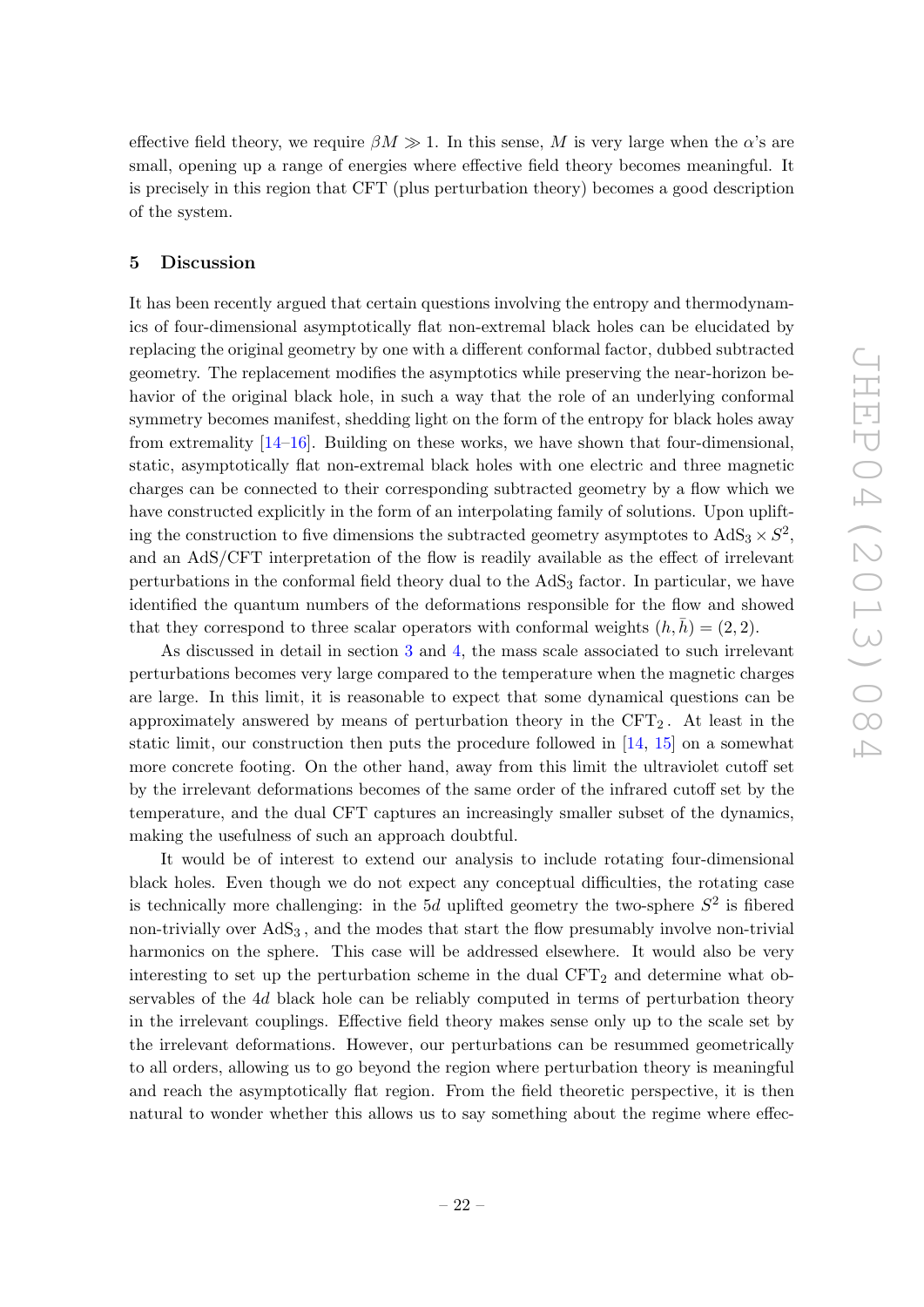tive field theory breaks down. Similar questions can be considered for the black holes with Lifshitz-like asymptotics that can be obtained by turning on only a subset of the irrelevant deformations.

## Acknowledgments

It is a pleasure to thank Borun Chowdhury, Geoffrey Compère and Balt van Rees for helpful conversations, and especially Finn Larsen for discussions that helped to motivate this project. We also thank Natalia Pinzani-Fokeeva for collaboration on an early stage of this project. This work is part of the research programme of the Foundation for Fundamental Research on Matter (FOM), which is part of the Netherlands Organization for Scientific Research (NWO).

# <span id="page-24-0"></span>A Conventions and useful formulae

#### <span id="page-24-1"></span>A.1 Hodge duality

Let  $\omega$  be a *p*-form in *D*-dimensions,

$$
\omega = \frac{1}{p!} \omega_{\mu_1 \dots \mu_p} dx^{\mu_1} \wedge \dots \wedge dx^{\mu_p} . \tag{A.1}
$$

We define the action of the Hodge star on the basis of forms as

$$
\star (dx^{\mu_1} \wedge \cdots \wedge dx^{\mu_p}) = \frac{1}{(D-p)!} \epsilon_{\nu_1 \dots \nu_{D-p}}^{\mu_1 \dots \mu_p} dx^{\nu_1} \wedge \cdots \wedge dx^{\nu_{D-p}} , \qquad (A.2)
$$

where  $\epsilon_{\mu_1...\mu_D}$  are the components of the Levi-Civita tensor. Equivalently, in components we find

$$
(\star \omega)_{\mu_1...\mu_{D-p}} = \frac{1}{p!} \epsilon_{\mu_1...\mu_{D-p}} \nu_1...\nu_p \omega^{\nu_1...\nu_p}.
$$
 (A.3)

If  $\varepsilon_{\mu_1...\mu_D}$  denotes the components of the Levi-Civita symbol (a tensor density), we have

$$
\epsilon_{\mu_1...\mu_D} = \sqrt{|g|} \, \varepsilon_{\mu_1...\mu_D} \quad \Leftrightarrow \quad \epsilon^{\mu_1...\mu_D} = \frac{(-1)^t}{\sqrt{|g|}} \varepsilon^{\mu_1...\mu_D} \tag{A.4}
$$

where  $t$  denotes the number of timelike directions, and we have adopted the convention that the Levi-Civita symbol  $\varepsilon$  with up or down indices is the same. The volume element is given by

$$
\star \mathbb{1} = \sqrt{|g|} \, d^D x \equiv \text{vol}_D \qquad \Rightarrow \qquad \star \text{vol}_D = (-1)^t \mathbb{1} \,. \tag{A.5}
$$

A useful observation is that, for any two  $p$ -forms  $A$  and  $B$ ,

<span id="page-24-2"></span>
$$
\star A \wedge B = \star B \wedge A = \frac{1}{p!} A^{\mu_1 \dots \mu_p} B_{\mu_1 \dots \mu_p} \text{vol}_D.
$$
 (A.6)

Similarly, if  $\phi$  is a scalar it follows

$$
d \star d\phi = (-1)^{D-1} \nabla_{\mu} \nabla^{\mu} \phi \,\text{vol}_{D} \qquad \Rightarrow \qquad \star d \star d\phi = (-1)^{t+D-1} \nabla^{\mu} \nabla_{\mu} \phi \,, \tag{A.7}
$$

while a one-form A with field strength  $F = dA$  satisfies

$$
\star d \star dA = \star d \star F = (-1)^{t+1} \nabla_{\nu} F^{\nu}_{\lambda} dx^{\lambda}.
$$
 (A.8)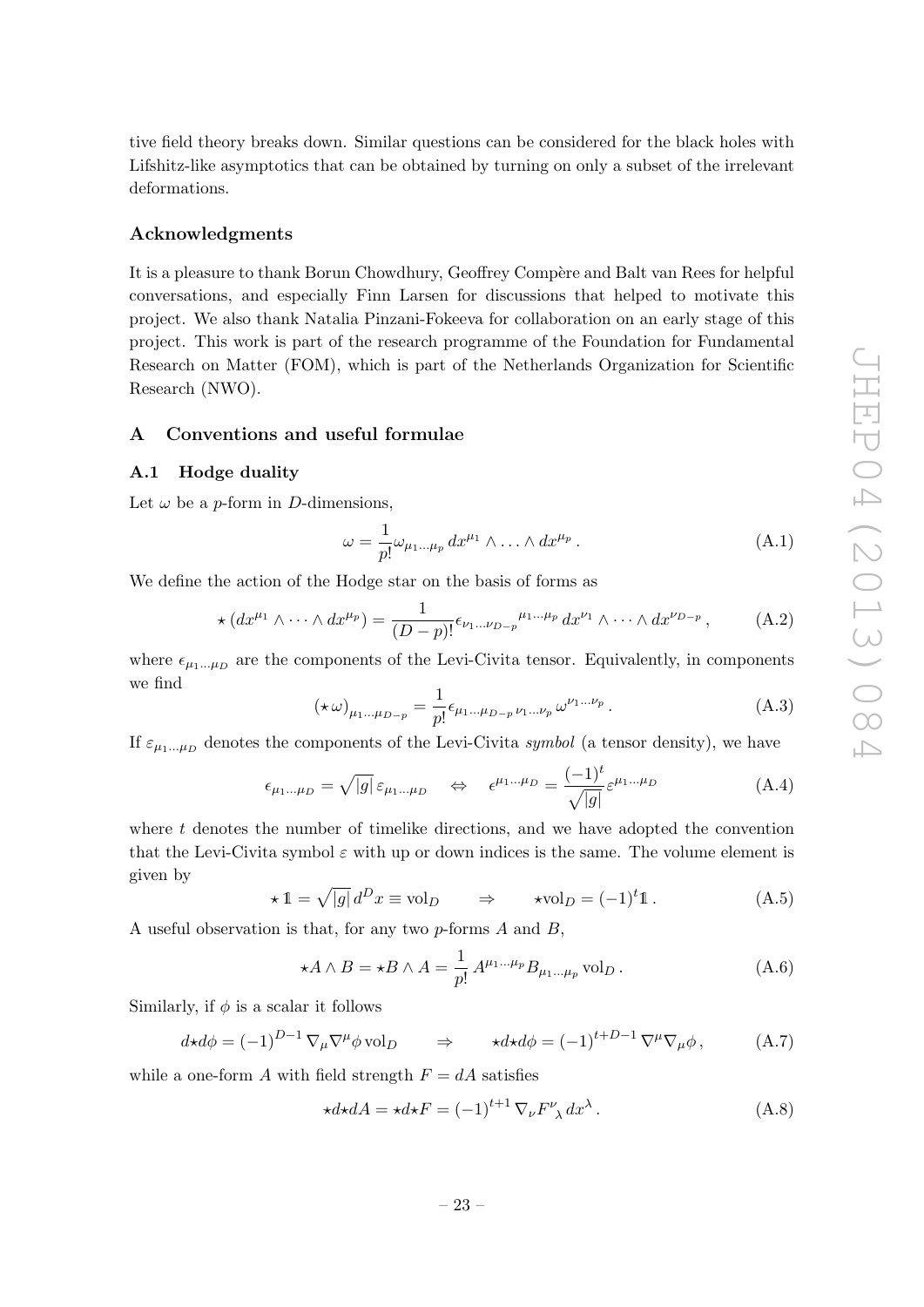#### <span id="page-25-0"></span>A.2 Details of the Kaluza-Klein reduction

Here we provide further details on the reduction of the  $5d$  theory  $(4.6)$  on the two-sphere. We found the techniques outlined in [\[30\]](#page-30-7) particularly useful for this purpose. As described in the main text, our KK ansatz is

$$
ds_5^2 = ds_{\text{string}}^2(M) + e^{2U(x)}ds^2(Y)
$$
 (A.9)

$$
\tilde{F}^i = -B_i \sin \theta \, d\theta \wedge d\phi \tag{A.10}
$$

$$
\Psi = \Psi(x) \tag{A.11}
$$

$$
\Phi = \Phi(x),\tag{A.12}
$$

where M is the  $(2 + 1)$ -dimensional external manifold with coordinates  $x = \{r, t, z\}$  and Y is the two-sphere with radius  $\ell_S$  and coordinates  $y = {\theta, \phi}$ . We pick the orientation such that the volume form on Y is  $\mathrm{vol}_2 = \ell_S^2 \sin \theta \, d\theta \wedge d\phi$ .

Because the field strengths  $\tilde{F}^i$  are purely magnetic, and proportional to the volume form of the two-sphere, the vector equations [\(4.7\)](#page-16-3) are satisfied trivially in our ansatz and do not yield lower-dimensional equations of motion. Let us now consider the reduction of the scalar equations  $(4.8)$ – $(4.9)$ . In order to reduce the coupling of the scalars to the U(1) field strengths it is useful to notice that via  $(A.6)$  our ansatz implies

<span id="page-25-3"></span>
$$
\star_5 \tilde{F}^i \wedge \tilde{F}^i = \frac{1}{2!} \tilde{F}^{i\,\mu\nu} \tilde{F}^i_{\mu\nu} \,\text{vol}_5 = \frac{B_i^2}{\ell_S^4} e^{-4U(x)} \,\text{vol}_5 = \frac{B_i^2}{\ell_S^4} e^{-2U(x)} \,\text{vol}_3 \wedge \text{vol}_2 \,. \tag{A.13}
$$

Next, we note that for any one-form A with support in M

$$
\star_5 A = e^{2U(x)} \star_3 A \wedge \text{vol}_2. \tag{A.14}
$$

In particular, if  $\Psi$  is a scalar in M, applying this result to  $d\Psi$  we find

<span id="page-25-2"></span><span id="page-25-1"></span>
$$
\star_5 d\Psi = e^{2U(x)} \star_3 d\Psi \wedge \text{vol}_2. \tag{A.15}
$$

The decomposition of the scalar Laplacian then follows:

$$
d\star_5 d\Psi = e^{2U(x)} \Big[ d(\star_3 d\Psi) + 2dU(x) \wedge \star_3 d\Psi \Big] \wedge \text{vol}_2.
$$
 (A.16)

Plugging this result together with  $(A.13)$  into  $(4.8)$ – $(4.9)$  we find the effective 3d equations for the scalar fields on  $M$ :

$$
0 = d\left(\star_3 d\Psi\right) + 2dU \wedge \star_3 d\Psi - \frac{e^{-4U}}{2} \sum_{i=1}^3 \frac{B_i^2}{\ell_S^4} \frac{\delta H_{ii}}{\delta \Psi} \text{vol}_3 \tag{A.17}
$$

$$
0 = d(\star_3 d\Phi) + 2dU \wedge \star_3 d\Phi - \frac{e^{-4U}}{2} \sum_{i=1}^3 \frac{B_i^2}{\ell_S^4} \frac{\delta H_{ii}}{\delta \Phi} \text{vol}_3. \tag{A.18}
$$

Equivalently, in component notation we have

$$
0 = \nabla_{\mu} \nabla^{\mu} \Psi + 2 \nabla_{\mu} U \nabla^{\mu} \Psi - \frac{e^{-4U}}{2} \sum_{i=1}^{3} \frac{B_i^2}{\ell_S^4} \frac{\delta H_{ii}(\Psi, \Phi)}{\delta \Psi}
$$
(A.19)

$$
0 = \nabla_{\mu} \nabla^{\mu} \Phi + 2 \nabla_{\mu} U \nabla^{\mu} \Phi - \frac{e^{-4U}}{2} \sum_{i=1}^{3} \frac{B_i^2}{\ell_S^4} \frac{\delta H_{ii}(\Psi, \Phi)}{\delta \Phi}.
$$
 (A.20)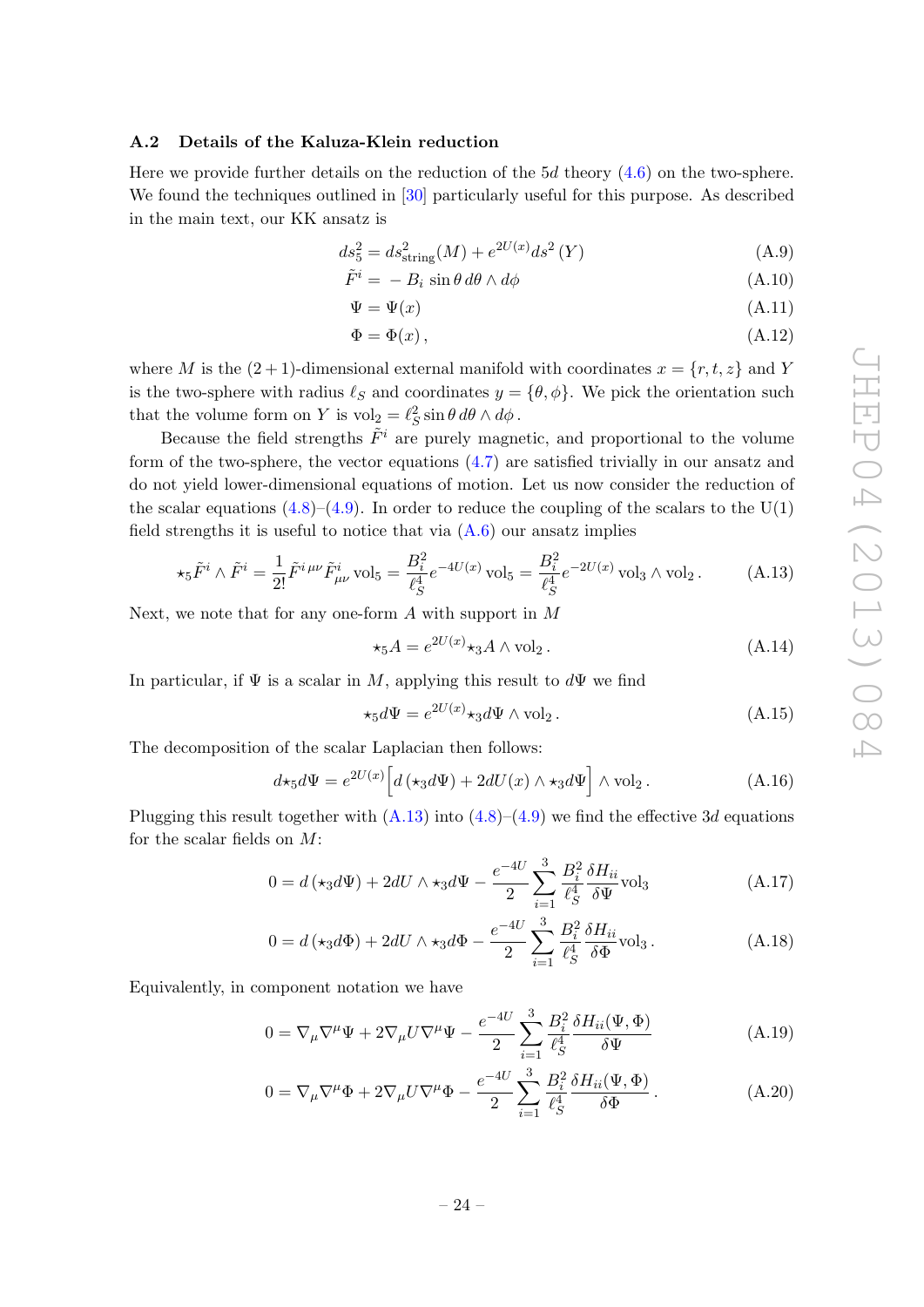We now turn our attention to the reduction of the  $5d$  Einstein's equations  $(4.10)$ . In order to reduce the Ricci tensor, we first study the decomposition of the spin connection and the curvature two-form. Let  $\hat{e}^M$  denote the 5d local Lorentz frame, and  $M, N, \ldots$ denote the flat indices on the 5d manifold. Denoting by  $a, b, \ldots$  the flat indices on M, and by  $\alpha, \beta, \ldots$  the flat indices on the compact manifold Y, our choice of vielbein reads

$$
\hat{e}^a = e^a \tag{A.21}
$$

$$
\hat{e}^{\alpha} = e^{U} e^{\alpha},\tag{A.22}
$$

where  $e^a$  and  $e^{\alpha}$  are orthonormal frames for M and Y, respectively. Denoting by  $\omega^a{}_b$ the spin connection associated with M and by  $\omega^{\alpha}{}_{\beta}$  the spin connection appropriate to Y, solving the torsionless condition for the 5d spin connection  $\hat{\omega}$  we find

$$
\hat{\omega}_{b}^{a} = \omega_{b}^{a} \tag{A.23}
$$

$$
\hat{\omega}^{\alpha}{}_{\beta} = \omega^{\alpha}{}_{\beta} \tag{A.24}
$$

$$
\hat{\omega}_{a}^{\alpha} = P_a e^{\alpha} \,,\tag{A.25}
$$

where we introduced the shorthand

$$
P_a \equiv e^U(\partial_a U). \tag{A.26}
$$

It is useful to notice that  $\hat{\omega}^a_{\ \alpha} \wedge \hat{\omega}^{\alpha}_{\ b} = P^a P_b \eta_{\alpha\beta} e^{\alpha} \wedge e^{\beta} = 0$ . Next, let  $\Theta$  denote the curvature two-form. Then, on the 5d manifold we have  $\hat{\Theta}^M{}_N = d\hat{\omega}^M{}_N + \hat{\omega}^M{}_P \wedge \hat{\omega}^P{}_N$ . Computing the different components we find

$$
\hat{\Theta}^a_{\ b} = \Theta^a_{\ b} \tag{A.27}
$$

$$
\hat{\Theta}^{\alpha}{}_{\beta} = \Theta^{\alpha}{}_{\beta} - P_{a} P^{a} \eta_{\beta[\gamma} \delta^{\alpha}{}_{\sigma]} e^{\sigma} \wedge e^{\gamma}
$$
\n(A.28)

$$
\hat{\Theta}^{\alpha}{}_{a} = \delta^{\alpha}{}_{\gamma} (\nabla_{c} P_{a}) e^{c} \wedge e^{\gamma} . \tag{A.29}
$$

The antisymmetrization symbol [...] used above includes a factor of  $1/2!$ , and  $\nabla_a$  denotes the connection on  $M$ . From these expressions we can identify the non-vanishing components of the Riemann tensor, defined as  $\hat{\Theta}^{M}{}_{N} = \frac{1}{2!} \hat{R}^{M}{}_{NPQ} \hat{e}^{P} \wedge \hat{e}^{Q}$ :

$$
\hat{R}^a{}_{bcd} = R^a{}_{bcd} \tag{A.30}
$$

$$
\hat{R}^{\alpha}{}_{\beta\gamma\delta} = e^{-2U} \mathcal{R}^{\alpha}{}_{\beta\gamma\delta} - 2e^{-2U} P_{a} P^{a} \delta^{\alpha}{}_{[\gamma} \eta_{\delta]\beta} \tag{A.31}
$$

$$
\hat{R}^{\alpha}{}_{a\beta b} = -\delta^{\alpha}{}_{\beta} e^{-U} \nabla_b P_a \tag{A.32}
$$

$$
\hat{R}^a_{\ \alpha b\beta} = -\eta_{\alpha\beta} e^{-U} \nabla_b P^a \,. \tag{A.33}
$$

In the above notation  $R^a_{bcd}$  are the components of the Riemann tensor of the external manifold M, and  $\mathcal{R}^{\alpha}{}_{\beta\gamma\delta}$  those of the Riemann tensor of the compact manifold Y. Finally, for the decomposition of the Ricci tensor  $\hat{R}_{MN}=\hat{R}^{P}_{\phantom{P}MPN}$  we find

$$
\hat{R}_{ab} = R_{ab} - d_Y e^{-U} \nabla_b P_a
$$
  
=  $R_{ab} - d_Y (\nabla_b \nabla_a U + \nabla_a U \nabla_b U)$  (A.34)

$$
\hat{R}_{\alpha\beta} = e^{-2U} \mathcal{R}_{\alpha\beta} - (d_Y - 1) e^{-2U} P_a P^a \eta_{\alpha\beta} - e^{-U} \nabla_c P^c \eta_{\alpha\beta}
$$
\n
$$
= e^{-2U} \mathcal{R}_{\alpha\beta} - d_Y (\nabla H \nabla^a H) \eta_{\alpha\beta} - (\nabla^a \nabla H) \eta_{\alpha\beta} \tag{A.35}
$$

$$
= e^{-2U} \mathcal{R}_{\alpha\beta} - d_Y \left( \nabla_a U \nabla^a U \right) \eta_{\alpha\beta} - \left( \nabla^a \nabla_a U \right) \eta_{\alpha\beta} \tag{A.35}
$$

$$
\hat{R}_{a\alpha} = 0, \tag{A.36}
$$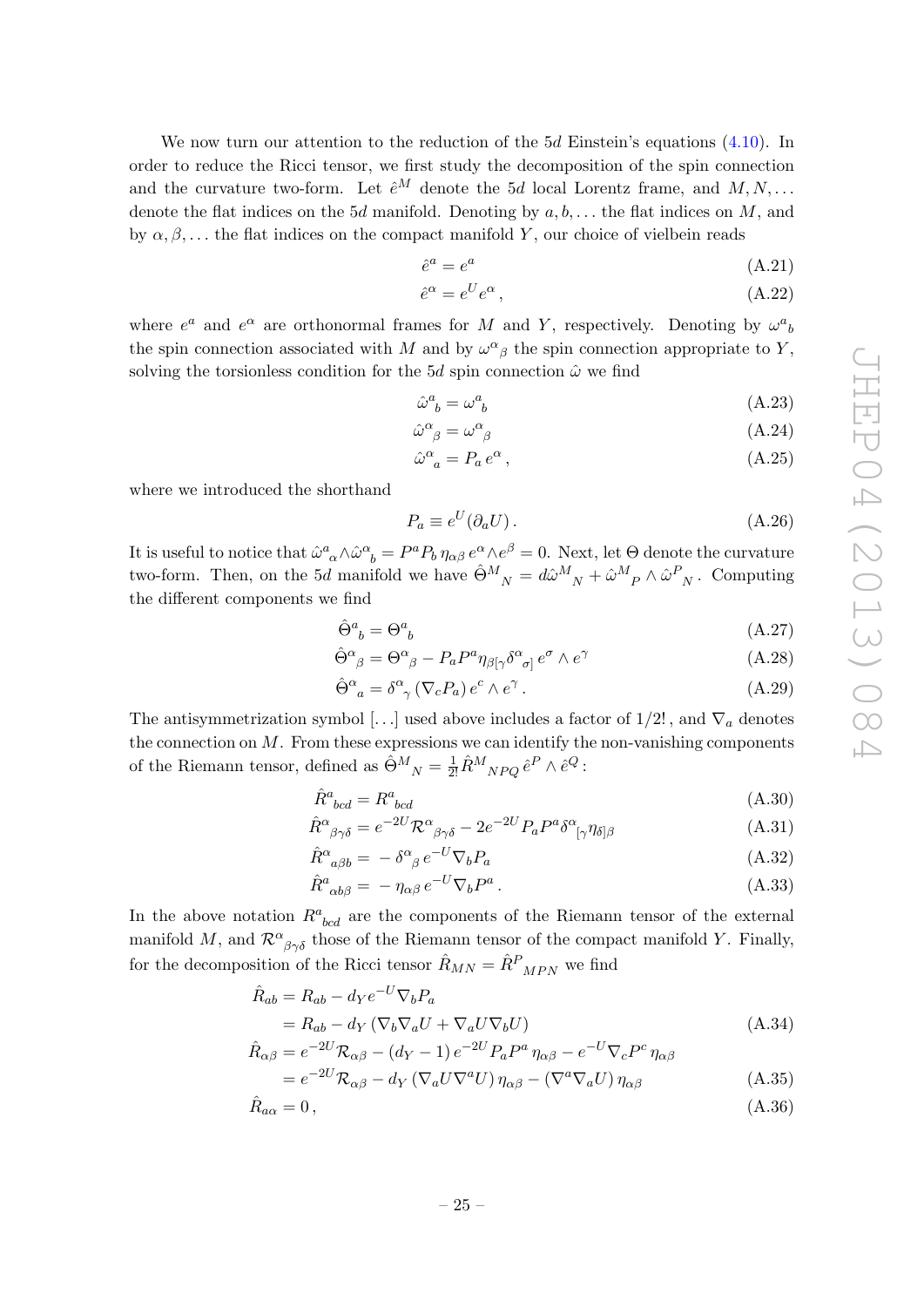where  $d_Y$  is the dimension of the compact manifold  $(d_Y = 2$  in our case). In particular, for the Ricci scalar  $\hat{R}=\eta^{MN}\hat{R}_{MN}$  it follows that

$$
\hat{R} = R + e^{-2U} \mathcal{R} - 2d_Y \nabla^a \nabla_a U - d_Y (1 + d_Y) \nabla^a U \nabla_a U, \qquad (A.37)
$$

where R is the scalar curvature on M, and R that of Y. Since the two-sphere has radius  $\ell_S$  we have  $\mathcal{R}_{\alpha\beta} = \eta_{\alpha\beta}/\ell_S^2$ . Setting  $d_Y = 2$  in the above expressions we find that the only non-vanishing components in our reduction are

$$
\hat{R}_{ab} = R_{ab} - 2(\nabla_b \nabla_a U + \nabla_a U \nabla_b U) \tag{A.38}
$$

$$
\hat{R}_{\alpha\beta} = \left(\frac{e^{-2U}}{\ell_S^2} - \nabla^a \nabla_a U - 2\nabla_a U \nabla^a U\right) \eta_{\alpha\beta}.
$$
\n(A.39)

The Ricci scalar is then given by

<span id="page-27-1"></span>
$$
\hat{R} = R + \frac{2}{\ell_S^2} e^{-2U} - 4\nabla^a \nabla_a U - 6\nabla^a U \nabla_a U. \tag{A.40}
$$

Using the decomposition of the Ricci tensor, from the components of the 5d Einstein's equations in the directions of the external manifold  $M$  we get (using flat indices on  $M$ )

$$
R_{ab} = 2(\nabla_b \nabla_a U + \nabla_a U \nabla_b U)
$$
  
+  $\frac{1}{2} \bigg[ \nabla_a \Psi \nabla_b \Psi + \nabla_a \Phi \nabla_b \Phi - \frac{\eta_{ab}}{3} e^{-4U} \sum_{i=1}^3 \frac{B_i^2}{\ell_S^4} H_{ii}(\Psi, \Phi) \bigg].$  (A.41)

Similarly, noting that with flat indices  $\tilde{F}_{\alpha}^{i}{}^{P}\tilde{F}_{\beta P}^{i} = \left(e^{-4U}B_{i}^{2}/\ell_{S}^{4}\right)\eta_{\alpha\beta}$ , from the components of the  $5d$  Einstein's equations in the directions of Y we find

<span id="page-27-2"></span>
$$
\nabla^a \nabla_a U + 2 \nabla_a U \nabla^a U - \frac{e^{-2U}}{\ell_S^2} + \frac{e^{-4U}}{3} \sum_{i=1}^3 \frac{B_i^2}{\ell_S^4} H_{ii}(\Psi, \Phi) = 0.
$$
 (A.42)

Since all reference to the two-sphere dropped out from the equations of motion, the proposed truncation is consistent. Finally, we point out that the resulting three-dimensional equations of motion  $(A.17)$ ,  $(A.18)$ ,  $(A.41)$  and  $(A.42)$  can be obtained from the following effective action (in string frame):

$$
S_{\text{string}} = -\frac{1}{16\pi G_3} \int d^3x \sqrt{|g|} e^{2U} \left[ R + \frac{2}{\ell_S^2} e^{-2U} - \frac{e^{-4U}}{2} \sum_{i=1}^3 \frac{B_i^2}{\ell_S^4} H_{ii}(\Psi, \Phi) + 2(\nabla U)^2 - \frac{1}{2} (\nabla \Psi)^2 - \frac{1}{2} (\nabla \Phi)^2 \right]. \tag{A.43}
$$

#### <span id="page-27-0"></span>A.3 The general solution in terms of 5d and 3d fields

In terms of the 4d fields  $(2.11)$ – $(2.14)$ , our four-parameter family of solutions was given in  $(2.32)$ – $(2.35)$  (with  $F^0$  given by  $(2.16)$ ). The  $h^i$  fields appearing in the 5d theory (and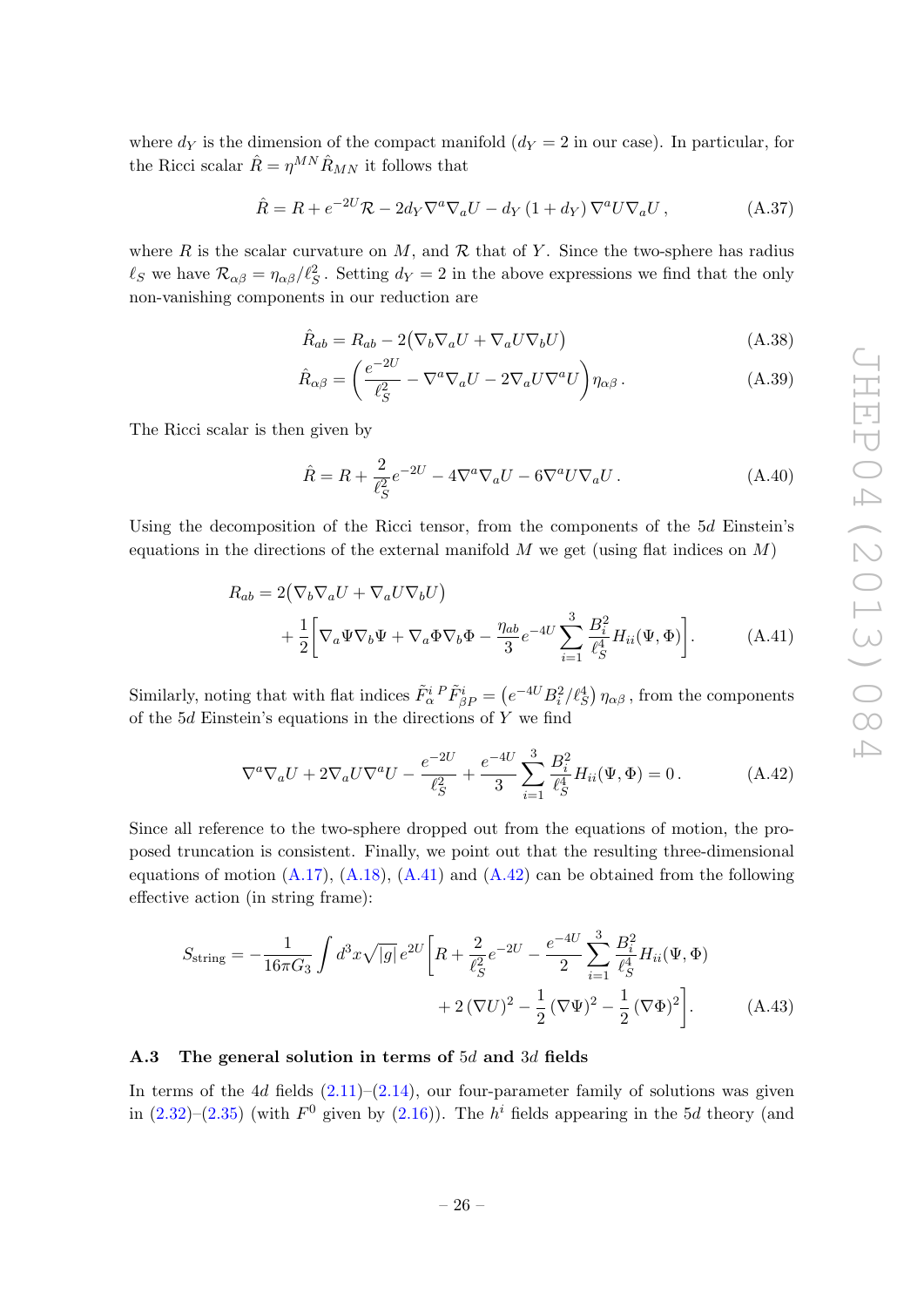also in the 4d STU model) are related to the diagonal fields  $(2.20)$ – $(2.23)$  through

$$
h^{1} = \exp\left[\frac{1}{6}\left(2\phi_{1} - \phi_{2} - \phi_{3}\right)\right]
$$
 (A.44)

$$
h^2 = \exp\left[\frac{1}{6}\left(2\phi_2 - \phi_1 - \phi_3\right)\right]
$$
 (A.45)

<span id="page-28-1"></span>
$$
h^3 = \exp\left[\frac{1}{6}(2\phi_3 - \phi_1 - \phi_2)\right].
$$
 (A.46)

Hence, in our general family of solutions  $(2.26)$ – $(2.27)$  they read

$$
h^{1}(r) = \left(\frac{B_{1}^{2}}{|B_{2}B_{3}|} \frac{\sqrt{(1+a_{2}^{2}) (1+a_{3}^{2})}}{1+a_{1}^{2}} \frac{\left(a_{1}^{2} r + 2m\right)^{2}}{\left(a_{2}^{2} r + 2m\right) \left(a_{3}^{2} r + 2m\right)}\right)^{1/3}
$$
(A.47)

$$
h^{2}(r) = \left(\frac{B_{2}^{2}}{|B_{1}B_{3}|} \frac{\sqrt{(1+a_{1}^{2}) (1+a_{3}^{2})}}{1+a_{2}^{2}} \frac{\left(a_{2}^{2} r + 2m\right)^{2}}{\left(a_{1}^{2} r + 2m\right) \left(a_{3}^{2} r + 2m\right)}\right)^{1/3} \tag{A.48}
$$

$$
h^{3}(r) = \left(\frac{B_{3}^{2}}{|B_{1}B_{2}|}\frac{\sqrt{(1+a_{1}^{2}) (1+a_{2}^{2})}}{1+a_{3}^{2}} \frac{\left(a_{3}^{2} r + 2m\right)^{2}}{\left(a_{1}^{2} r + 2m\right) \left(a_{2}^{2} r + 2m\right)}\right)^{1/3}.
$$
 (A.49)

We recall that the  $5d$  line element is given in terms of the  $4d$  one by  $(4.11)$ . Similarly, in terms of the decoupled fields the 3d scalars are given by

<span id="page-28-2"></span>
$$
U = \frac{\phi_1 + \phi_2 + \phi_3}{6} + \log \frac{m}{\ell_S}
$$
 (A.50)

$$
\Psi = \frac{1}{2\sqrt{6}} \left( 2\phi_1 - \phi_2 - \phi_3 \right) \tag{A.51}
$$

<span id="page-28-4"></span><span id="page-28-3"></span>
$$
\Phi = \frac{1}{2\sqrt{2}} (\phi_3 - \phi_2) , \qquad (A.52)
$$

so in our general solution we obtain

$$
U(r) = \frac{1}{3} \log \left[ \frac{1}{\sqrt{\left(1 + a_1^2\right) \left(1 + a_2^2\right) \left(1 + a_3^2\right)}} \left(\frac{a_1^2}{2m}r + 1\right) \left(\frac{a_2^2}{2m}r + 1\right) \left(\frac{a_3^2}{2m}r + 1\right) \right]
$$
(A.53)

$$
\Psi(r) = \frac{1}{\sqrt{6}} \log \left[ \frac{B_1^2}{|B_2 B_3|} \frac{\sqrt{(1+a_2^2)(1+a_3^2)}}{1+a_1^2} \frac{\left(a_1^2 r + 2m\right)^2}{\left(a_2^2 r + 2m\right)\left(a_3^2 r + 2m\right)} \right]
$$
(A.54)

$$
\Phi(r) = \frac{1}{\sqrt{2}} \log \left[ \left| \frac{B_3}{B_2} \right| \sqrt{\frac{1 + a_2^2}{1 + a_3^2}} \left( \frac{a_3^2 r + 2m}{a_2^2 r + 2m} \right) \right].
$$
\n(A.55)

# References

<span id="page-28-0"></span>[1] A. Strominger and C. Vafa, Microscopic origin of the Bekenstein-Hawking entropy, [Phys.](http://dx.doi.org/10.1016/0370-2693(96)00345-0) Lett. **B 379** [\(1996\) 99](http://dx.doi.org/10.1016/0370-2693(96)00345-0) [[hep-th/9601029](http://arxiv.org/abs/hep-th/9601029)] [IN[SPIRE](http://inspirehep.net/search?p=find+EPRINT+hep-th/9601029)].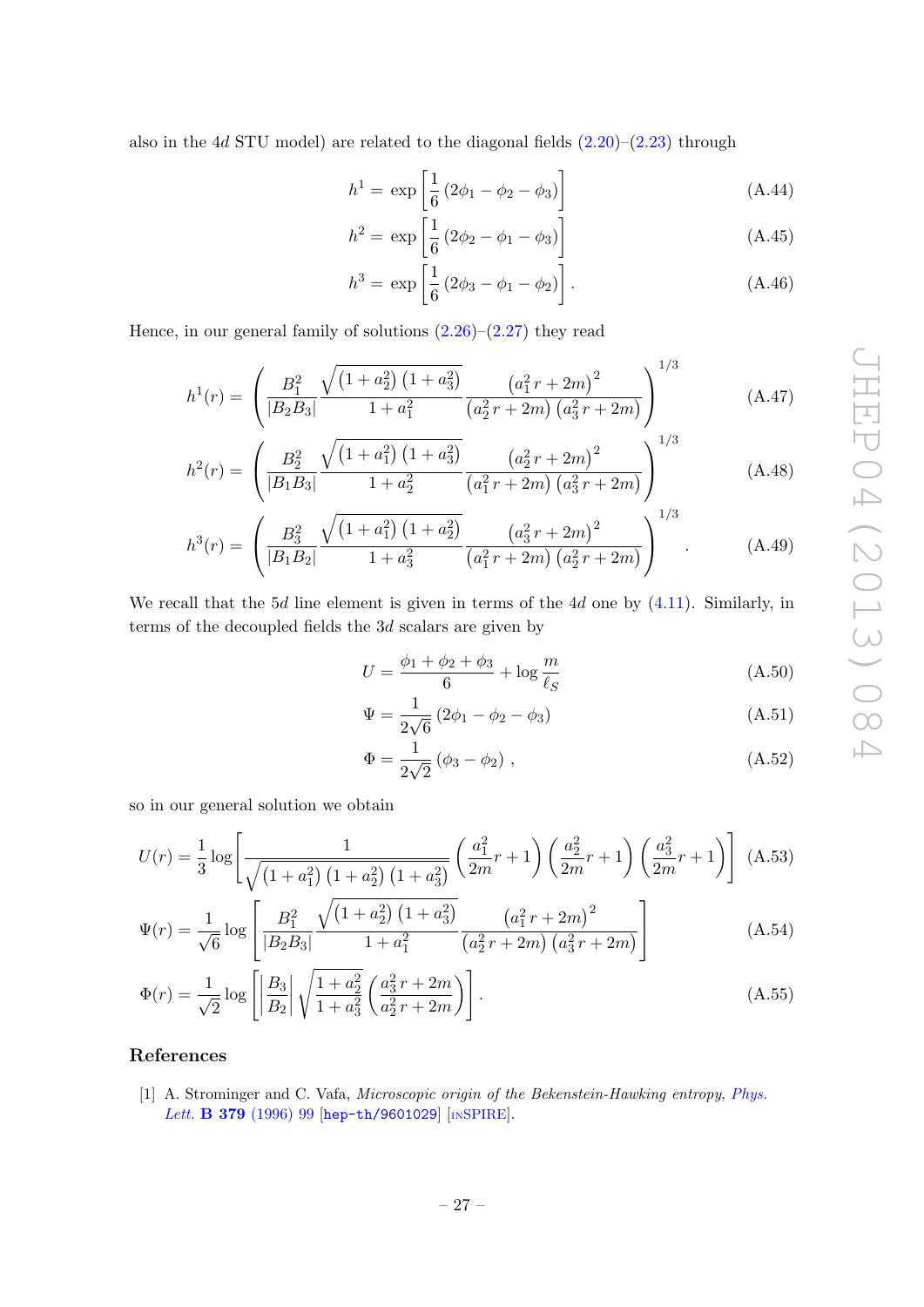- <span id="page-29-0"></span>[2] J.R. David, G. Mandal and S.R. Wadia, Microscopic formulation of black holes in string theory, [Phys. Rept.](http://dx.doi.org/10.1016/S0370-1573(02)00271-5) 369 (2002) 549 [[hep-th/0203048](http://arxiv.org/abs/hep-th/0203048)] [IN[SPIRE](http://inspirehep.net/search?p=find+EPRINT+hep-th/0203048)].
- [3] P. Kraus, Lectures on black holes and the  $AdS_3/CFT_2$  correspondence, Lect. Notes Phys. 755 (2008) 193 [[hep-th/0609074](http://arxiv.org/abs/hep-th/0609074)] [IN[SPIRE](http://inspirehep.net/search?p=find+EPRINT+hep-th/0609074)].
- <span id="page-29-1"></span>[4] A. Sen, Black Hole Entropy Function, Attractors and Precision Counting of Microstates, [Gen. Rel. Grav.](http://dx.doi.org/10.1007/s10714-008-0626-4) 40 (2008) 2249 [[arXiv:0708.1270](http://arxiv.org/abs/0708.1270)] [IN[SPIRE](http://inspirehep.net/search?p=find+EPRINT+arXiv:0708.1270)].
- <span id="page-29-2"></span>[5] M. Guica, T. Hartman, W. Song and A. Strominger, The Kerr/CFT Correspondence, [Phys.](http://dx.doi.org/10.1103/PhysRevD.80.124008) Rev. D 80 [\(2009\) 124008](http://dx.doi.org/10.1103/PhysRevD.80.124008) [[arXiv:0809.4266](http://arxiv.org/abs/0809.4266)] [IN[SPIRE](http://inspirehep.net/search?p=find+EPRINT+arXiv:0809.4266)].
- [6] T. Hartman, K. Murata, T. Nishioka and A. Strominger, CFT Duals for Extreme Black Holes, JHEP 04 [\(2009\) 019](http://dx.doi.org/10.1088/1126-6708/2009/04/019) [[arXiv:0811.4393](http://arxiv.org/abs/0811.4393)] [IN[SPIRE](http://inspirehep.net/search?p=find+EPRINT+arXiv:0811.4393)].
- <span id="page-29-3"></span>[7] G. Compere, The Kerr/CFT correspondence and its extensions: a comprehensive review, *Living Rev. Rel.* **15** (2012) 11  $[\text{arXiv:1203.3561}]$  $[\text{arXiv:1203.3561}]$  $[\text{arXiv:1203.3561}]$   $[\text{insPIRE}]$ .
- <span id="page-29-4"></span>[8] M. Cvetič and F. Larsen, *General rotating black holes in string theory: Grey body factors and* event horizons, Phys. Rev. D 56 [\(1997\) 4994](http://dx.doi.org/10.1103/PhysRevD.56.4994) [[hep-th/9705192](http://arxiv.org/abs/hep-th/9705192)] [IN[SPIRE](http://inspirehep.net/search?p=find+EPRINT+hep-th/9705192)].
- [9] J.M. Maldacena and A. Strominger, Black hole grey body factors and D-brane spectroscopy, [Phys. Rev.](http://dx.doi.org/10.1103/PhysRevD.55.861) D 55 (1997) 861 [[hep-th/9609026](http://arxiv.org/abs/hep-th/9609026)] [IN[SPIRE](http://inspirehep.net/search?p=find+EPRINT+hep-th/9609026)].
- [10] M. Cvetič and F. Larsen, *Greybody Factors and Charges in Kerr/CFT*, *JHEP* 09 [\(2009\) 088](http://dx.doi.org/10.1088/1126-6708/2009/09/088) [[arXiv:0908.1136](http://arxiv.org/abs/0908.1136)] [IN[SPIRE](http://inspirehep.net/search?p=find+EPRINT+arXiv:0908.1136)].
- <span id="page-29-5"></span>[11] A. Castro, A. Maloney and A. Strominger, Hidden Conformal Symmetry of the Kerr Black Hole, Phys. Rev. D 82 [\(2010\) 024008](http://dx.doi.org/10.1103/PhysRevD.82.024008) [[arXiv:1004.0996](http://arxiv.org/abs/1004.0996)] [IN[SPIRE](http://inspirehep.net/search?p=find+EPRINT+arXiv:1004.0996)].
- <span id="page-29-6"></span>[12] M. Cvetič and D. Youm, All the static spherically symmetric black holes of heterotic string on a six torus, [Nucl. Phys.](http://dx.doi.org/10.1016/0550-3213(96)00219-2) **B 472** (1996) 249 [[hep-th/9512127](http://arxiv.org/abs/hep-th/9512127)] [IN[SPIRE](http://inspirehep.net/search?p=find+EPRINT+hep-th/9512127)].
- <span id="page-29-7"></span>[13] F. Larsen, A String model of black hole microstates, Phys. Rev. D 56 [\(1997\) 1005](http://dx.doi.org/10.1103/PhysRevD.56.1005) [[hep-th/9702153](http://arxiv.org/abs/hep-th/9702153)] [IN[SPIRE](http://inspirehep.net/search?p=find+EPRINT+hep-th/9702153)].
- <span id="page-29-8"></span>[14] M. Cvetič and F. Larsen, Conformal Symmetry for General Black Holes, JHEP 02 [\(2012\)](http://dx.doi.org/10.1007/JHEP02(2012)122) [122](http://dx.doi.org/10.1007/JHEP02(2012)122) [[arXiv:1106.3341](http://arxiv.org/abs/1106.3341)] [IN[SPIRE](http://inspirehep.net/search?p=find+EPRINT+arXiv:1106.3341)].
- <span id="page-29-9"></span>[15] M. Cvetič and F. Larsen, *Conformal Symmetry for Black Holes in Four Dimensions, [JHEP](http://dx.doi.org/10.1007/JHEP09(2012)076)* 09 [\(2012\) 076](http://dx.doi.org/10.1007/JHEP09(2012)076) [[arXiv:1112.4846](http://arxiv.org/abs/1112.4846)] [IN[SPIRE](http://inspirehep.net/search?p=find+EPRINT+arXiv:1112.4846)].
- <span id="page-29-10"></span>[16] M. Cvetič and G. Gibbons, *Conformal Symmetry of a Black Hole as a Scaling Limit: A Black* Hole in an Asymptotically Conical Box, JHEP  $07$  [\(2012\) 014](http://dx.doi.org/10.1007/JHEP07(2012)014)  $\text{arXiv:1201.0601}$  $\text{arXiv:1201.0601}$  $\text{arXiv:1201.0601}$  [IN[SPIRE](http://inspirehep.net/search?p=find+EPRINT+arXiv:1201.0601)].
- <span id="page-29-11"></span>[17] M. Cvetič and D. Youm, BPS saturated and nonextreme states in Abelian Kaluza-Klein theory and effective  $N = 4$  supersymmetric string vacua, [hep-th/9508058](http://arxiv.org/abs/hep-th/9508058) [IN[SPIRE](http://inspirehep.net/search?p=find+EPRINT+hep-th/9508058)].
- <span id="page-29-12"></span>[18] M. Cvetič and D. Youm, *Duonic BPS saturated black holes of heterotic string on a six torus*, [Phys. Rev.](http://dx.doi.org/10.1103/PhysRevD.53.584) **D 53** (1996) 584 [[hep-th/9507090](http://arxiv.org/abs/hep-th/9507090)] [IN[SPIRE](http://inspirehep.net/search?p=find+EPRINT+hep-th/9507090)].
- <span id="page-29-13"></span>[19] M. Cvetič and D. Youm, *Entropy of nonextreme charged rotating black holes in string theory*, Phys. Rev. D 54 [\(1996\) 2612](http://dx.doi.org/10.1103/PhysRevD.54.2612) [[hep-th/9603147](http://arxiv.org/abs/hep-th/9603147)].
- <span id="page-29-14"></span>[20] E. Cremmer et al., Vector Multiplets Coupled to  $N = 2$  Supergravity: SuperHiggs Effect, Flat Potentials and Geometric Structure, [Nucl. Phys.](http://dx.doi.org/10.1016/0550-3213(85)90488-2) B 250 (1985) 385 [IN[SPIRE](http://inspirehep.net/search?p=find+J+Nucl.Phys.,B250,385)].
- [21] M. Duff, J.T. Liu and J. Rahmfeld, Four-dimensional string-string-string triality, [Nucl.](http://dx.doi.org/10.1016/0550-3213(95)00555-2) Phys. **B 459** [\(1996\) 125](http://dx.doi.org/10.1016/0550-3213(95)00555-2) [[hep-th/9508094](http://arxiv.org/abs/hep-th/9508094)] [IN[SPIRE](http://inspirehep.net/search?p=find+EPRINT+hep-th/9508094)].